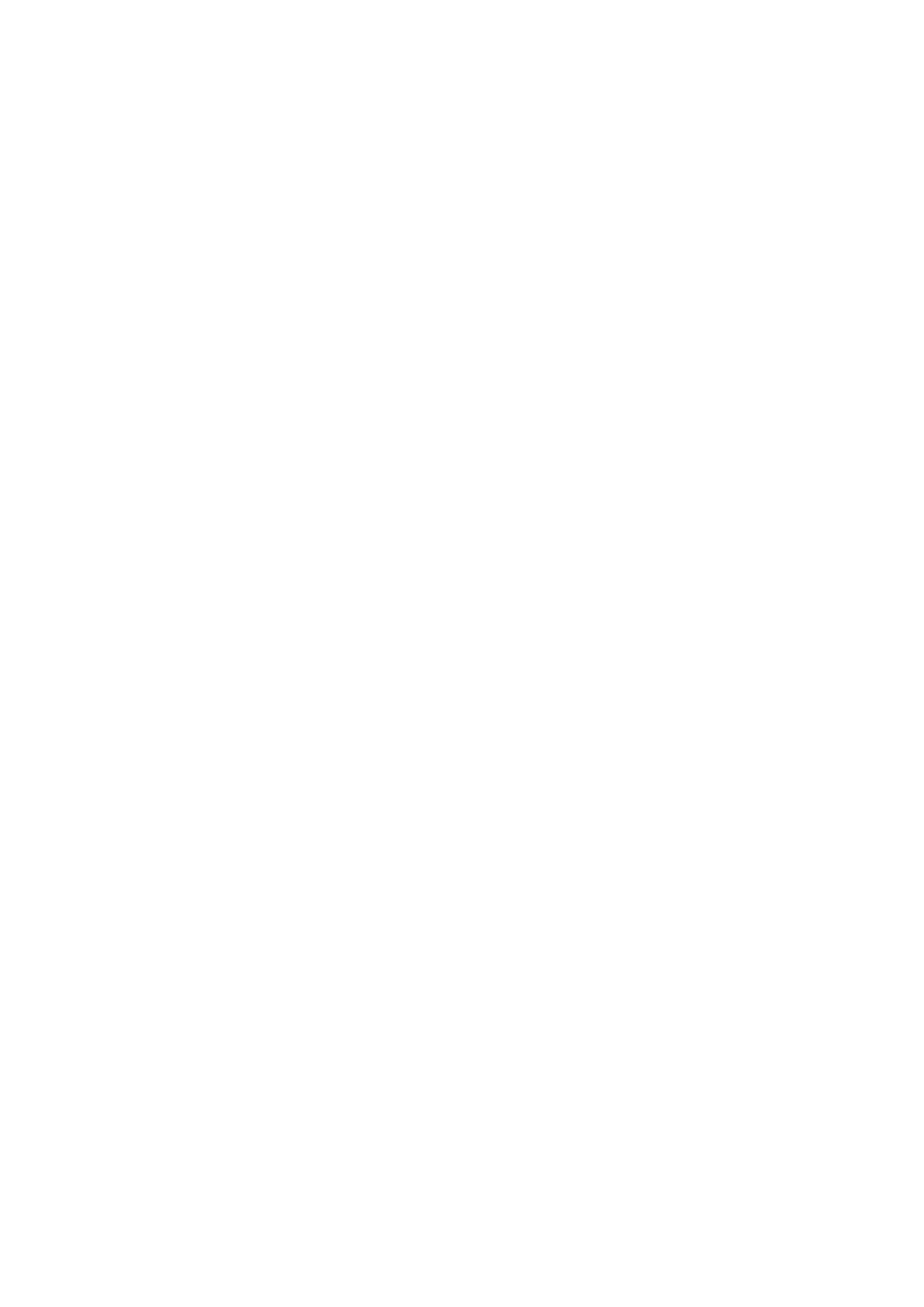## Iraq

## **C182 - Worst Forms of Child Labour Convention, 1999 (No. 182)**

#### *Observation 2019*

 The Committee notes the observations of the International Trade Union Confederation (ITUC), received on 1 September 2019. The Committee notes the detailed discussion which took place at the 108th Session of the Conference Committee on the Application of Standards in June 2019, concerning the application by Iraq of the Convention.

#### **Follow-up to the conclusions of the Committee on the Application of Standards (International Labour Conference, 108th Session, June 2019)**

 *Articles 3(a) and 7(1) of the Convention. All forms of slavery and practices similar to slavery. Compulsory recruitment of children for use in armed conflict and penalties.* In its previous comments, the Committee noted from the report of the United Nations Secretary-General on Children and Armed Conflict of 16 May 2018 that the recruitment of children for their use in armed conflict is still prevailing on the ground. The Committee also noted that the UN Secretary-General expressed his concern about the organization of military training for boys aged 15 and above by the pro-government Popular Mobilization Forces (PMF) and encouraged the Government to develop an action plan to end and prevent the alleged training, recruitment and use of children by the PMF (A/72/865–S/2018/465, paragraph 85). The Committee strongly urged the Government to take measures as a matter of urgency to ensure the full and immediate demobilization of all children and to put a stop to the forced recruitment of children under 18 years of age into armed forces and armed groups.

 The Committee notes that the Conference Committee urged the Government to provide an immediate and effective response for the elimination of the worst forms of child labour, including to: (i) take measures as a matter of urgency to ensure the full and immediate demobilization of all children and to put a stop, in practice, to the forced recruitment of children into armed forces and armed groups; (ii) adopt legislative measures to prohibit the recruitment of children under 18 years of age for use in armed conflict; (iii) take immediate and effective measures to ensure that thorough investigations and prosecutions of all persons who forcibly recruit children for use in armed conflict are carried out and sufficiently effective and dissuasive penalties are imposed in practice; and (iv) collect and make available without delay information and statistics on investigations, prosecutions and penalties relating to the worst forms of child labour according to national enforcement mechanisms.

 The Committee notes the observations of the ITUC that children are recruited and trained for suicide attacks, production of explosives and sexual exploitation. The eradication of these forms of child labour must be the highest of priorities for the Government of Iraq. It would also appear that military training is organized for boys aged 15 and over by pro-government forces. To combat these practices, it is essential for the legislation in Iraq to establish this prohibition explicitly together with effective and dissuasive penalties against those responsible for such recruitment.

 The Committee notes the Government's reference to Law No. 28 of 2012. The Committee observes however that Law No. 28 is related to trafficking in persons and is not linked to the recruitment of children for use in armed conflict. The Committee notes the Government's indication that the competent courts have taken all legal measures to investigate those accused of mobilizing and recruiting children. The Government adds that there have been unverified reports of cases of children being forcibly recruited and compelled to fight by armed and similar groupings unlawfully claiming to be affiliated with the PMF. The only information that has been corroborated relates to terrorist groupings associated with the Islamic State in Iraq and Levant (ISIL) and their forced recruitment of children into their organizations and use of them in suicide missions and as human shields.

 The Committee observes that in its report "Children and armed conflict" of 2019, the UN Secretary-General (UN Report) indicates that 39 children were recruited and used by parties to the conflict including five boys between the ages of 12 and 15, used by the Iraqi Federal Police in Nineveh Governorate to fortify a checkpoint, and one 15-year-old boy used by ISIL in Anbar Governorate to drive a car bomb into Fallujah city. In addition, 33 Yazidi boys between the ages of 15 and 17 were rescued after being abducted in Iraq in 2014 by ISIL and trained and deployed to fight in the Syrian Arab Republic (A/73/907/S/2019/509, paragraph 71).

 The Committee once again *deeply deplores* the current situation of children affected by armed conflict in Iraq, especially as it entails other violations of the rights of the child, such as abductions, murders and sexual violence. It recalls that, under *Article 3(a)* of the Convention, the forced or compulsory recruitment of children under 18 years of age for use in armed conflict is considered to be one of the worst forms of child labour and that, under *Article 1* of the Convention, member States must take immediate and effective measures to secure the elimination of the worst forms of child labour as a matter of urgency. *While acknowledging the complexity of the situation prevailing on the ground and the presence of armed groups and armed conflict in the country, the Committee once again strongly urges the Government to take measures as a matter of urgency to ensure the full and immediate demobilization of all children and to put a stop to the forced recruitment of children under 18 years of age into armed forces and armed groups. It also once again urges the Government to take immediate and effective measures to ensure that thorough investigations and prosecutions of all persons, including members in the regular armed forces, who recruit children under 18 years of age for use in armed conflict, are carried out and that sufficiently effective and dissuasive penalties are imposed in practice. Finally, the Committee once again urges the Government to take the necessary measures to ensure the adoption of the law prohibiting the recruitment of children under 18 years of age for use in armed conflict and expresses the firm hope that this new law will establish sufficiently effective and dissuasive penalties. The Committee requests the Government to provide information on any progress made in this regard.*

 *Article 7(2). Effective and time-bound measures. Clauses (a) and (c). Prevent the engagement of children in the worst forms of child labour. Access to free basic education*. The Committee notes that the Conference Committee urged the Government to: (i) develop policies and programmes aimed at ensuring equal access to free public and compulsory education for all children by taking steps to give immediate effect to its previous commitment to introduce laws that prohibit the recruitment of children for armed conflict and dissuasively penalize those who breach this law; and (ii) supplement without delay the UNESCO "Teach a Child" project and other projects with such other measures as are necessary to afford access to basic education to all children of school age, particularly in rural areas and areas affected by war.

 The Committee notes the Government's reference to a number of projects and programmes aiming to provide access to basic education for all children including: (i) the UNESCO "Teach a child" project has been implemented in the General Directorates of Education in the following governorates (Baghdad/Al-Rusafa Third/Al-Karkh Third) during the 2018–19 school year; (ii) the "Stabilization and Peace" programmes have been implemented in Nineveh Governorate during the 2018–19 school year, with support from the Mercy Corps international organization, to bring school dropouts in the 12–18 age group back into the classrooms; and (iii) programmes have been implemented to foster educational opportunities for young people from the governorates affected by the crises in Iraq (i.e. Baghdad/Al-Karkh First and Second/Al-Rusafa First and Second/Diyala/Kirkuk/Al-Anbar/Saladin) by opening "Haqak Fi Altaalim" centres for the 10–18 age group during the 2018–19 school year with the support of the Mercy Corps international organization. The Government also states that schools have been opened and have accelerated learning offered to bring in children in the 10–18 age group in the different governorates with appropriate monitoring and follow-up. *While acknowledging the difficult situation prevailing in the country, the Committee encourages the Government to continue*  to take the necessary measures to improve access to free basic education of all children, particularly girls, children in rural areas and in areas affected by the conflict. It also requests the Government to continue to provide information on the results achieved through the implementation of *projects, particularly with respect to increasing the school enrolment and completion rates and reducing school drop-out rates so as to prevent the engagement of children in the worst forms of child labour.*

 *Clause (b). Providing the necessary and appropriate assistance for the removal of children from the worst forms of child labour and for their rehabilitation and social integration.* 1. *Children in armed conflict.* The Committee notes the Government's indication that a High-Level Supreme National Committee was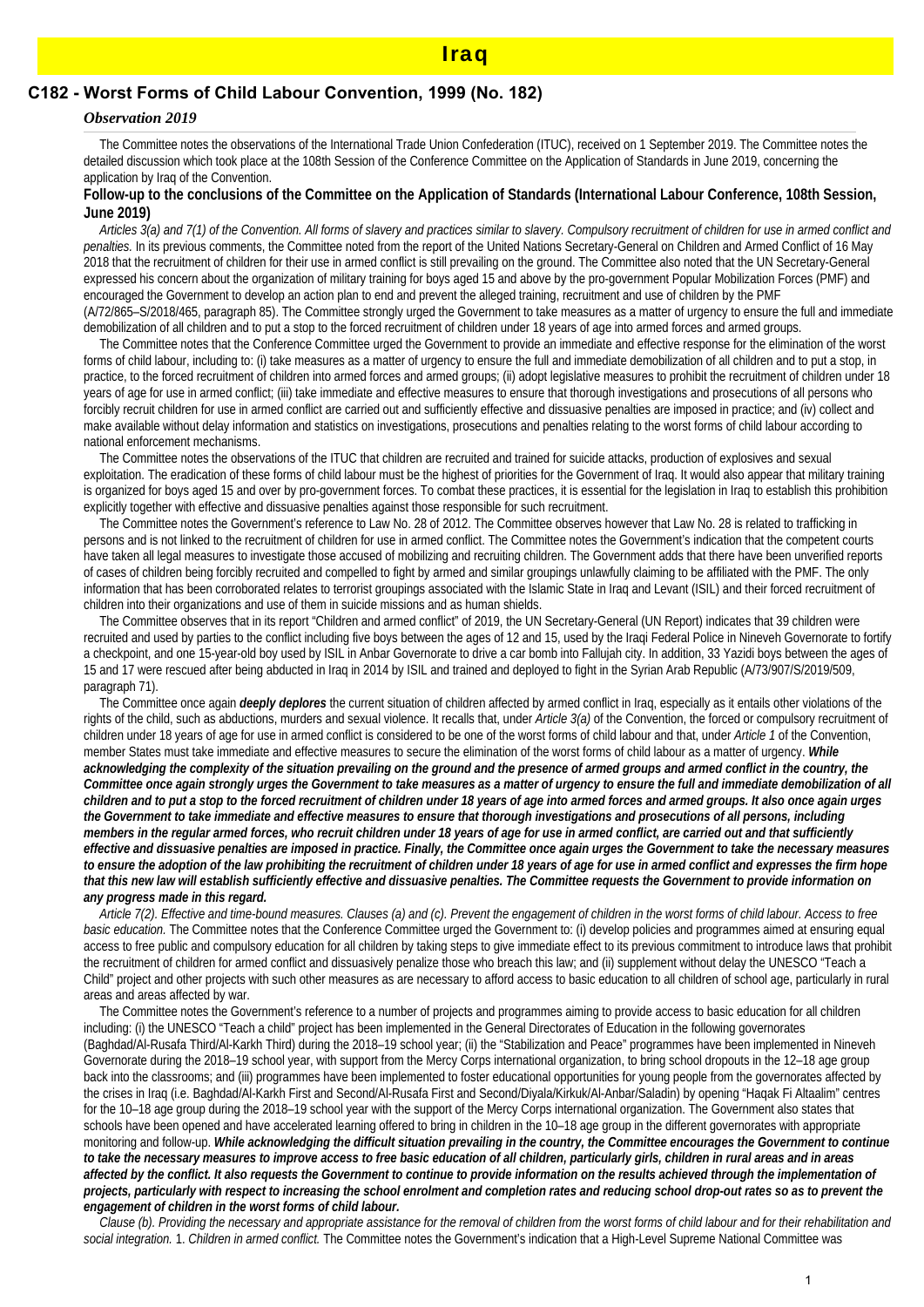## Iraq

established to follow up on abuses to which children are subjected to or the deprivation of their rights as a result of the armed conflict. This Committee is chaired by the Minister of Labour and Social Affairs and the Head of the Childcare Agency, with the membership of the board of the High Commission for Human Rights, the Ministry of the Interior, the Ministry of Education, the NGO Directorate, along with a representative from the PMF and another from the Foreign Ministry.

 The Committee notes that according to the UN Report, as of December 2018, at least 902 children (850 boys and 52 girls) between the ages of 15 and 18 remained in detention on national security-related charges, including for their actual and alleged association with armed groups, primarily ISIL (paragraph 72). The Committee *deplores* the practice of the detention and conviction of children for their alleged association with armed groups. In this regard, the Committee must emphasize that children under the age of 18 years associated with armed groups should be treated as victims rather than offenders (see 2012 General Survey on the fundamental Conventions, paragraph 502). *The Committee, therefore, once again urges the Government to take the necessary measures to ensure that children removed from armed groups are treated as victims rather than offenders. It also, once again, urges the Government to take effective and time-bound measures to remove children from armed groups and ensure their rehabilitation and social integration. It requests the Government to provide information on the activities of the High-Level Supreme National Committee and the results achieved, in terms of the number of children removed from armed groups and socially reintegrated.*

 2. *Sexual slavery.* The Committee notes that the Conference Committee urged the Government to take effective measures to identify and support children, without delay, who have been sexually exploited and abused through such means of sexual enslavement.

 The Committee notes the Government's reference to article 29(iii) of the Constitution (prohibition of economic exploitation of children) as well as to section 6(iii) of the Labour Law of 2015 (elimination of child labour). The Committee notes however the absence of information on the practical measures envisaged or taken to identify and remove children from sexual slavery. *The Committee therefore once again urges the Government to take effective and time-bound measures to remove children under 18 years of age from sexual slavery and ensure their rehabilitation and social integration. It once again requests the Government to provide information on specific measures taken in this regard as well as the number of children removed from sexual slavery and rehabilitated.*

The Committee is also raising other matters in a request addressed directly to the Government.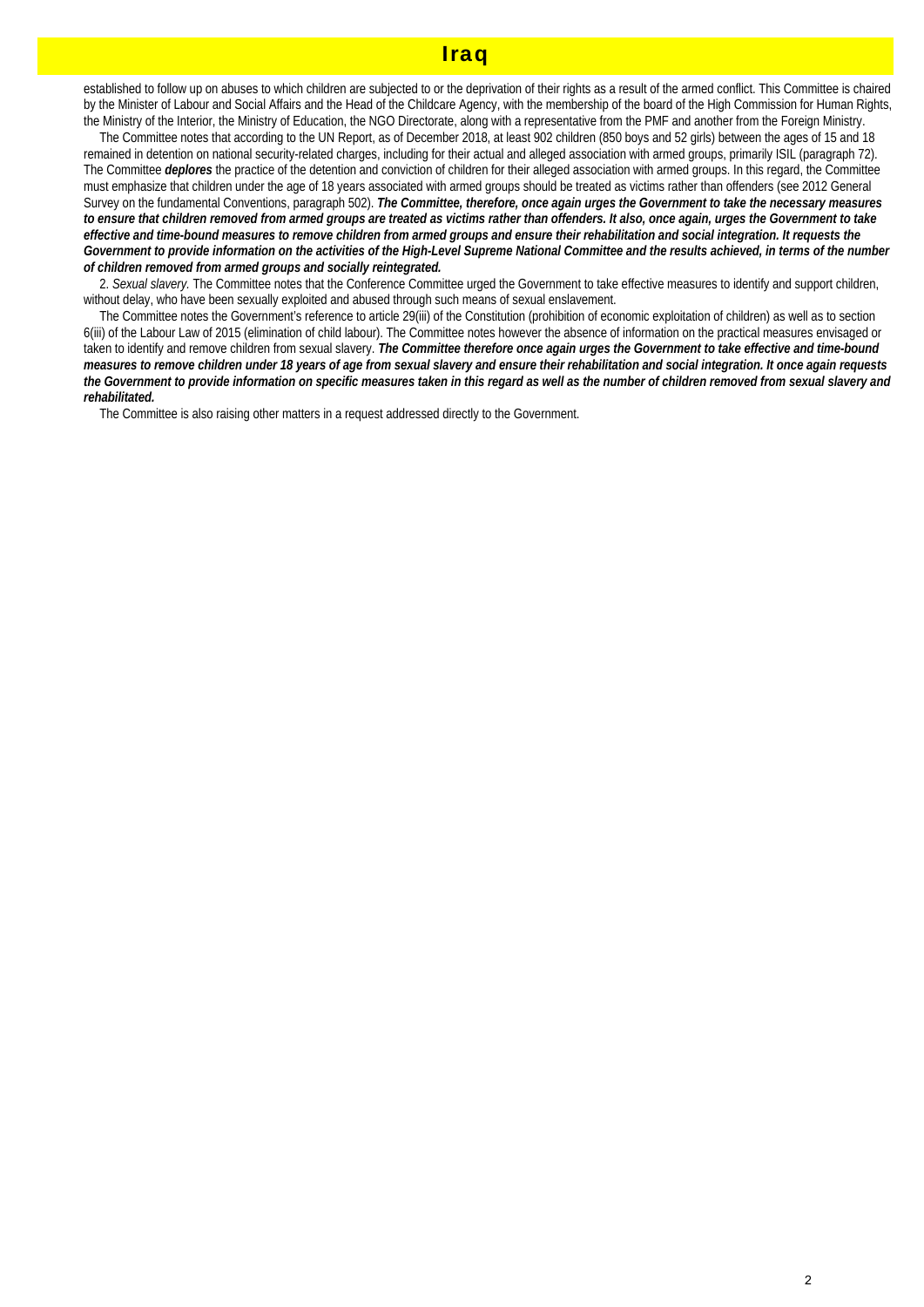## **C111 - Discrimination (Employment and Occupation) Convention, 1958 (No. 111)**

### *Observation 2019*

The Committee notes that the Government's report has not been received. It is therefore bound to repeat its previous comments.

Legislative framework. The Committee recalls that, in its previous observation, it welcomed the findings and recommendations of the legal review on pay equity conducted by the National Steering Committee for Pay Equity (NSCPE), with ILO support, and asked the Government to provide information on the steps taken to implement the recommendations arising out of the legal review as they relate to the Convention, in particular with respect to the proposed amendments to sections 4 and 29A(6) of the Labour Law, with a view, respectively, to: (i) explicitly defining and prohibiting direct and indirect discrimination based on at least all the grounds enumerated in *Article 1(1)(a)* of the Convention, in all areas of employment and occupation, and covering all workers; and (ii) providing clear protection and remedies with respect to quid pro quo and hostile environment sexual harassment. The Committee notes that the Government does not provide information in its report on any of these matters. It however notes that, in its concluding observations, the United Nations Committee on the Elimination of Discrimination against Women (CEDAW) expressed concern about the harsh conditions and high risk of physical and sexual abuse faced by many girls engaged as domestic workers (CEDAW/C/JOR/CO/6, 9 March 2017, paragraph 43(h)). In this regard, the Committee wishes to emphasize the importance of taking effective measures to prevent and prohibit sexual harassment in employment and occupation and it refers to the specific guidance provided in its general observation of 2002 on the topic. It also recalls that clear and comprehensive definitions of what constitutes discrimination in employment and occupation are instrumental in identifying and addressing the many manifestations in which it may occur (see 2012 General Survey on the fundamental Conventions, paragraph 743). *The Committee therefore again asks the Government to provide information on the steps taken to implement the recommendations of the NSCPE legal review on pay equity with a view to explicitly defining and prohibiting direct and indirect discrimination based on at least all the grounds enumerated in Article 1(1)(a) of the Convention, in all areas of employment and occupation, and covering all workers, as well as providing clear protection and remedies with respect to quid pro quo and hostile environment sexual harassment. The Committee also requests the Government to provide information on the measures taken in practice to raise awareness of and prevent and protect against sexual harassment in employment and occupation and on any cases relating to sexual harassment dealt with by the courts or detected by the labour inspectorate, and their outcomes.*

 *Article 5. Special measures of protection. Restrictions on women's employment.* In its previous observation, the Committee referred to section 69 of the Labour Code, under which the Minister shall specify industries and occupations in which the employment of women is prohibited and the times during which women are prohibited from working, and asked the Government to take the opportunity of the ongoing legislative review process to amend section 69 of the Labour Code and the corresponding Ordinance No. 6828 of 1 December 2010, to ensure that any restrictions on women's employment are limited to maternity in the strict sense, and to provide information on any steps taken in this regard. Noting that the Government report is silent on this particular issue, the Committee recalls that protective measures applicable to women's employment which are based on stereotypes regarding women's professional abilities and role in society violate the principle of equality of opportunity and treatment between men and women in employment and occupation. It also wishes to stress that provisions relating to the protection of persons working under hazardous or difficult conditions should be aimed at protecting the health and safety of both men and women at work, while taking account of gender differences with regard to specific risks to their health (see 2012 General Survey on the fundamental Conventions, paragraph 840). Such restrictions have to be justified (based on scientific evidence) and periodically reviewed in the light of developments and scientific progress in order to ascertain whether they are still needed and remain effective. *In the absence of information from the Government, the Committee reiterates its request to the Government to take the opportunity of the ongoing legislative review process to amend section 69 of the Labour Code and the corresponding Ordinance, to ensure that any restrictions on women's employment are limited to maternity in the strict sense, and to provide information on any steps taken in this regard.*

The Committee is raising other matters in a request addressed directly to the Government.

*The Committee hopes that the Government will make every effort to take the necessary action in the near future.*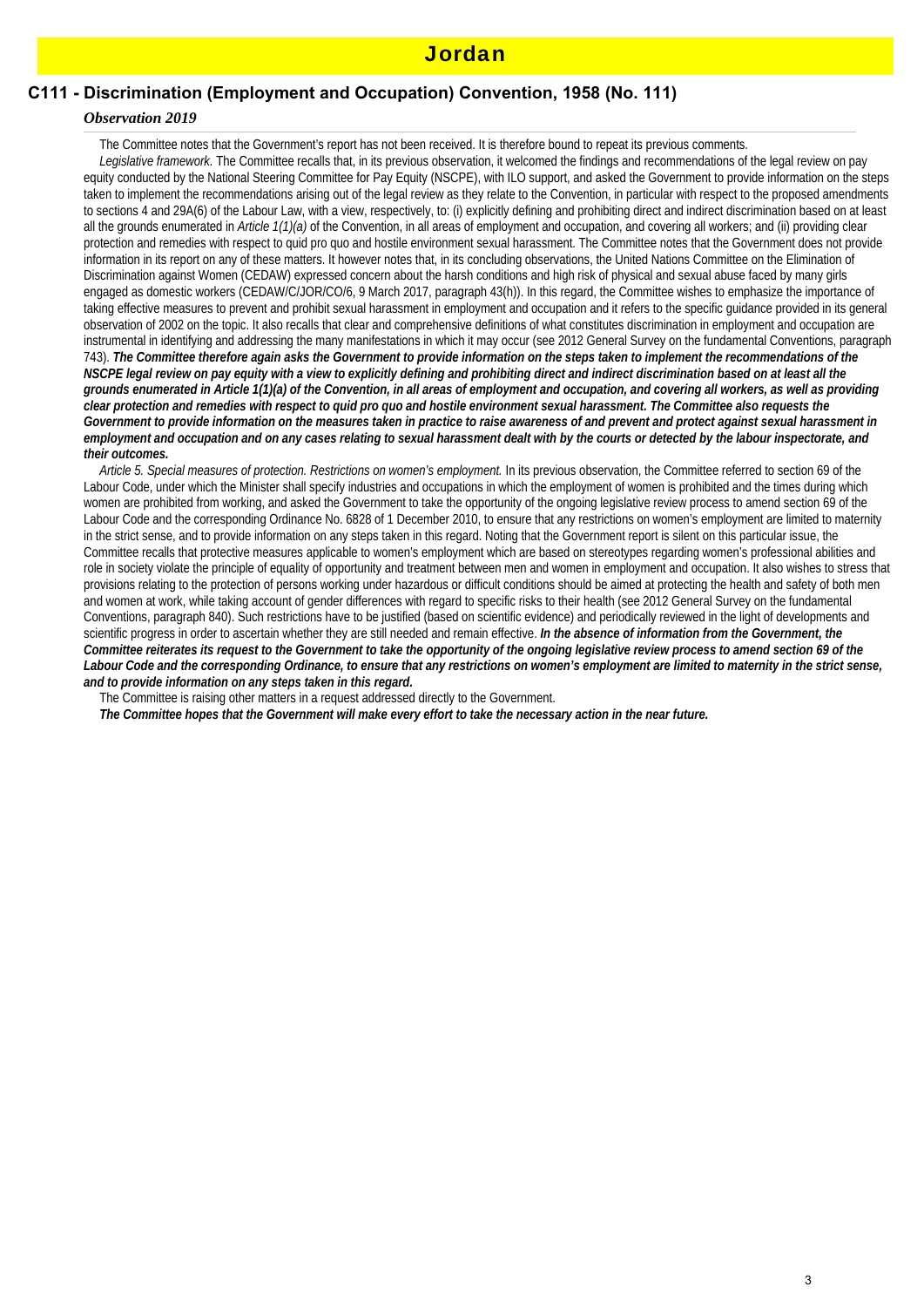## **C017 - Workmen's Compensation (Accidents) Convention, 1925 (No. 17)**

## **C019 - Equality of Treatment (Accident Compensation) Convention, 1925 (No. 19)**

#### *Observation 2019*

 In order to provide a comprehensive view of the issues relating to the application of ratified Conventions on workmen's compensation, the Committee considers it appropriate to examine Convention No. 17 (accidents) and No. 19 (equality of treatment) together.

 *Convention No. 17. Application of the Convention in practice.* In its previous comments, the Committee hoped that the Government would make every effort to complete the reforms required to guarantee the protection afforded by the Convention to injured workers. The Committee notes the information provided by the Government in its report according to which, issues in the application of the Convention were due to the delayed implementation of the Occupational Accidents and Occupational Diseases Branch, established by the Social Security Code (Decree No. 13955 of 1963) but not yet established in practice. The Committee notes with *concern* that compensation in case of work-related accidents is still regulated by Legislative Decree No. 136 of 1983, which it has previously found not to be in compliance with the requirements of the Convention in many respects: *Article 2 –* the necessity to make the above Legislative Decree applicable to apprentices; *Article 5* – the necessity to provide in the event of employment injury that the compensation shall be paid in the form of periodical payments to the injured worker or his or her dependants, provided that it may only be paid in the form of a lump sum where there are guarantees that it will be properly utilized; *Article 6 –* the payments of compensation in case of temporary incapacity from the fifth day following the accident at the latest and throughout the duration of the invalidity, that is until the worker is cured, or up to the date of the commencement of the periodical payments for permanent incapacity; *Article 7* – necessity to provide additional compensation where the worker requires the constant help of another person; *Article 8 –* provision for review of the periodical payments either automatically or at the request of the beneficiary in the event of a change in the condition of the worker; and *Article 11 –* making provision for guarantees in the event of the insolvency of the insurer, inter alia. The Committee observes that, despite the comments it has been making for many years, the measures necessary to bring the national legislation into conformity with the Convention have still not been taken. *The Committee once again requests the Government to report on measures envisaged or taken with a view to giving full effect to the Convention, including measures related to the amendment of Legislative Decree No. 136 of 1983 and the implementation of the Occupational Accidents and Occupational Diseases branch of the Social Security Code.*

 *Article 1(1) and (2) of Convention No. 19. Equality of treatment for survivors.* In its previous comments, the Committee recalled that, for many years, it has been drawing the Government's attention to the issue of the right of survivors of foreign workers, originating from a country party to Convention No. 19, to receive a pension even if they did not reside in Lebanon at the time of the accident causing the death of their breadwinner, and hoped that the new Labour Code would guarantee this right in law and practice and would not forestall the corresponding amendment of the legislation governing compensation for employment injuries, namely section 10 of Legislative Decree No. 136 of 1983 and sections 9(3), subparagraphs (2) and (4) of the Social Security Code. The Committee notes the Government's indication that it would be necessary to amend the relevant provisions in the Social Security Code once the Occupational Accidents and Occupational Diseases Branch is enacted to give effect to the Convention. *Recalling that the Convention guarantees equality of treatment between the dependants of nationals and those of foreign workers from a country which has ratified the Convention without any requirement as to residence and irrespective of any reciprocity condition, the Committee once again requests the Government to take necessary measures to bring the national legislation in conformity with the Convention.*

 The Committee has been informed that, based on the recommendations of the Standards Review Mechanism Tripartite Working Group (SRM tripartite working group), the Governing Body has decided that member States for which Convention No. 17 is in force should be encouraged to ratify the more recent Employment Injury Benefits Convention, 1964 [Schedule I amended in 1980] (No. 121), or the Social Security (Minimum Standards) Convention, 1952 (No. 102), accepting its Part VI (see GB.328/LILS/2/1). Conventions Nos 102 and 121 reflect the more modern approach to employment injury benefits. *The Committee therefore encourages the Government to follow up the Governing Body's decision at its 328th Session (October–November 2016) approving the recommendations of the SRM tripartite working group and to consider ratifying Conventions Nos 102 (Part VI) or 121 as the most up-to-date instruments in this subject area. The Committee reminds the Government of the possibility to avail itself of the technical assistance of the Office in this regard.*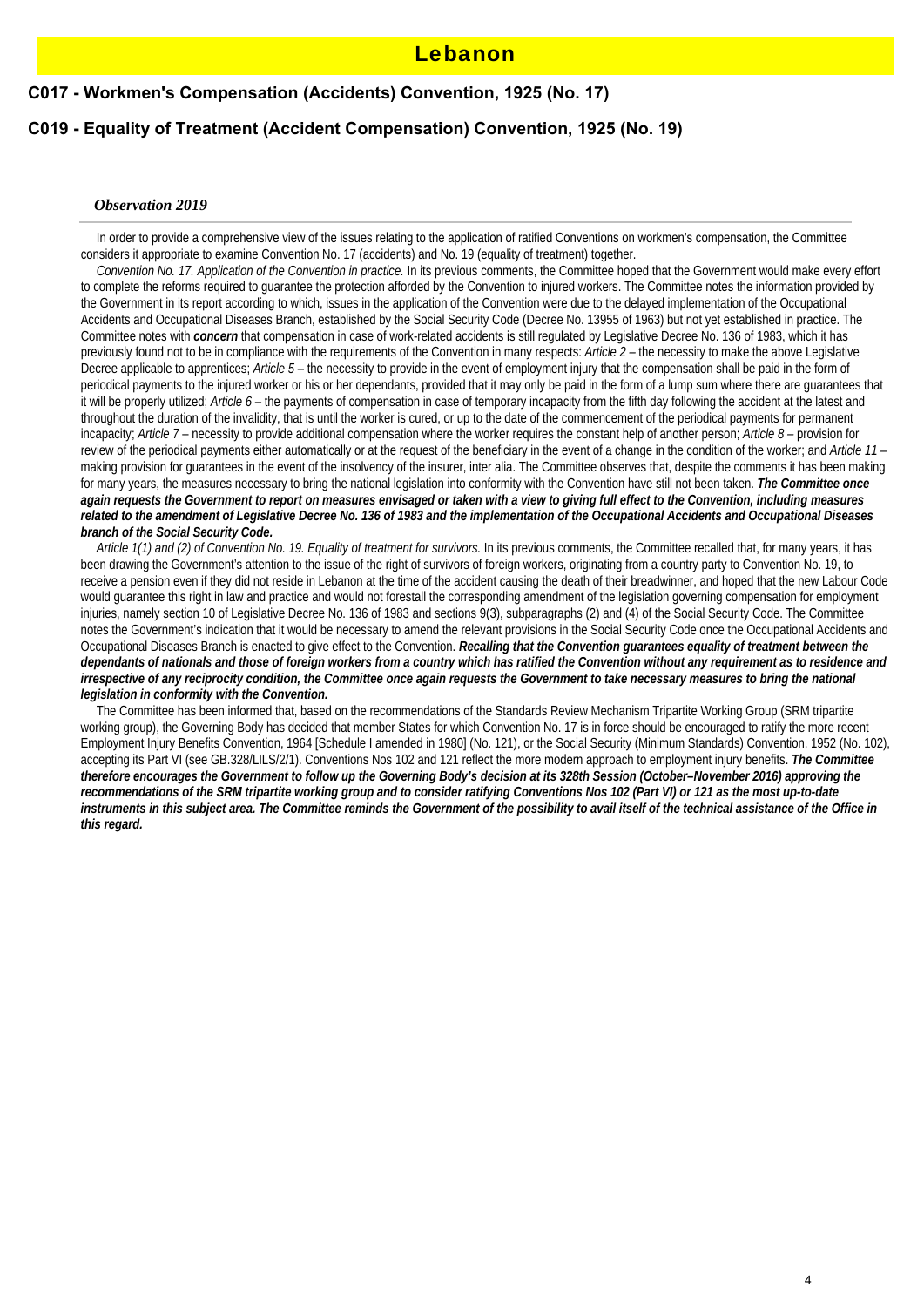### **C029 - Forced Labour Convention, 1930 (No. 29)**

#### *Observation 2019*

The Committee notes with *concern* that the Government's report has not been received. It is therefore bound to repeat its previous comments.

 *Articles 1(1) and 2(1) of the Convention. Vulnerable situation of migrant domestic workers to conditions of forced labour.* In its earlier comments, the Committee noted the observation of 2013 from the International Trade Union Confederation (ITUC), indicating that there are an estimated 200,000 migrant domestic workers employed in Lebanon. These workers are excluded from the protection of the Labour Law, have a legal status tied to a particular employer under the *kafala* (sponsorship) system, and legal redress is inaccessible to them. Moreover, they are subjected to various situations of exploitation, including delayed payment of wages, verbal, and sexual abuse. The Committee also requested the Government to take the necessary measures to ensure that the Bill regulating the working conditions of domestic workers, as well as the Standard Unified Contract (SUC) regulating their work are adopted in the very near future.

 The Committee notes the Government's indication in its report that, the Bill regulating the working conditions of domestic workers was drafted in conformity with Domestic Workers Convention, 2011 (No. 189), and the Bill has been submitted to the Council of Ministers for discussion. The Bill will provide a certain number of safeguards, including social security coverage; decent accommodation; the timely payment of wages through bank transfer; hours of work (eight hours per day); sick leave; and a day of rest. The Government also indicates that a Steering Committee has been established under the Ministry of Labour in order to deal with issues related to migrant domestic workers and is composed of relevant Ministerial Departments, representatives of the private recruitment agencies, NGOs, certain international organizations, as well as representatives of certain embassies. A representative from the ILO Decent Work Technical Support Team in Beirut is also participating in the Steering Committee.

 Moreover, the Government indicates that the Ministry of Interior and the Ministry of Labour have taken a series of preventive measures, including awareness raising campaigns through the media; the establishment of a shelter "Beit al Aman" for migrant domestic workers who are facing difficulties in collaboration with Caritas; the appointment of social assistants who look into the working conditions of migrant domestic workers in their workplaces; the training of labour inspectors on decent working conditions; and the conclusion of a series of Memoranda of Understanding (MOUs) with sending countries, such as the Philippines, Ethiopia and Sri Lanka. The Government further states that the Ministry of Labour has set up a specialized office for complaints and a hotline to provide legal assistance to migrant domestic workers. Moreover, under the Recruitment Agencies of Migrant Domestic Workers Decree No. 1/168 of 2015, it is prohibited to impose recruitment fees on all workers.

 The Committee further notes that in its 2015 concluding observations, the UN Committee on the Elimination of Discrimination against Women (CEDAW) welcomed the various measures adopted by the State party to protect the rights of women migrant domestic workers, including issuing unified contracts, requiring employers to sign up to an insurance policy, regulating employment agencies, adopting a law criminalizing trafficking in persons and integrating such workers into the social charter and the national strategy for social development. The CEDAW, however, expressed concern that the measures have proved insufficient to ensure respect for the human rights of those workers. The CEDAW is equally concerned about the rejection by the Ministry of Labour of the application by the National Federation of Labour Unions to establish a domestic workers' union, the absence of an enforcement mechanism for the work contracts of women migrant domestic workers, limited access for those workers to health care and social protection and the non-ratification of the Domestic Workers Convention, 2011 (No. 189). The CEDAW was further concerned about the high incidence of abuse against women migrant domestic workers and the persistence of practices, such as the confiscation of passports by employers and the maintenance of the *kafala* system, which place workers at risk of exploitation and make it difficult for them to leave abusive employers. The CEDAW was deeply concerned about the disturbing documented reports of migrant domestic workers dying from unnatural causes, including suicides and falls from tall buildings, and about the failure of the State party to conduct investigations into those deaths (CEDAW/C/LBN/CO/4-5, paragraph 37).

 While taking note of the measures taken by the Government, the Committee notes with *concern* that migrant domestic workers are subjected to abusive employer practices, such as retention of passports, non-payment of wages, deprivation of liberty and physical abuse. Such practices might cause their employment to be transformed into situations that amount to forced labour. *The Committee therefore urges the Government to strengthen its efforts to provide migrant domestic workers with an adequate legal protection, by ensuring that the Bill regulating the working conditions of domestic workers* will be adopted in the very near future and to provide a copy of the legislation, once adopted. The Committee also urges the Government to take the *necessary measures to ensure that migrant domestic workers are fully protected from abusive practices and working conditions that amount to forced labour.*

 *Article 25. Penal sanctions for the exaction of forced labour.* In its earlier comments, the Committee noted that according to the ITUC's information, it was found that a lack of accessible complaint mechanisms, lengthy judicial procedures, and restrictive visa policies dissuade many workers from filing or pursuing complaints against their employers. Even when workers file complaints, the police and judicial authorities regularly fail to treat certain abuses against domestic workers as crimes. The Committee also noted the Government's indication that section 569 of the Penal Code, which establishes penal sanctions against any individual who deprives another of their personal freedom, applies to the exaction of forced labour. It requested the Government to provide information on any legal proceedings which had been instituted on the basis of section 569 as applied to forced labour and on the penalties imposed.

 The Committee further notes that in its 2015 concluding observations, the CEDAW observed that migrant domestic workers face obstacles with regard to their access to justice, including fear of expulsion and insecurity of residence.

 The Committee notes the Government's indication that the work of migrant domestic workers is regulated by the SUC and that the application of section 569 of the Penal Code is of the competency of the judiciary when a violation is detected. The Committee also notes copies of court decisions provided by the Government. It observes that the cases are related to non-payment of wages, harassment and working conditions of migrant domestic workers. In all cases employers have been sentenced to pay a monetary penalty to compensate the workers.

 While noting this information, the Committee recalls that *Article 25* of the Convention provides that the exaction of forced labour shall be punishable as a penal offence. *The Committee therefore urges the Government to take the necessary measures to ensure that employers who engage migrant*  domestic workers in situations amounting to forced labour are subject to really adequate and strictly enforced penalties. It requests the Government

#### *to provide information on measures taken in this regard.*

The Committee is raising other matters in a request directly addressed to the Government.

*The Committee expects that the Government will make every effort to take the necessary action in the near future.*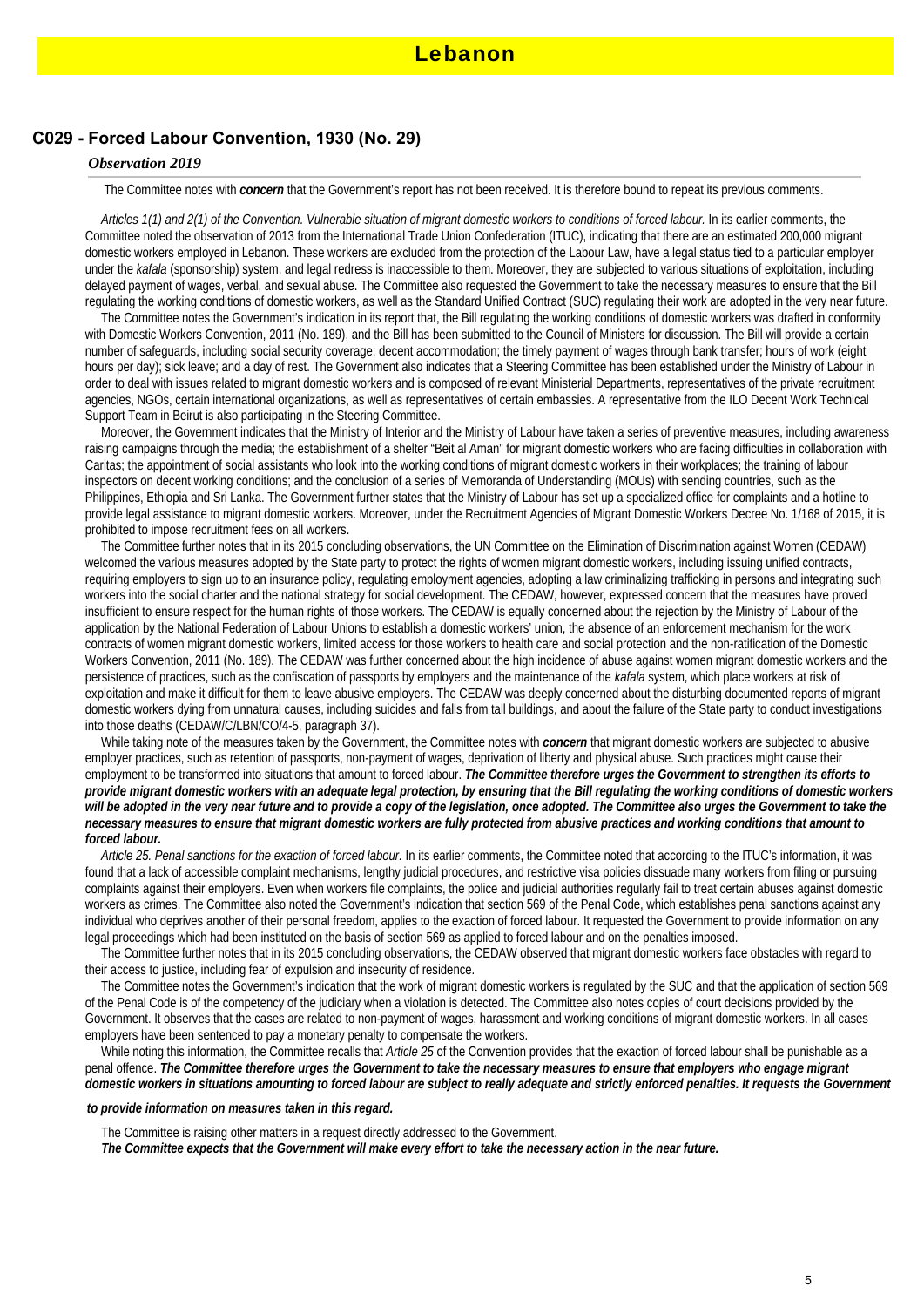### **C081 - Labour Inspection Convention, 1947 (No. 81)**

#### *Observation 2019*

 *Labour law reform.* The Committee notes the information provided by the ILO Decent Work Technical Support Team and the Regional Office for Arab States that a tripartite meeting took place in 2019 with the support of the ILO and that a new labour law reform is under way. *The Committee requests the Government to take into account the matters raised below and in a request addressed directly to the Government in the context of this new reform process, in order to ensure the full conformity of a new Labour Code with the Convention, and to provide information on any progress made in this regard.*

 *Article 3(1) and (2) of the Convention. Primary functions and additional duties of labour inspectors.* 1. *Supervision of union matters.* The Committee previously noted that, pursuant to section 2(c) of Decree No. 3273 of 26 June 2000, the labour inspectorate has the power to monitor vocational organizations and confederations at all levels in order to check whether the latter, in their operations, are exceeding the limits prescribed by law and by their rules of procedure and statutes. It recalls that for many years it had requested the Government to take steps to limit labour inspectors' intervention in internal trade union affairs. The Committee notes the Government's reply in its report that the role of labour inspectors is limited to accessing union records and to cases where a union submits its final account or a union council member files a complaint. The Government indicates that there are currently no complaints in this respect with the Department of Labour Relations and Trade Unions. The Committee further notes the statistics provided by the Government indicating that, in 2015, the labour inspectorate supervised 207 trade union elections and received 13 applications for authorization to establish unions.

 In this respect, the Committee recalls that, according to *Article 3(1)* of the Convention, the primary functions of the labour inspection system shall be to monitor and secure the conditions of work and the protection of workers while engaged in their work, and that in accordance with *Article 3(2*), any further duties which may be entrusted to labour inspectors shall not be such as to interfere with the effective discharge of their primary duties or to prejudice in any way the authority and impartiality which are necessary to inspectors in their relations with employers and workers. Further, the Committee expressed reservations in its 2006 General Survey, *Labour inspection,* paragraph 80, regarding excessive use of close supervision by labour inspectors of the activities of trade unions and employers' organizations, to the extent that it takes the form of acts of interference in these organizations' legitimate activities. The Committee urges the *Government to take the necessary steps, in the context of the ongoing labour law reform, to ensure that the functions assigned to labour inspectors do not interfere with their main objective, which is to provide for the protection of workers in accordance with Article 3(1) of Convention No. 81. In this respect, it urges the Government to ensure that any supervision of trade union activities is carried out only in relation to the protection of the rights of trade unions and their members, and does not take the form of acts of interference in their legitimate activities and internal affairs.*

2. *Work permits for migrant workers.* The Committee notes the statistics provided by the Government indicating that, in 2015, a significant amount of the labour inspectorate's activities focused on the issuance (60,814) and renewal (148,860) of work permits, as well as inspections related to work permits (253). *The Committee requests the Government to take specific measures to ensure that the functions assigned to labour inspectors to issue and monitor*  work permits do not interfere with the main objective of labour inspectors to secure the enforcement of legal provisions relating to conditions of *work and the protection of workers, as required under Article 3(1) of the Convention. It requests the Government to provide information on the time and resources spent on labour inspection activities in these work areas, compared to activities aiming at securing the enforcement of legal provisions relating to conditions of work and the protection of workers.*

 *Article 12(1) and (2). Right of inspectors to enter freely any workplace liable to inspection.* In its previous comments, the Committee requested the Government to amend the Memorandum No. 68/2 of 2009 which requires prior authorization in writing for all unscheduled inspection visits. It notes that, according to section 6 of Decree No. 3273 of 2000 on Labour Inspection, labour inspectors shall have the authority to enter freely and without prior notice all enterprises under their supervision during hours of work at the enterprise and all parts thereof; and in conducting an inspection visit they shall apprise the employer of their presence on the premises, unless they consider such information detrimental to the execution of their functions. However, the Committee also notes the Government's indication that written authorization is provided in order for an inspection to be carried out, and that inspections are carried out as part of an inspector's annual or monthly programme. In this regard, the Committee recalls that *Article 12* of the Convention provides that labour inspectors provided with proper credentials shall be empowered to enter freely and without previous notice at any hour of the day or night any workplace liable to inspection. It recalls that the requirement to obtain prior permission to undertake an inspection in all cases constitutes a restriction on the free initiative of inspectors to undertake an inspection, including where they have reason to believe that an undertaking is in violation of the legal provisions. *The Committee once again requests the Government to take measures to amend Memorandum No. 68/2 of 2009 to ensure that labour inspectors provided with proper credentials are empowered to enter freely any workplace liable to inspection, in accordance with Article 12(1) of the Convention, and to provide copies of any texts or documents showing progress in this regard.*

The Committee is raising other matters in a request addressed directly to the Government.

### **C100 - Equal Remuneration Convention, 1951 (No. 100)**

#### *Observation 2019*

The Committee notes that the Government's report has not been received. It is therefore bound to repeat its previous comments.

 *Articles 1 and 2 of the Convention. Gender pay gap.* The Committee recalls its previous comments in which it noted that, according to statistics published in October 2011 by the Central Statistics Office, in 2007 the gender pay gap was an estimated 6.2 per cent in services; 10.8 per cent in commerce; 21 per cent in agriculture; 23.8 per cent in manufacturing; and 38 per cent in transport and communications. *In the absence of updated information in this regard in the Government's report, the Committee once again requests it to take the necessary steps to gather, analyse and communicate data on the remuneration of men and women and wage gaps in the different sectors of economic activity, including the public sector, and for different professional categories. The Committee once again requests the Government to adopt specific measures to rectify gender pay gaps, including raising awareness among employers, workers and their organizations of the principle of equal remuneration for men and women for work of equal value, and to provide information on any action taken to this end and on any obstacles encountered.*

 *Article 2. Legislation. Equal remuneration for men and women for work of equal value.* For more than 40 years the Committee has been requesting the Government to ensure that the principle of equal remuneration for men and women for work of equal value is given full legal expression. The Committee notes with *regret* that the Government's report merely indicates that the new draft Labour Code is still under examination. *The Committee is therefore bound to urge the Government to ensure that the draft Labour Code gives full legal expression to the principle of equal remuneration for men and women for work of equal value, in order to facilitate a broad scope of comparison encompassing not only equal or similar work, but also work of an entirely*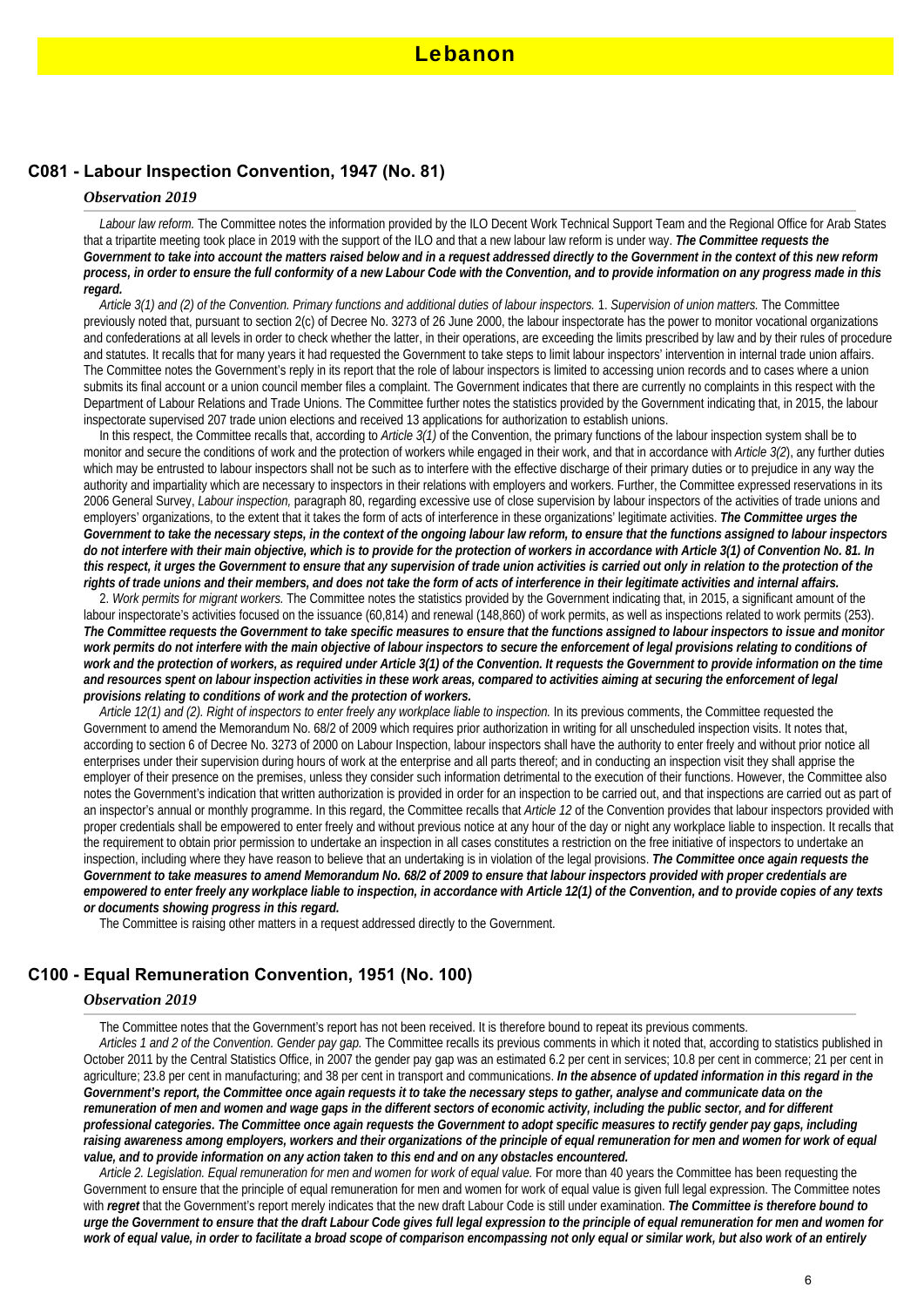different nature that is of equal value overall. Expressing the firm hope that the Government will be in a position to report progress on this matter in *the near future, the Committee asks the Government to provide a copy of the relevant provisions when they have been adopted.* The Committee is raising other matters in a request addressed directly to the Government.

*The Committee hopes that the Government will make every effort to take the necessary action in the near future*

## **C111 - Discrimination (Employment and Occupation) Convention, 1958 (No. 111)**

### *Observation 2019*

 The Committee notes that the Government's report has not been received. It is therefore bound to repeat its previous comments. *Articles 1 and 2 of the Convention. Protection of workers against discrimination, including sexual harassment. Law and practice.* For more than 20 years the Committee has been requesting that the Government introduce a definition and a general prohibition of direct and indirect discrimination on the grounds set out in *Article 1(1)(a)* of the Convention, within the framework of the Labour Code reform, applicable to all aspects of employment and occupation. The Committee recalls that the Labour Code currently in force (the Labour Code of 1946, as amended) only covers discrimination between men and women in certain aspects of employment (section 26) and does not provide effective protection against all forms of sexual harassment, namely quid pro quo and hostile working environment sexual harassment. Indeed, the only section of the Code that could be applied in cases of sexual harassment is a provision that authorizes employees to leave their jobs without notice when "the employer or his representative commits the offence of molestation of the worker" (section 75(3)). The Committee recalls in this regard that legislation under which the sole redress available to victims of sexual harassment is the possibility to resign, while retaining the right to compensation, does not afford sufficient protection for victims of sexual harassment since it punishes them and could therefore dissuade victims from seeking redress (see 2012 General Survey on the fundamental Conventions, paragraph 792). The Committee notes with *regret* that the Government's report does not contain any information on the progress or content of the ongoing reform of the Labour Code. However, the Committee observes that, according to the third annual report (2015) on the implementation of the National Strategic Plan for Women in Lebanon (2011–21), the Ministry of Labour has prepared a bill criminalizing sexual harassment in the workplace. *Consequently, the Committee urges the Government to take the necessary steps to ensure that the new Labour Code contains provisions defining and prohibiting direct and indirect discrimination on at least all of the grounds set out in Article 1(1) (a) of the Convention, in all aspects of employment and occupation, as defined in Article 1(3), and all forms of sexual harassment (quid pro quo harassment and the creation of a hostile working environment). The Committee once again asks the Government to provide information on any progress made with a view to adopting the draft Labour Code. In the absence of full legislative protection against discrimination, the Committee also once again requests the Government to adopt specific measures to ensure, in practice, the protection of workers against discrimination on the grounds of race, colour, religion, political opinion, national extraction and social origin, and against sexual harassment in employment and occupation, including measures to raise awareness of these issues among workers, employers and their respective organizations, in order to improve prevention.*

 *Foreign domestic workers. Multiple discrimination.* For more than ten years, the Committee has been examining the measures taken by the Government to address the lack of legal protection for domestic workers, most of whom are women migrants, since these workers are excluded from the scope of the Labour Code and are particularly vulnerable to discrimination, including harassment, on the basis of sex and other grounds such as race, colour and ethnic origin. The Committee notes that, in its concluding observations, the United Nations Committee on the Elimination of Racial Discrimination (CERD) noted with concern that "abuse and exploitation of migrant domestic workers continues to occur in spite of the measures taken by the State party". The CERD also noted with concern that "victims are often not able to seek assistance when they are forcibly confined to the residence of their employers or when their passports have been retained". The CERD recommended the following measures: "abolish the conditions that render migrant domestic workers vulnerable to abuse and exploitation, including the sponsorship system and the live-in setting"; "extend the coverage of the Labour Code to domestic work, thereby granting domestic workers the same working conditions and labour rights as other workers, including the right to change occupation, and subjecting domestic work to labour inspections"; "ensure that any specific legislation on domestic employment is aimed at tackling migrant domestic workers' increased vulnerability to abuse and exploitation"; and "conduct campaigns to change the population's attitudes towards migrant domestic workers and to raise awareness of their rights" (CERD/C/LBN/CO/18–22, 5 October 2016, paragraphs 41–42). The Government reports that domestic workers are covered by the Code of Obligations and Contracts, and once again refers to the model contract and the Bill on the employment of domestic workers. The Government also indicates that a Bill to ratify the Domestic Workers Convention, 2011 (No. 189), was submitted to the Council of Ministers and that the national steering committee of the Ministry of Labour, which is responsible for examining relations between employers and domestic workers, is currently developing significant measures to quarantee compliance with contracts and abolish the sponsorship system. However, the Government states that this process will take time. In this regard, the Committee notes the Government's indication that the Ministry of Labour and official bodies have not established restrictions regarding changes of employer and that this is an issue that only concerns the worker and the employer. *Recalling its previous comments and noting with regret that the situation remains unchanged, the Committee urges the Government to take the necessary measures, in cooperation with the social partners, to ensure genuine protection for migrant domestics workers, in law and practice, against direct and indirect discrimination on all of the grounds set out in the Convention, including against sexual harassment, and in all areas of their employment, either through the adoption of a bill on the employment of domestic workers or, more generally, within the framework of the labour legislation. The Committee asks the Government to supply information on any progress made in this regard and on any legislative changes to abolish the sponsorship system. The Committee asks the Government, in particular, to ensure that any new regulations envisaged on the right of migrant workers to change employers do not impose conditions or restrictions likely to increase these workers' dependence on their employer and thus increase their vulnerability to abuse and discriminatory practices.*

The Committee is raising other matters in a request addressed directly to the Government.

*The Committee hopes that the Government will make every effort to take the necessary action in the near future.*

## **C115 - Radiation Protection Convention, 1960 (No. 115)**

#### *Observation 2019*

 *Articles 3(1) and 6 of the Convention. All appropriate steps to ensure the effective protection of workers, in the light of available knowledge and maximum permissible doses of ionizing radiation.* 1. *Lens of the eye.* The Committee notes that table 2 of Decree No. 11802, regarding the organization of prevention, safety and professional hygiene, sets the dose limitation to the lens of the eye as 150 mSv per year. *With reference to paragraph 32 of its 2015 general observation on the application of Convention No. 115, the Committee requests the Government to take measures to ensure that the dose limits to the lens of the eye are set as 20 mSv per year, averaged over defined periods of five years, with no single year exceeding 50 mSv per year.*

2. *Protection for pregnant and breastfeeding workers. With reference to paragraph 33 of its 2015 general observation on the application of Convention No. 115, the Committee once again requests the Government to provide information on any measures to establish the maximum permissible dose for workers who are pregnant or breastfeeding.*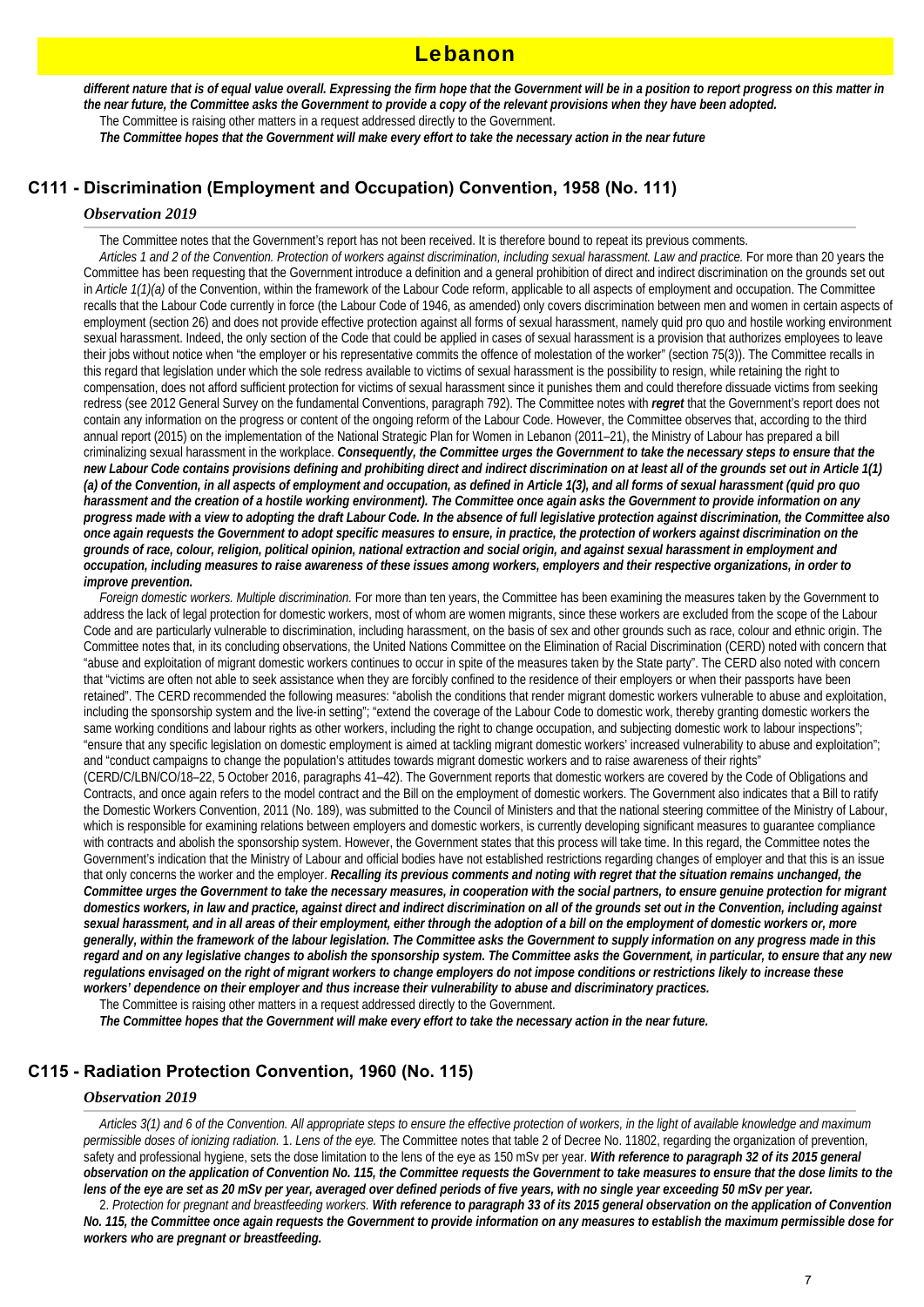*Articles 6(1), 7(1)–(2) and 8. Dose limits for persons between 16 and 18 years.* The Committee previously requested the Government to indicate whether Decree No. 700 of 1999 had been revised with a view to setting limits for workers under the age of 18 years involved in ionizing radiation work and prohibiting the engagement of workers under the age of 16 in such work. The Committee notes the Government's indication, in response, that Decree No. 700 has been repealed and replaced by Decree No. 8987 of 2012. Decree No. 8987 provides that engaging workers under the age of 18 in activities where they are exposed to carcinogenic substances, radiations or substances that may cause infertility or birth defects is totally prohibited (section 1 and Annex 1). It also notes that section 21 of Decree No. 11802 sets general dose limits for workers over 18 years of age in the terms of table 2 of the Decree's Annex. However, the Committee notes that Annex 2 of Decree No. 8987, concerning a list of work activities which are likely to harm the health, safety or morals of workers under the age of 16 years, and are allowed for workers aged 16 and over, includes those exposing workers to atomic or ionizing radiation, provided that these workers are offered full protection of their physical, mental and moral health and that these minors receive special education or appropriate vocational training, with an exception of the works totally banned in the terms of Annex 1. With reference to its 2015 general observation on the application of Convention No. 115, the Committee recalls that for occupational exposure of apprentices aged 16 to 18 years of age who are being trained for employment involving radiation and for exposure of students aged 16 to 18 who use sources in the course of their studies, the dose limits are: (a) an effective dose of 6 mSv in a year; (b) an equivalent dose to the lens of the eye of 20 mSy in a year; and (c) an equivalent dose to the extremities (hands and feet) or to the skin of 150 mSy in a year. *The Committee once again requests the Government to take the necessary measures, including in the course of the ongoing labour law reform, to ensure that specific dose levels are fixed for workers between the ages of 16 and 18 engaged in radiation work.*

The Committee is raising other matters in a request addressed directly to the Government.

### **C138 - Minimum Age Convention, 1973 (No. 138)**

#### *Observation 2019*

 The Committee notes with *concern* that the Government's report has not been received. It is therefore bound to repeat its previous comments. *Article 2(1) of the Convention. Scope of application.* In its earlier comments, the Committee noted that the Labour Code only applies to work performed under an employment relationship (by virtue of sections 1, 3 and 8 of the Code). The Committee recalled that the Convention applies to all branches of economic activity and covers all types of employment or work, whether they are carried out on the basis of an employment relationship or not, and whether they are remunerated or not. The Committee also noted that under Chapter 2, section 15, of the draft amendments to the Labour Code, it seemed that the employment or work of young persons would also include non-traditional forms of employment relationship. The Committee therefore requested that the Government provide information on the progress made in relation to the adoption of the provisions of the draft amendments to the Labour Code.

 The Committee notes an absence of information in the Government's report on this point. *Considering that the Government has been referring to the draft amendments to the Labour Code for a number of years, the Committee once again expresses the firm hope that the Government will take the necessary steps to ensure that the amendments to the Labour Code relating to self-employed children and children in the informal economy are adopted in the very near future. The Committee requests that the Government provide a copy of the new provisions, once adopted.*

 *Article 2(2). Raising the minimum age for admission to employment or work.* In its earlier comments, the Committee noted that, at the time of ratifying the Convention, Lebanon declared 14 years as the minimum age for admission to employment or work and that Act No. 536 of 24 July 1996, amending sections 21, 22 and 23 of the Labour Code, prohibits the employment of young persons before the age of 14. The Committee also noted the Government's intention to raise the minimum age for admission to employment or work to 15 years of age and that the draft amendments to the Labour Code would include a provision in this regard (section 19). The Committee requested that the Government provide information on the progress made in the adoption of the provisions of the draft amendments to the Labour Code on the minimum age for employment or work.

 The Committee notes the Government's indication in its report that the Committee's comments have been taken into account in the draft amendments to the Labour Code. The draft has also been submitted to the Council of Ministers for its examination. *The Committee once again requests that the Government provide information on any progress made in the adoption of the provisions of the draft amendments to the Labour Code regarding the minimum age for employment or work.*

 *Article 2(3). Compulsory education.* In its earlier comments, the Committee noted that the age limit for compulsory education is 12 years of age (Act No. 686/1998 relating to free and compulsory education at the primary school level). The Committee also noted the Government's indication that a draft law aimed at raising the minimum age of compulsory education to 15 years had been sent to the Council of Ministers for examination. The Committee requested that the Government indicate the progress made in this regard.

 The Committee notes the Government's indication that the Ministry of Labour took into account the Committee's comments which were inserted in the draft amendments to the Labour Code. Moreover, the Committee notes that in its 2016 concluding observations, the UN Committee on Economic, Social and Cultural Rights is concerned at the number of children, especially refugee children, who are not in school or have quit school owing to the insufficient capacity of the educational infrastructure, the lack of documentation, and the pressure to work to support their families, among other reasons (E/C.12/LBN/CO/2, paragraph 62).

 In this regard, the Committee recalls the necessity of linking the age of admission to employment to the age limit for compulsory education. If the two ages do not coincide, various problems may arise. If the minimum age for admission to work or employment is lower than the school leaving age, children may be encouraged to leave school as children required to attend school may also be legally authorized to work (see 2012 General Survey on the fundamental Conventions, paragraph 370). Noting the Government's intention to raise the age of completion of compulsory schooling to 15 years, the Committee once again reminds the Government that pursuant to Article 2(3) of the Convention, the minimum age for admission to employment (currently 14 years) should not be lower than the age of completion of compulsory schooling. *Therefore, the Committee urges once again the Government to intensify its efforts to raise the minimum age for admission to employment or work to 15 years, and to provide for compulsory education up until that age, within the framework of the adoption of the draft amendments to the Labour Code. The Committee requests that the Government provide a copy of the new provisions, once adopted.*

 *Article 6. Vocational training and apprenticeship.* In its earlier comments, the Committee noted that the Government had stated that the draft amendments to the Labour Code (section 16) had set the minimum age for vocational training under a contract at 14 years. The Committee expressed the firm hope that such a provision under the draft amendments would be adopted in the near future.

 The Committee notes the Government's indication that section 16 will be adopted along with the draft amendments to the Labour Code. The Government also indicates that the National Centre for Vocational Training is in charge of carrying out vocational training and apprenticeships. *The Committee once again expresses the firm hope that section 16 of the draft amendments to the Labour Code, setting a minimum age of 14 years for entry into an apprenticeship, in conformity with Article 6 of the Convention, will be adopted in the very near future.*

 *Article 7. Light work.* In its earlier comments, the Committee noted that under section 19 of the draft amendments to the Labour Code, employment or work of young persons in light work may be authorized when they complete 13 years of age under certain conditions (except in different types of industrial work in which the employment or work of young persons under the age of 15 years is not authorized). The Committee also noted that light work activities would be determined by virtue of an Order from the Ministry of Labour. The Committee requested that the Government provide information on any progress made in this regard.

The Committee notes the Government's indication that it has asked for light work to be included in the ongoing ILO–IPEC Project "Country level engagement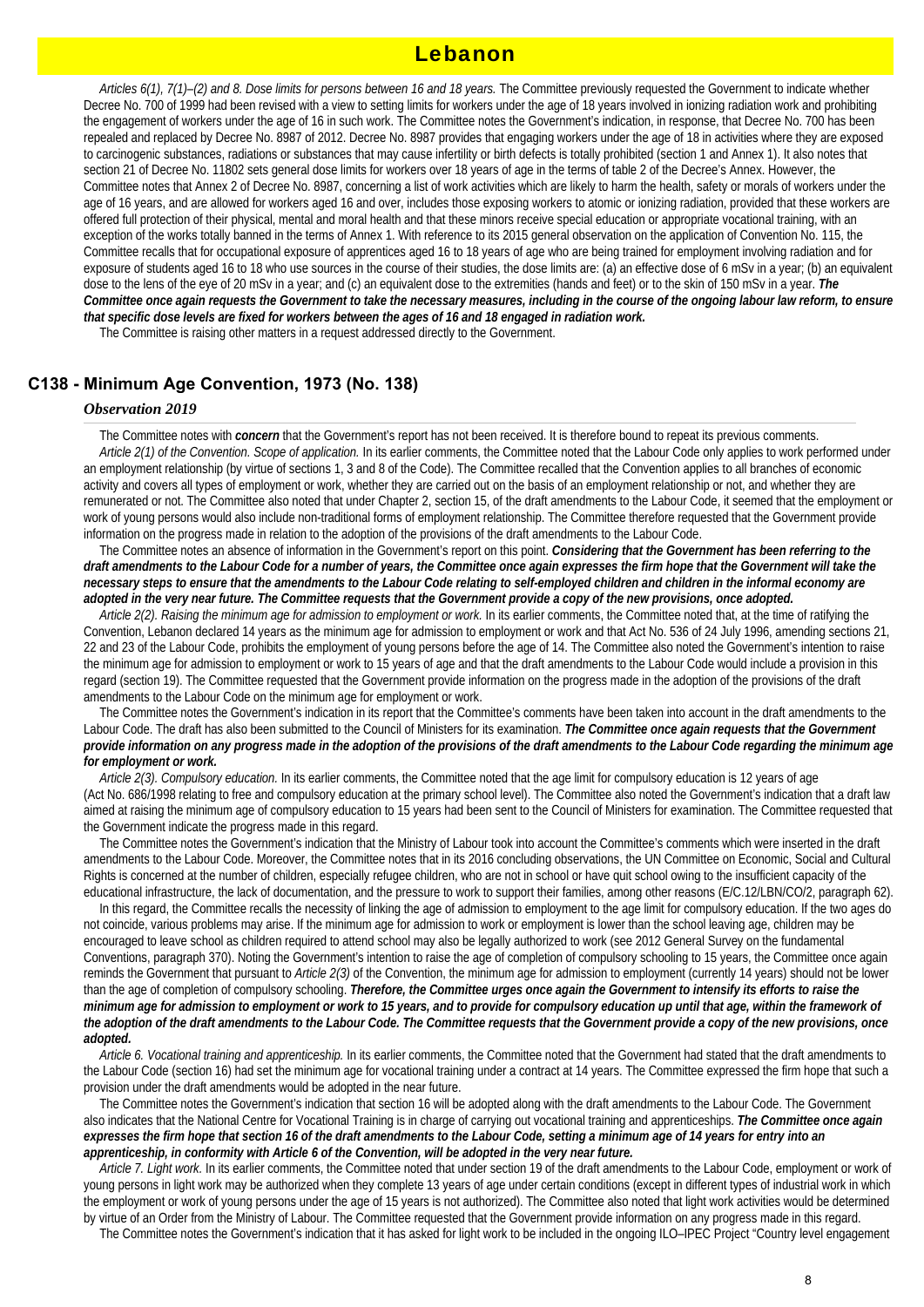and assistance to reduce child labour in Lebanon" (CLEAR Project) and that a few meetings have been held in this regard. The Government indicates that, once the CLEAR Project is launched, it will be able to prepare a statute on light work in accordance with the relevant international standards. *The Committee once again requests that the Government take the necessary measures to ensure the formulation and adoption of a statute determining light work*  activities, including the number of hours during which, and the conditions in which, light work may be undertaken. It requests that the Government *provide information on the progress achieved.*

The Committee is raising other matters in a request addressed directly to the Government.

*The Committee expects that the Government will make every effort to take the necessary action in the near future.*

## **C182 - Worst Forms of Child Labour Convention, 1999 (No. 182)**

### *Observation 2019*

 The Committee notes with *concern* that the Government's report has not been received. It is therefore bound to repeat its previous comments. *Articles 3, 7(1) and (2)(b) of the Convention. Worst forms of child labour, penalties and direct assistance for rehabilitation and social integration. Clause (a). All forms of slavery or practices similar to slavery. Trafficking.* In its previous comments, the Committee noted the adoption of the Anti-Trafficking Act No. 164 (2011). The Committee requested the Government to provide information on the application of this Act, in practice.

 The Committee notes the statistical information related to trafficking of children provided by the Government in its report. It notes that in 2014, five child victims of trafficking for labour exploitation (street begging), and one child victim of trafficking for sexual exploitation, were identified. According to the Government's indication, all the child victims identified were referred to social and rehabilitation centres, such as the *"Beit al Aman"* shelter in collaboration with Caritas. The Government also indicates that in 2014 the Higher Council for Childhood drafted a sectorial Action Plan on Trafficking of Children that is still under consultations with the relevant stakeholders.

 The Committee also notes that in its 2015 concluding observations, the UN Committee on the Elimination of Discrimination against Women (CEDAW) recommended the Government to provide mandatory gender-sensitive capacity-building for judges, prosecutors, the border police, the immigration authorities and other law enforcement officials to ensure the strict enforcement of Act No. 164 to combat trafficking by promptly prosecuting all cases of trafficking in women and girls (CEDAW/C/LBN/CO/4-5, paragraph 30(a)). *The Committee requests the Government to take the necessary measures to ensure that the draft sectorial Action Plan on Trafficking of Children is adopted in the near future, and to provide information on any progress made in this regard. The Committee also requests the Government to continue to provide information on the application in practice of Act No. 164 of 2011, including*  statistical information on the number of investigations, prosecutions, convictions and penal sanctions applied for the offence of trafficking of *children. Lastly, the Committee requests the Government to provide information on any measures adopted in order to prevent trafficking of children as well as measures taken to ensure that child victims of trafficking are provided with appropriate rehabilitation and reintegration services.*

 *Clauses (b) and (c). Use, procuring or offering of a child for the production of pornography or for pornographic performances and for illicit activities, in particular for the production and trafficking of drugs.* In its previous comments, the Committee noted that under section 33(b) and (c) of the draft amendments to the Labour Code, the use, procuring or offering of a child for the production of pornography or for pornographic performances and for illicit activities is punishable under the Penal Code, in addition to the penalties imposed by the Labour Code. It also noted that section 3 of Annex No. 1 of Decree No. 8987 of 2012 on hazardous work prohibits such illicit activities for minors under the age of 18. The Committee noted the statistical information (disaggregated by gender and age) provided by the Government on the number of children found engaged in prostitution from 2010 to 2012.

 The Committee notes the Government's indication that the labour inspectorate is the body responsible for the supervision of the implementation of Decree No. 8987. The Committee notes with *concern* that according to the Government's indication no cases related to the application of the Decree have been detected so far. *The Committee urges the Government to take immediate and effective measures to ensure the application in practice of the provisions of Decree No. 8987 of 2012 prohibiting the engagement of children for prostitution or pornographic purposes or for illicit activities. The Committee requests the Government to provide statistical information on any prosecutions and convictions made with regard to the use, procuring or offering of a child for prostitution, for the production of pornography or for pornographic performances.*

 *As for the draft amendments to the Labour Code, the Committee once again requests the Government to take the necessary measures without*  delay to ensure the adoption of the provisions prohibiting the use, procuring or offering of persons under the age of 18 for the production of *pornography or for pornographic performances, and the use, procuring or offering of persons under the age of 18 for illicit activities, as well as of the provisions providing for the penalties imposed.*

 *Article 7(2). Effective and time-bound measures. Clause (d). Identifying and reaching out to children at special risk.* 1. *Refugee children.* In its previous comments, the Committee requested the Government to provide information on the measures taken within the work programme of the National plan of action on the elimination of child labour (NAP–WFCL) for working Palestinian children to protect them from the worst forms of child labour.

 The Committee notes the Government's indication that no new measures have been taken due to the political and security situation in the country. The Committee also notes that according to the 2016 United Nations High Commissioner Job Refugees (UNHCR) report entitled "Missing out: Refugee Education in Crisis", there are more than 380,000 refugee children between the ages of 5 and 17 registered in Lebanon. It is estimated that less than 50 per cent of primary school-age children have access to public primary schools and less than 4 per cent of young persons have access to public secondary schools. The report highlights that since 2013 the Government has introduced a two-shift system in public schools to encourage the enrolment of refugee children. About 150,000 children have entered this system. It also notes from the ILO report entitled "ILO response to the Syrian Refugee crisis in Jordan and Lebanon", of March 2014, that many refugee children are working in hazardous conditions in the agricultural and urban informal sector, street peddling or begging. *While acknowledging the difficult situation prevailing in the country, the Committee urges the Government to take effective and time-bound measures to protect refugee children (in particular Syrian and Palestinian) from the worst forms of child labour and to provide the necessary and appropriate direct assistance for their removal and for their rehabilitation and social integration. It requests the Government to provide information on the number of refugee children who have benefited from any initiatives taken in this regard, to the extent possible disaggregated by age, gender and country of origin.*

2. *Children in street situations.* The Committee notes the Government's indication that the Ministry of Social Affairs has taken a series of measures to address the situation of street children, including: (i) undertaking activities to raise awareness through education, media and advertisement campaigns; (ii) training of a certain number of social protection actors/players working in child protection institutions; (iii) providing rehabilitation activities for a certain number of street children and their reintegration in their families; (iv) within the framework of the Poverty Reduction Strategy (2011–13) 36,575 families have been chosen to benefit from free basic social services, such as access to free compulsory public education as well as medical facilities. The Government also indicates that the 2010 draft "Strategy for Protection, Rehabilitation and Integration of Street Children" has not been implemented yet, but is in the process of being revised.

 The Committee notes the 2015 study "Children Living and Working on the Streets in Lebanon: Profile and Magnitude" (ILO–UNICEF–Save the Children International) which provides detailed statistical information on the phenomenon of street-based children across 18 districts of Lebanon. The Committee also notes that the report comprises a certain number of recommendations, including: (i) enforcing relevant legislation; (ii) reintegrating street-based children into education and providing basic services; and (iii) intervening at the household-level to conduct prevention activities. The Committee further observes that despite street work being one of the most hazardous forms of child labour under Decree No. 8987 on hazardous forms of child labour (2012), it is still prevalent with a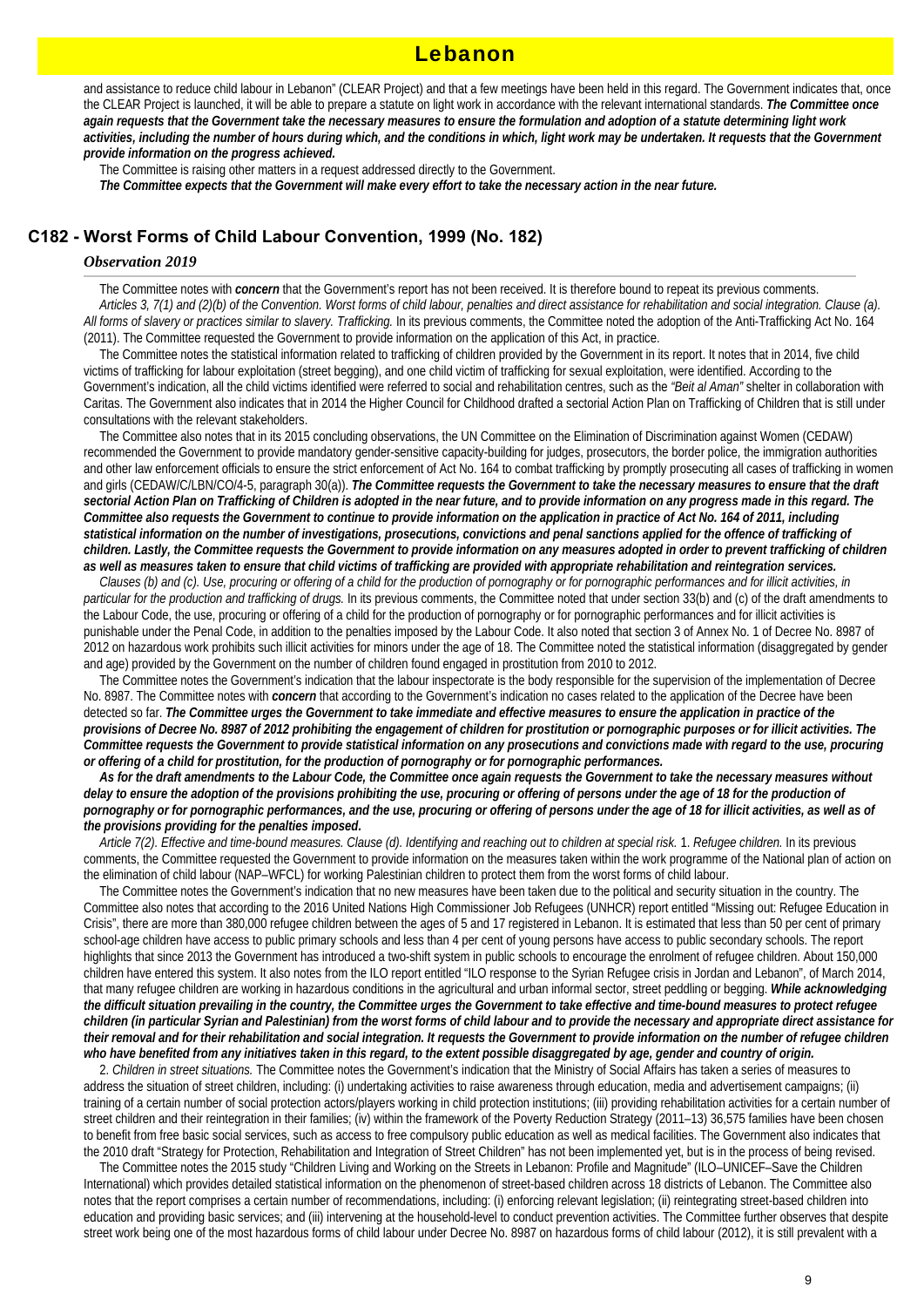total of 1,510 children found to be living or working on the streets. Moreover, the Committee notes that in its 2016 concluding observations, the UN Committee on Economic, Social and Cultural Rights recommended that the Government raise resources so as to provide the necessary preventive and rehabilitative services to street children and enforce existing legislation aimed at combating child labour (E/C.12/LBN/CO/2, paragraph 45). *Recalling that street children are particularly vulnerable to the worst forms of child labour, the Committee urges the Government to strengthen its efforts to protect these children, and to provide for their rehabilitation and social reintegration. The Committee also urges the Government to take the necessary measures to actively*  implement the 2010 draft strategy entitled "Strategy for Protection, Rehabilitation and Integration of Street Children", once revised and report on the *results achieved. Finally, the Committee requests the Government to provide information on the number of street children who have been provided with educational opportunities and social integration services.*

The Committee is raising other matters in a request directly addressed to the Government.

*The Committee expects that the Government will make every effort to take the necessary action in the near future.*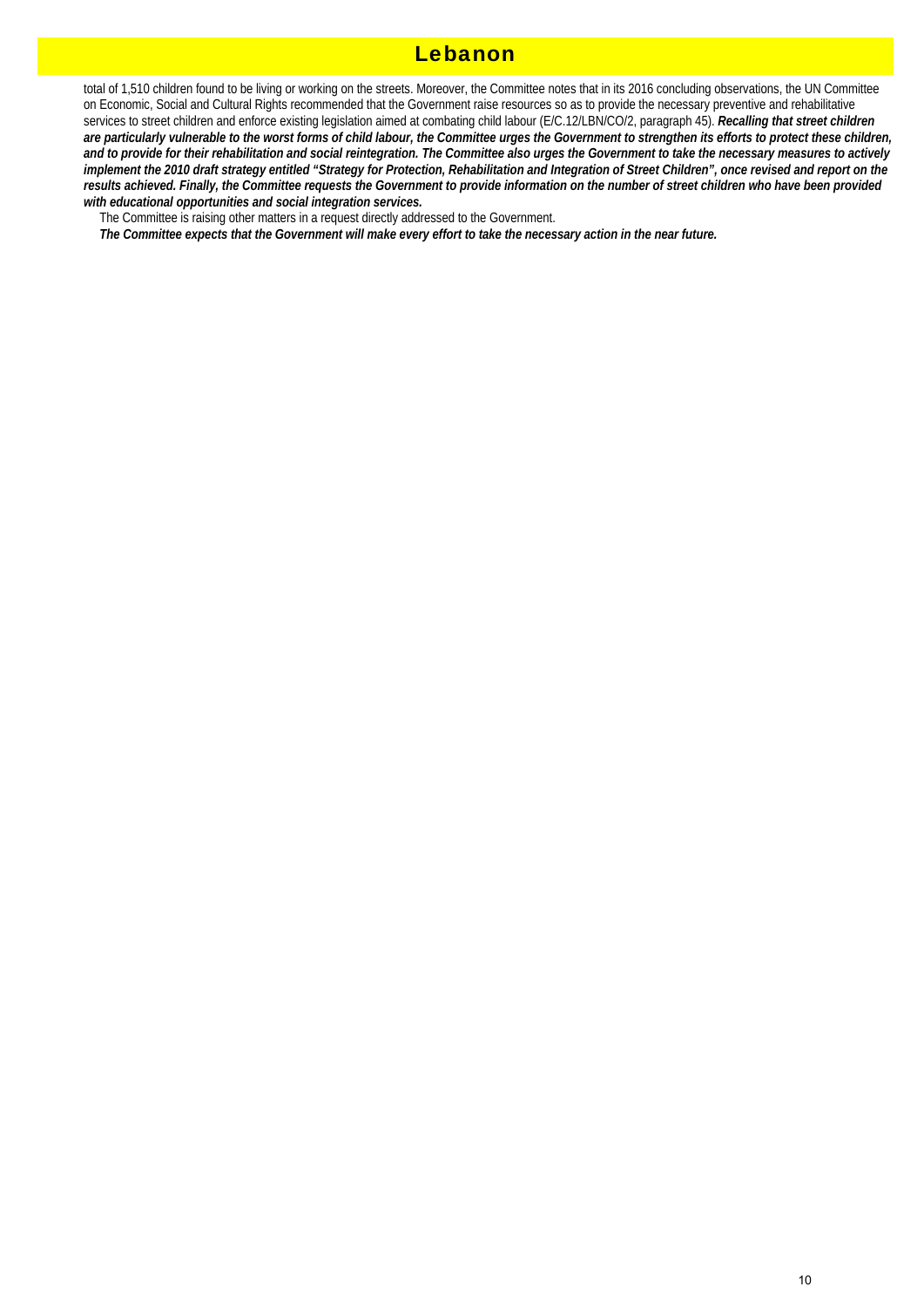## **C029 - Forced Labour Convention, 1930 (No. 29)**

### *Observation 2019*

 *Articles 1(1) and 2(1) of the Convention. Vulnerable situation of migrant workers to conditions of forced labour. Migrant workers and migrant domestic workers.* In its previous comments, the Committee noted that migrant workers are covered by Labour Law No. 35 of 2003 (Chapter 2: Regulation of foreigners' work) and that they can terminate their employment contract after a notification period of 30 days. The Committee also noted that migrant domestic workers are not covered by the Labour Law and that their work is regulated by Ministerial Order No. 1 of 2011, on the recruitment of non-Omani workers by private employment agencies, as well as the model contract for recruiting migrant domestic workers. It further noted that under Ministerial Decree No. 189/2004 on the Special Terms and Conditions of Domestic Workers, migrant domestic workers cannot work for another employer before completing the procedure of changing to another employer according to the national regulations (section 7). The Committee requested the Government to indicate the manner in which this category of workers can freely terminate their employment contract and to report on the number of employment transfers that took place in practice for migrant workers and migrant domestic workers.

 The Committee notes the Government's indication in its report that the period of time required to transfer a worker from one employer to another varies from a minimum of one day to a maximum of one month, depending on the readiness of the parties. The Government also states that there is no sponsorship *(kafala)* system in Oman and that the system in place is a temporary contractual relationship pursuant to an employment contract specifying the terms and signed by the worker and the employer. According to the Government, the reduction in the number of cases involving the transfer of workers is a positive reflection of labour force stability in employment, which provides evidence of a decent working environment in Oman as a result of the efforts made by the Ministry of Manpower, in cooperation with the ILO, to implement the Decent Work Country Programme since 2010.

 Regarding migrant domestic workers, the Committee notes the Government's indication that the procedures for terminating domestic workers' contracts and the period required to transfer their services from one employer to another are the same procedures as those that apply to all workers.

 The Committee notes that pursuant to section 8 of Ministerial Decree No.189/2004, on the Special Terms and Conditions of Domestic Workers, the employment contract can be terminated by either the employer or the worker provided that one month's notice is given. The worker is entitled to terminate the employment contract without providing a prior notice in case of abuse by the employer or a member of the employer's family. The Committee notes however that pursuant to section 7(4), the migrant domestic worker cannot work for another employer before the recruiter relinquishes his sponsorship and completes the necessary procedures in this regard.

 The Committee observes that while there are provisions allowing migrant workers, including domestic workers to terminate their employment contract, the conditions for changing employment remain difficult in practice, as the work permit of this category of workers is linked to their sponsor-employer pursuant to sections 17 and 20 of the Foreign Residence Act No.16/95 of 1995. These provisions stipulate that the residence visa is given to the foreign worker by his sponsor and the conditions and the procedures of transfer of the foreign worker to another sponsor are determined by the decision of the Inspector-General of the Ministry of Interior.

 The Committee notes that in its concluding observations of 2017, the UN Committee on the Elimination of Discrimination against Women (CEDAW) recommended that the Government of Oman review the *kafala* system, which operates against vulnerable migrant workers. The Committee further notes that this Committee observed that, while the Government had adopted a number of measures to protect the rights of female migrant domestic workers, the *kafala* system still increases their risk of exploitation. The CEDAW was also concerned about: the exclusion from the Labour Law of this category of workers and, therefore, from access to the labour courts, their risk of facing charges of "absconding", as well as the fact that forced labour is not criminalized under the Penal Code and is prohibited only under the Labour Law, which does not apply to domestic workers (CEDAW/C/OMN/CO/2-3, paragraphs 30(h) and 39).

 The Committee recalls that the sponsorship system creates a relationship in which migrant workers, including domestic workers, are dependent on their sponsors-employers, and that the work permit of this category of workers is linked to their sponsors. The Committee observes that such a system prevents migrant workers from freely terminating their employment and increases their risk of vulnerability to situations amounting to forced labour. *In this regard, the Committee requests the Government to strengthen its efforts to ensure that migrant workers, including migrant domestic workers are not exposed to practices that amount to forced labour. The Committee once again requests the Government to indicate the manner in which migrant workers including migrant domestic workers, can exercise, in practice their right to freely terminate their employment, so that they do not fall into abusive practices that may arise from the sponsorship system. The Committee also requests the Government to provide further information on the*  application in practice of the sponsorship system, including information on the number of migrant workers who have changed employer and whose *work permits have been transferred to a new employer.*

The Committee is raising other matters in a request addressed directly to the Government.

### **C105 - Abolition of Forced Labour Convention, 1957 (No. 105)**

#### *Observation 2019*

 *Article 1(a) of the Convention. Sentences of imprisonment involving the obligation to work as a punishment for expressing certain political views or views ideologically opposed to the established political, social or economic system.* In its previous comments, the Committee noted that sentences of imprisonment (involving the obligation to work under section 25 of the Prison Regulations (Decree No. 48 of July 1998)) may be imposed under various provisions of the national legislation in circumstances covered by *Article 1(a)* of the Convention, namely:

·-Section 134 of the Penal Code, which prohibits the establishment of associations, (political) parties and organizations which are opposed to the political, economic and social system of the Sultanate. Any organization that is established in violation of these provisions shall be dissolved and its founding members and any other member shall be sentenced to a penalty of imprisonment (from one to ten years).

·-Sections 5 and 54 of the Law on private associations (Royal Decree No. 14/2000) which prohibit the establishment of associations or parties for political or religious purposes and establish a penalty of imprisonment of six months for any person who participates in activities other than those for which the association was established.

·-Section 61 of the Law on telecommunications (Royal Decree No. 30 of 12 March 2002) which provides for a penalty of imprisonment of one year for any person who, using a means of telecommunication, draws up a message that is contrary to public order and morals or which is intended to injure a person through the use of false information.

·-The Law on publication and printing (Royal Decree No. 49/84 of 26 May 1984) which prohibits any publication prejudicial to the person of the King, the image of Islam or imperiling the prestige of the State (section 25); any publication injurious to the national currency or giving rise to confusion about the economic situation of the country (section 27); and the publication of information or the coverage of any subject without prior authorization from the Ministry of Information and Communications (section 33).

The Committee notes the Government's indication in its report that no court decisions have been handed down for violation of the above-mentioned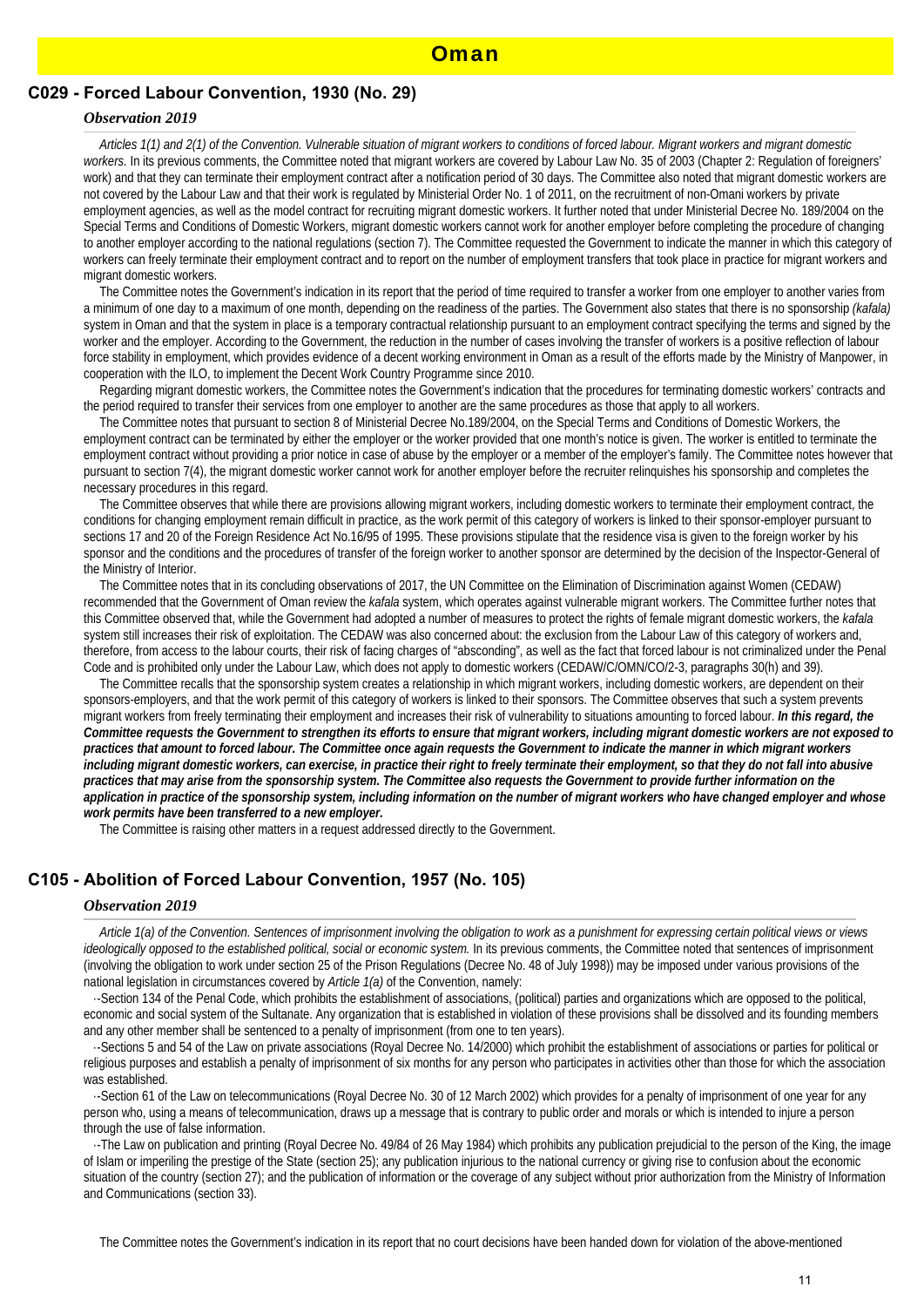## **Oman**

provisions. The Committee recalls that section 134 of the Penal Code, sections 5 and 54 of the Law on private associations, section 61 of the Law on telecommunications, and sections 25, 27 and 33 of the Law on publication and printing are worded in terms broad enough to be used as a means of punishment for peacefully expressing political views and, insofar as they are enforceable with sanctions of imprisonment involving compulsory labour, they may fall within the scope of the Convention. The Committee also recalls that *Article 1(a)* of the Convention prohibits the use of forced or compulsory labour, including compulsory prison labour, as a punishment for holding or expressing political views. The range of activities which must be protected, under this provision, from punishment involving forced or compulsory labour thus comprises the freedom to express political or ideological views (which may be exercised orally or through the press and other communications media), as well as various other generally recognized rights, such as the right of association and of assembly, through which citizens seek to secure the dissemination and acceptance of their views and which may also be affected by measures of political coercion (see the 2012 General Survey on the fundamental Conventions, paragraph 302). *The Committee therefore requests the Government to take the necessary measures to repeal or amend the above-mentioned national legislation so that no penal sanctions involving compulsory prison labour may be imposed on persons who, without using or advocating violence, express certain political views or views opposed to the established political, social or economic system. Pending the adoption of such measures, the Committee requests the Government to provide information on the application in practice of the above-mentioned provisions, including copies of relevant court decisions.*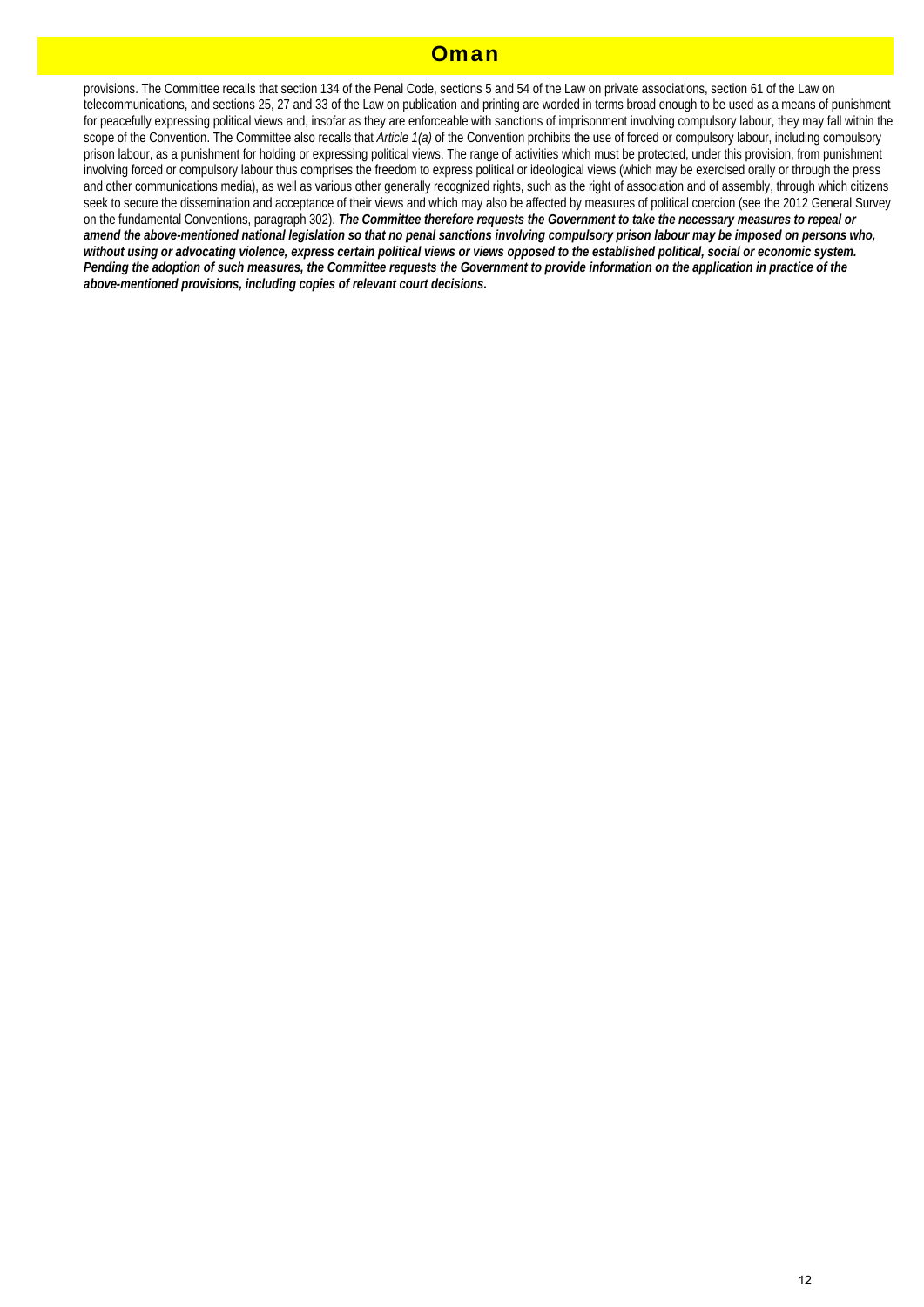### **C029 - Forced Labour Convention, 1930 (No. 29)**

#### *Observation 2019*

 *Articles 1(1), 2(1) and 25 of the Convention. Vulnerable situation of migrant workers to conditions of forced labour. Background and context.* The Committee previously noted that at the 103rd Session of the International Labour Conference (ILC) in June 2014, 12 delegates to the ILC, under article 26 of the International Labour Organisation (ILO) Constitution filed a complaint against the Government of Qatar relating to the violation of the Forced Labour Convention, 1930 (No. 29), and the Labour Inspection Convention, 1947 (No. 81). It also noted the discussions which took place at the 104th Session of the Conference Committee on the Application of Standards (CAS) in June 2015, concerning the application by Qatar of the Convention. The Committee further noted that at its 331st Session (October–November 2017), the Governing Body decided to close the complaint against the Government of Qatar and support the technical cooperation programme between the Government of Qatar and the ILO and its implementation modalities. The technical cooperation programme is articulated around five pillars, including: improvement in payment of wages; enhanced labour inspection and occupational safety and health (OSH) systems; refinement of the contractual system that replaces the *kafala* system; improved labour recruitment procedures, increased prevention, protection and prosecution against forced labour; and promotion of the voice of workers.

1. *National legal framework for migrant workers.* In its previous comments, the Committee requested the Government to provide information on the following issues: (i) the functioning of the sponsorship system (*kafala*); (ii) the procedure for issuing exit visas; (iii) recruitment fees and contract substitution; (iv) passport confiscation; (v) the late payment and non-payment of wages; and (vi) migrant domestic workers.

(i) *Functioning of the sponsorship system (kafala).* In its earlier comments, the Committee noted that the recruitment of migrant workers and their employment were governed by Law No. 4 of 2009 regulating the sponsorship system. Under this system, migrant workers who have obtained a visa must have a sponsor (section 180). The law forbids workers to change employer, and the temporary transfer of the sponsorship is only possible if there is a pending lawsuit between the worker and the sponsor. The Committee also took note of Law No. 21 of 2015 which regulates the entry, exit and residence of migrant workers and which entered into force in December 2016. The Committee observed that the main new feature introduced by the Law of 2015 consisted of the fact that workers may change jobs without the employer's consent at the end of a contract of limited duration or after a period of five years if the contract is of unspecified duration (section 21(2)) without the employer's consent; whereas under the Law of 2009, the worker could not return to work in Qatar for two years in case the sponsor refused such transfer. However, it observed that the Law of 2015 did not seem to foresee termination by the expatriate worker before the expiry of the initial contract (that is with a notice period) without approval of the employer nor did it set out reasons and conditions for termination generally, other than in a few very specific cases. The Committee expressed the firm hope that new legislation would remove all the restrictions that prevent migrant workers from terminating their employment relationship in the event of abuse and would enable migrant workers to leave their employment at certain intervals or after having given reasonable notice during the duration of the contract and without the employer's permission.

 Regarding the transfer of workers in abusive situations, the Committee notes that Law No. 21 of 2015 allows the Minister of Interior or its representative to approve the temporary transfer of a migrant worker to a new employer in cases involving lawsuits between a worker and his/her current employer, provided that the Ministry of Labour approves the transfer. The Committee notes the statistical information provided by the Government on the number of workers transferred to new employers from December 2016 to January 2019 which reached a total of 339,420 permanent transfers. It notes that the number of transfers based on abuse reached 2,309 in 2019. The Committee notes the Government's reference in its report to Minister of Interior Decree No. 25 of 2019 on the issuance of the executive regulations of Law No. 21 of 2015 regulating the entry, exit and residence of foreign nationals. The Committee further notes in the annual progress reports to the Governing Body on the ILO technical cooperation programme in Qatar (annual progress report) that the programme supported the drafting of amendments to Labour Law No. 14 of 2004 and Law No. 21 of 2015 regulating the entry and exit of expatriates and their residence with regard to termination of employment and the removal of the no-objection certificate so as to eliminate restrictions on workers' freedom of movement to change jobs (GB.337/INS/5 paragraph 18).

 The Committee notes that amendments to Labour Law No. 14 of 2004 and Law No. 21 of 2015 to eliminate restrictions on workers' freedom of movement to change jobs were approved by the Council of Ministers in September 2019, and referred to the Shura Council for consideration. *Welcoming this recent*  legislative development that will enable migrant workers to leave their employment after having given reasonable notice, the Committee trusts that *the amendments will be adopted shortly by the Shura Council and requests the Government to provide information on their adoption and entry into*  force as well as on their application, including data on the number of employment transfers that have taken place, disaggregated on the basis of *contracts of limited duration and contracts of unspecified duration and on the basis of gender.*

(ii) *Procedure for issuing exit visas.* The Committee previously noted that Law No. 4 of 2009 on Entry and Exit of Foreign Workers required migrant workers to obtain an exit permit signed by the sponsor in order to leave the country. It subsequently noted the adoption of Law No. 21 of 2015 on Entry and Exit of Foreign Workers which removed the obligation to have the exit permit signed by the sponsor to leave the country. Law No. 21 nevertheless provided that the employer may object to the departure from the country of the expatriate worker in which case the latter had the right to appeal to an Appeals Committee (section 7(2) and (3)). The Committee further observed that the Law did not enumerate the specific grounds on which the employer may object to the departure of the migrant worker from the country. The Committee requested the Government to take the necessary measures to remove the obstacles that limit the freedom of movement of migrant workers.

 The Committee notes with *satisfaction* the adoption of Law No. 13 of 2018 which amends section 7 of Law No. 21 and suppresses the exit permit requirement for migrant workers covered by Labour Law No. 14 of 2004. The Committee notes, however, that this new Law specifies that employers may submit for approval to the Ministry of Administrative Development, Labour and Social Affairs (MADLSA) a list of workers for whom a "no-objection certificate" would still be required, with a justification based on the nature of their work. Positions in which exit permits may be required are limited to the following highly-skilled workers: chief executive officers, finance officers, managers responsible for the oversight of the company's day-to-day operations and directors of ICT. The number of these workers per company shall not exceed 5 per cent of their workforce. As of May 2019, the number of companies that requested an exception up to a maximum of 5 per cent of the workforce was 12,430 companies, while the number of workers was 38,038. Given that Law No. 13 does not cover categories of workers outside of the scope of the Labour Law, the Committee notes that a Ministerial Decision is to be adopted before the end of 2019 to suppress the exit permit for all workers not covered by the Labour Law, notably domestic workers, workers in government and public institutions, workers employed at sea and in agriculture, as well as casual workers. *The Committee trusts that the Ministerial Decision to be adopted by the end of 2019, which extends the coverage of Law No. 13 of 2018 thereby removing the requirement to obtain exit permits for all migrant workers, will be adopted in the very near future. It requests the Government to provide information on developments in this regard.*

(iii) *Recruitment fees and contract substitution.* The Committee previously encouraged the Government to ensure that recruitment fees are not charged to migrant workers. It also requested the Government to ensure that contracts signed in sending countries are not altered in Qatar. The Committee notes the Government's indication that amendments to section 33 of Labour Law No. 14 of 2004 provide that: "A licensee shall be prohibited from recruiting workers from abroad on behalf of third parties and from receiving any money for recruiting workers in the form of payment, recruitment fees or other costs". The Government underlines that this provision has been added to the basic contracts signed by all migrant workers in order to clarify to employers and workers that the Qatari law prohibits employers from imposing any recruitment fees. The Committee further notes that the work of recruitment agencies is regulated by Ministerial Decree No. 8 of 2005 which ensures that recruitment is carried out by licensed companies and respects all workers' rights. There are currently 349 recruitment agencies that have a valid license under this system. Moreover, Decree No. 8 holds recruitment agencies in the country responsible for selecting recruitment agencies in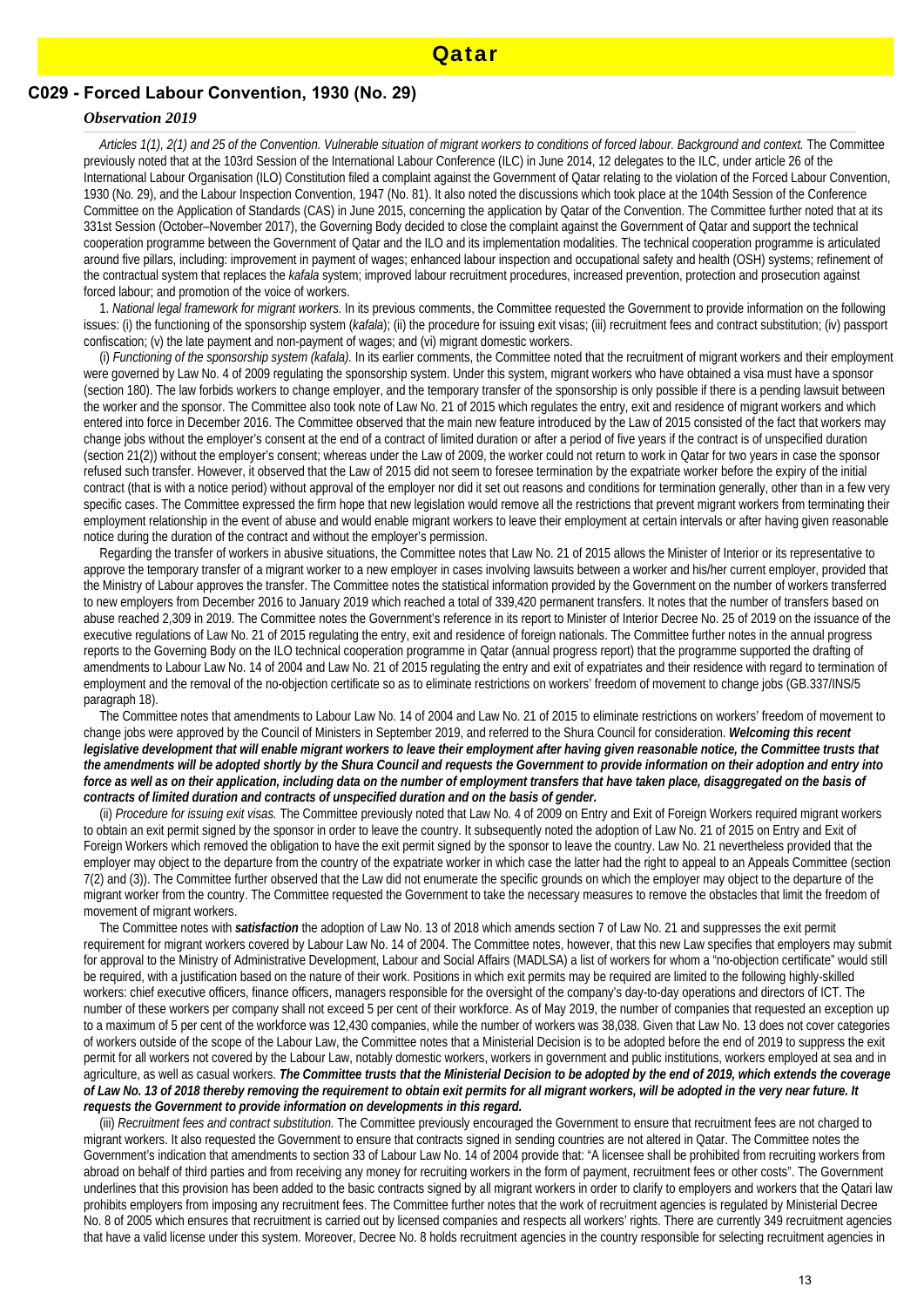## **Oatar**

the country of origin that comply with the law. To this end, 36 bilateral agreements and 13 memoranda of understanding have been signed with workers' countries of origin in order to provide legal protection for them prior to their employment. According to the Government, the MADLSA follows up on the work of the labour recruitment offices acting on behalf of a third party to recruit workers and inspects them periodically or without prior notice. The Government states that in 2019, 337 inspection visits have been carried out and four warnings have been issued.

 The Committee also takes note of the establishment of the electronic contract models for migrant workers including migrant domestic workers. According to the Government, in 2018, the total number of electronic contracts approved by the MADLSA covered 389,810 workers registered in the system of electronic contract. Furthermore, the Committee notes the establishment of the Qatar Visa Centre in the labour-sending countries in which fingerprint and medical screening procedures are carried out before the worker arrives in Qatar and the contract is signed electronically. The signing of the contract electronically by a worker allows him/her to read the contract in his/her native language, giving him/her a better chance to understand the contract and negotiate its terms if he/she is not satisfied with any of the terms included therein. The Committee notes that Visa Centres were opened in six labour-sending countries – Sri Lanka, Bangladesh, Pakistan, Nepal, India and the Philippines, with future plans to open Centres in Tunisia, Kenya and Ethiopia. All the services provided by the Centres are free and performed electronically, while the cost is borne by employers and paid through a bank transfer. Additionally, the Committee notes that in line with the ILO General Principles and Operational Guidelines for Fair Recruitment, a "Fair Employment Programme" is being implemented with the Government of Bangladesh, as a pilot project in the construction sector. *The Committee requests the Government to continue to take measures to ensure that recruitment fees are not charged to workers, and to provide information on violations detected in this regard. Considering the establishment of the electronic contract system to be an important initiative which can contribute to reducing contract substitution, the Committee requests the Government to continue to provide information on the number of workers, including domestic workers registered in the electronic contract system.*

(iv) *Passport confiscation, late payment and non-payment of wages.* The Committee notes that section 8(3) of Law No. 21 of 2015 prohibits passport confiscation and any person who violates this provision shall be sentenced to a maximum fine of 25,000 Qatari riyals (QAR) (US\$6,800). According to the Government, the residency permit is now issued in a separate document and not included in passports. Ministerial Decree No. 18 of 2014 specifies the requirements and specifications of suitable accommodation for migrant workers, in a manner which enables migrant workers to keep their documents and personal belongings, including their passports. Surveys conducted in 2017 and 2018 by Qatar University's Social and Economic Survey Research Institute (SESRI) showed that passport retention became less common among entities covered by the Labour Law.

 Regarding the implementation of the wage protection system (WPS), the Government indicates that the number of companies registered in WPS was 80,913 and the percentage of workers whose salaries were transferred on time to their bank accounts increased to 92.3 per cent while the percentage of unpaid workers was at 7.7 per cent. The Committee notes with *interest* the establishment of the "Workers' Support and Insurance Fund" which aims to guarantee the payment of workers' entitlements that are determined by Labour Disputes Settlement Committees in the event of a company's insolvency and if it is unable to pay wages in order to avoid actions that may take time and affect the ability of workers to fulfil their obligations towards their families or others. The Fund also aims to facilitate the procedures for return of migrant workers, including domestic workers to their country of origin. The Fund is currently working on a pilot and partial basis, and final regulations will be adopted with a view to ensuring the Fund's full operation by the end of 2019. *The Committee requests the Government to continue to provide information on the work achieved by the Workers' Support and Insurance Fund in terms of enabling migrant workers to recover their entitlements.*

(v) *Migrant domestic workers.* In its previous comments, the Committee expressed the firm hope that the draft Bill on Domestic Workers will be adopted. The Committee notes with *interest* the adoption of Law No. 15 of 2017 on migrant domestic workers as well as the model contract approved by the MADLSA in September 2017. It notes that migrant domestic workers shall be entitled to: a paid probationary period (section 6); a monthly wage paid at the end of the month (section 8); maximum hours of work not exceeding ten hours a day (section 12); and a paid weekly rest holiday that is not less than 24 consecutive hours (section 13). The Committee further notes that migrant domestic workers can terminate their employment contract before the end of its duration in a number of cases, including: (i) failure of the employers to meet their obligations specified in the provisions of this Law; (ii) provision of misleading information during the conclusion of the employment contract; (iii) physical violence from the employers or a member of their families; and (iv) in the event of a serious danger which threatens a worker's safety or health, provided that an employer was cognizant of the danger.

 The Committee also notes the statistical information provided by the Government on the number of convictions and fines imposed on employers of female domestic workers in 2018. It notes that 16 cases of violence were reported followed by 12 convictions of an average of one month of imprisonment. According to the Government, the MADLSA and the ILO will issue two manuals for domestic workers and employers of domestic workers, based on the projects of related organizations and the Migrant-Rights NGO. The Handbook on Domestic Workers will be printed in several languages and will provide information on the main provisions of Law No. 15 of 2017. The Handbook for Employers will be printed in Arabic and English and will also provide information based on the rights and responsibilities of employers as provided for in Law No. 15 of 2017. These manuals will be launched as part of a wider public awareness campaign on the rights and responsibilities of domestic workers and their employers in Qatar. *The Committee requests the Government to continue to provide information on the*  application in practice of Law No. 15 of 2017, indicating the number and nature of complaints filed by migrant domestic workers and the outcome of *such complaints, including the penalties applied.*

2. *Access to justice and law enforcement.* In its previous comments, the Committee requested the Government to provide information on: (i) access to the complaints mechanism; and (ii) monitoring mechanisms for infringements of the labour legislation and imposition of penalties.

(i) *Access to the complaints mechanism.* The Committee notes the Government's indication that access to the complaints mechanism is free of charge and the related devices are available in 11 languages. The Committee further notes the establishment of the Labour Disputes Settlement Committees (Cabinet Resolution No. 6 of 2018) mandated to take decisions within a period not exceeding three weeks in all disputes related to the provisions of the law or the work contract. According to the Government, each worker or employer must submit, in case a dispute arises between them, the case first to the competent department of the Ministry (Labour Relations Department), which takes the necessary measures to settle the dispute amicably. The agreement is documented in the minutes of the dispute settlement meetings and has an executory force. If the dispute is not settled or the worker or employer refuse the settlement of the competent department, the dispute shall be referred to the Labour Disputes Settlement Committee. The decision of the Labour Disputes Settlement Committee may be appealed within 15 days from the issuance of the decision (if in presence of parties), or as of the day following the issuance of the decision (if its decision was in absentia), and the competent Court of Appeal shall consider the appeal rapidly, and take its decision within thirty days as of the date of its first hearing. The Committee further notes that a Protocol was agreed upon between the MADLSA and the ILO which allows workers to submit complaints using the facilitation of the ILO Office in Doha. It also notes that, based on that Protocol, the ILO has lodged 72 complaints for 1,870 workers, resulting in the conclusion of 43 cases (1,700 workers). The remaining cases are either on appeal, pending the outcome of criminal cases, or in process (GB.337/INS/5 paragraph 46). In 2018, the total number of workers submitting a complaint reached 49,894 and were mainly cases related to the late payment of wages, travel, tickets, end of service bonus and leave allowance. Out of these complaints, 5,045 cases were referred to the Labour Disputes Settlement Committees and 93 cases were settled. *The Committee encourages the Government to pursue its efforts to facilitate access of migrant workers to the Labour Disputes Settlement Committees. Please continue to provide statistical information on the number of migrant workers who have had recourse to these Committees, the number and nature of the complaints as well as their outcome.*

(ii) *Monitoring mechanisms on the infringement of labour legislation and imposition of penalties.* The Committee notes the Government's indication that the number of labour inspectors reached 270 dedicated to migrant worker-related issues. *In this regard, the Committee refers the Government to its detailed comments under the Labour Inspection Convention, 1947 (No. 81).*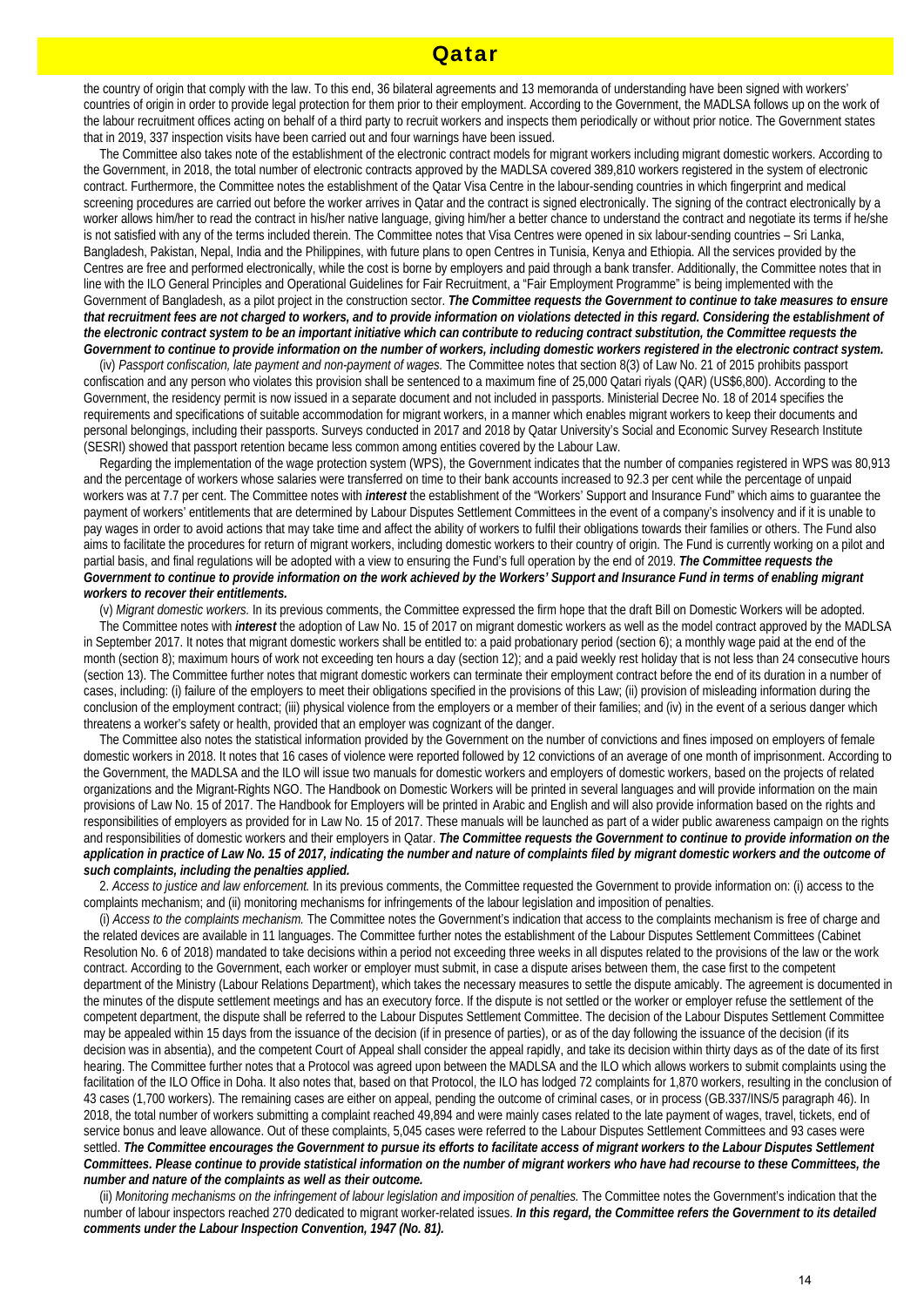## Qatar

 Regarding the applicable penalties, the Committee notes the Government's indication that section 322 of the Penal Code No. 11 of 2004 stipulates that: "Whoever forcibly obliges somebody to work with or without a salary shall be liable to imprisonment of a term of up to six months and a fine not exceeding QAR3,000 (US\$826), or one of these two penalties". The number of criminal reports issued because of non-payment of wages during 2018, which were referred to the courts by the Office of Residence Affairs, reached 1,164 cases.

During 2015, the Human Rights Department of the Ministry of Interior received 168 complaints related to passport retention, all of which were referred to the Public Prosecution. The majority of the complaints have been investigated into, and the persons who were found to be in violation were forced to return the passports, and several arrest warrants were issued. 232 cases of passport confiscation were referred to the Public Prosecution in 2016 and 169 cases were referred to the Public Prosecution in 2017. In 2018, two cases of passport confiscation were reported and the average fine ranging from QAR5,000 to QAR20,000 (US\$1,300 to US\$5,000) was imposed on the two defendants. The Committee observes, however, that the penalties imposed consist only of fines. The Committee reminds the Government that, by virtue of *Article 25* of the Convention, the exaction of forced or compulsory labour shall be punishable as a *penal* offence, and the penalties imposed by law shall be really adequate and are strictly enforced. *Underlining once again the importance of effective and dissuasive penalties being applied in practice to those who impose forced labour practices, the Committee urges the Government to ensure that thorough investigations and prosecutions of those suspected of exploitation are carried out and that in accordance with Article 25 of the Convention, effective and dissuasive penalties are actually applied to persons who impose forced labour on migrant workers, especially the most vulnerable migrant workers. The Committee requests the Government to continue to provide information on the judicial proceedings instigated as*  well as the number of judgments handed down in this regard. It also requests the Government to provide concrete information on the actual *penalties applied, indicating the number of cases in which fines were imposed, the number of cases in which sentences of imprisonment were imposed as well as the time served.*

## **C081 - Labour Inspection Convention, 1947 (No. 81)**

#### *Observation 2019*

 *Technical cooperation.* Following its previous comments, the Committee welcomes the information in the Government's report concerning the progress achieved in the context of the technical cooperation programme between the Government and the ILO (2018–20), particularly the second pillar which concerns improving the labour inspection and occupational safety and health (OSH) systems. In this respect, the Committee notes with *interest* the adoption of the labour inspection policy in April 2019. This policy was developed on the basis of the Assessment of the Qatar Labour Inspection System, prepared by the Ministry of Administrative Development, Labour and Social Affairs and the ILO. The policy includes the collection of data, the implementation of an evidence-based strategy and measures to ensure transparency and accountability of inspections. *The Committee requests the Government to continue to provide detailed information on the measures taken in the context of the ongoing technical cooperation to strengthen the implementation of the Convention, including on the implementation of the labour inspection policy.*

 *Articles 3, 12 and 16 of the Convention. Sufficient number of labour inspections and coverage of workplaces.* The Committee previously urged the Government to pursue its efforts with respect to strategic planning and the development of a modern strategic inspection plan. In this respect, the Committee notes with *interest* the Government's indication that in March 2019, the strategic unit of the labour inspectorate became operational and began working on developing a modern strategic inspection plan. The Government indicates, in response to the Committee's previous request on the establishment of priorities, that priorities and objectives for inspections have been identified related to recurrent issues, particularly the prevention of falls from heights and the payment of wages.

 The Committee notes the Government's statement that in 2018, 21,178 undertakings were inspected, with a total of 43,366 inspection visits (compared with 44,550 inspections conducted in 2016). This included 19,328 labour inspection visits, 22,736 OSH inspection visits, and 1,302 inspection visits on wage protection. The Committee also notes the information provided in response to its previous comments, that most inspections on labour and on OSH did not detect any violations, but that 100 per cent of the wage protection inspections disclosed violations. The inspection visits resulted in: 1,419 infringement reports; 6,548 warnings to remedy an infringement; 797 suspensions of transactions with the Ministry of Administrative Development, Labour and Social Affairs; and 3,524 cases where guidance was provided. The Government's report indicates that approximately 70 per cent of visits did not detect any violations (31,078 inspections, all in the labour and OSH areas). The Committee also notes the statement in the Assessment of the Qatar Labour Inspection System that at present, employers are sometimes given prior notice of inspections, either because the inspectors require more information on the location of the worksite, or to allow employers time to gather relevant documentation. The Assessment states that the practice of informing employers of imminent visits must cease, as the effectiveness of an investigation frequently depends on the unpredictability of the visit. *Noting once again that most OSH and labour inspection visits did not detect any violations but that all wage protection visits did, the Committee requests the Government to provide information on the most frequent categories of violation in the area of wage protection. It also requests the Government to continue to provide information on the activities of the strategic unit, including the finalization of the modern strategic inspection plan and its implementation, as well as progress achieved with respect to the priorities and objectives established, including particularly on wages. Recalling that labour inspectors provided with proper credentials shall be empowered to enter freely and without previous notice any workplace liable to inspection in accordance with Article 12, it requests the Government to continue to provide information on the total number of inspections undertaken, as well as on the outcome of these visits, and to specifically indicate the number of these inspections that were unannounced and those that were undertaken with prior notice.*

 *Articles 5(a), 17, 18 and 21(e). Effective cooperation between the labour inspectorate and the justice system, legal proceedings and effective enforcement of adequate penalties.* The Committee previously noted that labour inspectors, upon detecting non-compliance, draw up infringement reports which are then referred to the courts for further action. It noted that the outcome of most inspections was no further action. It also noted that the technical cooperation programme included a review of relevant legislation in order to strengthen the enforcement powers of labour inspectors.

 In this respect, the Committee welcomes the Government's indication that plans are under way, in the context of the ongoing technical cooperation, to strengthen enforcement mechanisms and to provide labour inspectors with enhanced enforcement powers. The Government states that labour inspectors will be provided with clear guidance to follow, including the identification of situations requiring immediate action, such as the suspension of activities or the adoption of other stringent enforcement measures to address non-compliance. The Committee also notes that the number of infringement reports referred to courts continued to rise (from 676 in 2015 to 1,142 in 2016 and to 1,419 in 2018). It once again observes that no information on the outcome of these cases has been provided, but notes the Government's statement, in reply to the Committee's previous request, that work is under way to provide these statistics. The Committee further notes the statement in the Assessment of the Qatar Labour Inspection System that the Labour Inspection Department does not have readily available information on penalties, fines or imprisonment imposed by the judiciary and that inspectors had expressed frustration with the judiciary's failure to inform them of the outcome after their referral of a company for court proceedings. In this respect, it notes with *interest* the Government's reference to a Memorandum of Understanding between the Ministry of Administrative Development, Labour and Social Affairs and the Supreme Judicial Council, which aims to establish electronic information sharing on the cases referred to courts, the judgments handed down, and relevant appeals. *The Committee urges the Government to pursue its efforts, in the context of the ongoing technical cooperation programme, to strengthen the effectiveness of enforcement mechanisms, including measures to provide enhanced enforcement powers to labour inspectors. It requests the Government to continue to provide specific*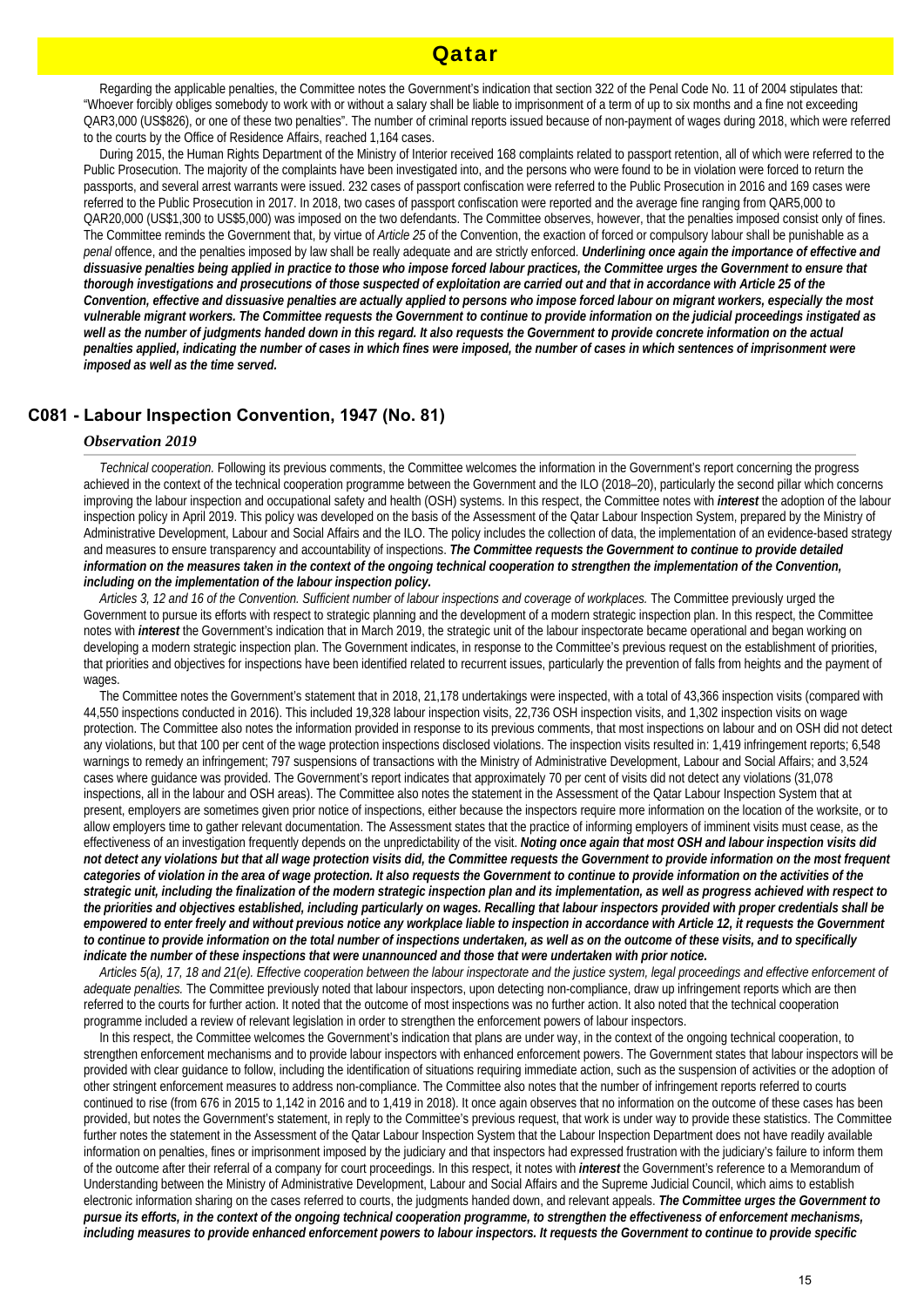## Qatar

information on the measures taken to promote effective collaboration between the labour inspectorate and the judicial system, including the *implementation of the Memorandum of Understanding. It once again urges the Government to provide information on the outcome of cases referred to the judiciary by labour inspectors through infringement reports, including the penalties imposed and fines collected by virtue of the Labour Law and the legal provisions to which they relate.*

 *Articles 5(a), 9 and 13. Labour inspection in the area of OSH.* The Committee previously noted that, pursuant to section 100 of the Labour Law, inspectors have the authority to prepare an urgent report, to be referred to the Minister, if they detect an imminent danger in the workplace. These reports will result in the Minister issuing a decision of partial or total closure until the hazard is removed. It requested information on the number of such reports issued, as well as on the number of occupational accidents, including fatal occupational accidents, and the occupation or sector concerned.

 The Committee notes the information provided by the Government in response to its previous request that, in 2018, 22,736 OSH inspections were undertaken (compared with 14,526 such visits in 2016). It notes the information provided on a number of measures taken by the labour inspectorate related to improving OSH, including: (i) the involvement of the labour inspectorate in the development of a national OSH policy, which will cover data analysis and collection; (ii) preventative activities undertaken by the OSH Department of the labour inspectorate to address heat stress, including targeted inspections on hours of work during the summer; (iii) awareness-raising workshops and an OSH conference to celebrate national OSH day; and (iv) further training for inspectors on OSH issues. The Government indicates that the construction sector remains a priority, and that in the context of the Memorandum of Understanding with Building and Wood Workers' International (BWI), 13 joint inspections were carried out. The Committee notes with *concern* the Government's indication that the number of fatal occupational accidents continued to increase, from 117 in 2017 to 123 in 2018, and it observes that the statistics provided on accidents are not disaggregated by occupation or sector. It also notes an absence of information on the implementation in practice of closure decisions pursuant to section 100 of the Labour Law, and notes the information in the Assessment of the Qatar Labour Inspection System that the approval process from the Minister to halt activities usually takes two to three days. *The Committee urges the Government to take immediate measures to address the increase in the number of fatal occupational accidents, including further measures to strengthen the capacity of labour inspectors with*  respect to the monitoring of OSH, particularly in the construction sector. The Committee requests the Government to continue to provide *information on the number of occupational accidents, including fatal occupational accidents, and to ensure that this information is disaggregated by occupation or sector. It also requests the Government to continue to provide information on the number and type of OSH inspection visits undertaken, the number of violations detected, the number of infringement reports issued and, in particular, the information previously requested*  concerning the follow-up given by the judicial authorities to such infringement reports. It further requests the Government to continue to provide information on the joint inspections undertaken with the BWI, including the modalities of these inspections and how the targets of these inspections *are selected. Lastly, the Committee once again requests the Government to provide information on the implementation in practice by labour inspectors of the power to make orders requiring measures with immediate executory force in the event of imminent danger to the health or safety of the workers, indicating the number of urgent reports and closure decisions issued under section 100 of the Labour Law, disaggregated by occupation and sector.*

 *Articles 7 and 10. Recruitment and training of labour inspectors and the effective discharge of their duties.* The Committee takes due note that one of the focuses of the labour inspection policy is the establishment of a learning and development framework for labour inspectors. In this regard, the Committee notes with *interest* the detailed information provided by the Government on the development of a four-year strategic training plan 2019–22 by the labour inspectorate's strategic unit, which includes three training tracks. It also notes the information provided for 2018 on the number of study visits and training courses, their content, and the number of participants. The Committee further notes the Government's indication that, as part of the 2020 training plan, it will strengthen the capacity of inspectors in the preparation and writing of reports, and concerning the issuance of infringement reports. In addition, it notes the Government's indication, in response to the Committee's previous request on recruitment, that it plans to develop specific standards, qualifications and requirements for newly recruited inspectors, and that new inspectors will follow a specialized introductory training track. Lastly, the Committee notes the information in the Government's report that there are 12 interpreters who work with inspectors. It notes in this respect the statement in the Assessment of the Qatar Labour Inspection System that the number of interpreters working with the inspectorate should be increased. *The Committee requests the Government to continue to pursue its efforts to ensure that inspectors receive adequate training for the performance of their duties. In this respect, it requests the Government to provide information on the implementation of the strategic training plan 2019–22, specifying the number of labour inspectors that received training, the*  duration of such training and the subjects covered. It requests the Government to continue to provide information on its planned development of *standards for the recruitment of inspectors, as well as the introductory training provided to new inspectors. The Committee further requests the*  Government to continue to provide information on measures taken to ensure the recruitment of labour inspectors and interpreters able to speak the *languages of migrant workers.*

The Committee is raising other matters in a request addressed directly to the Government.

## **C105 - Abolition of Forced Labour Convention, 1957 (No. 105)**

### *Observation 2019*

 *Article 1(a) of the Convention. Penalties involving compulsory labour as a punishment for expressing political views or views ideologically opposed to the established political, social or economic system.* In its previous comments, the Committee noted that sentences of imprisonment (involving compulsory labour, by virtue of section 62 of the Penal Code and sections 6 and 7 of Decree No. 11 of 2012 on penitentiaries and reformatories) may be imposed under certain provisions of the national legislation in circumstances which are covered by *Article 1(a)* of the Convention, namely:

·-section 115 of the Penal Code, which prohibits the dissemination of information or false statements on the country's domestic situation which damage the economy, the prestige of the State or national interests;

·-section 134 of the Penal Code, which prohibits any open criticism or defamation of the Prince or his heir;

·-sections 35 and 43 of Act No. 12 of 2004 concerning associations, which prohibit the creation of political associations and provide for a sentence of imprisonment of between one month and one year for any person who carries out an activity contrary to the purpose for which an association was created; ·-section 46 of Act No. 8 of 1979 on publications, which prohibits any criticism of the Prince or his heir, and section 47 of the same Act, which prohibits the

publication of any defamatory documents on the president of an Arab or Muslim country or a friendly country, as well as documents prejudicial to the national currency or raising confusion concerning the economic situation of the country; and

·-sections 15 and 17 of Act No. 18 of 2004 on public meetings and demonstrations, which prohibit public assembly without prior authorization.

 The Committee requested the Government to take the necessary measures to bring the above-mentioned provisions into conformity with the Convention. The Committee notes the Government's indication in its report that, the amendment of sections 115 and 134 of the Penal Code is still under consideration and examination, and that the above-mentioned provisions of Act No. 12 of 2004, Act No. 18 of 2004 and Act No. 8 of 1979 will be considered and examined in order to bring them into conformity with the Convention.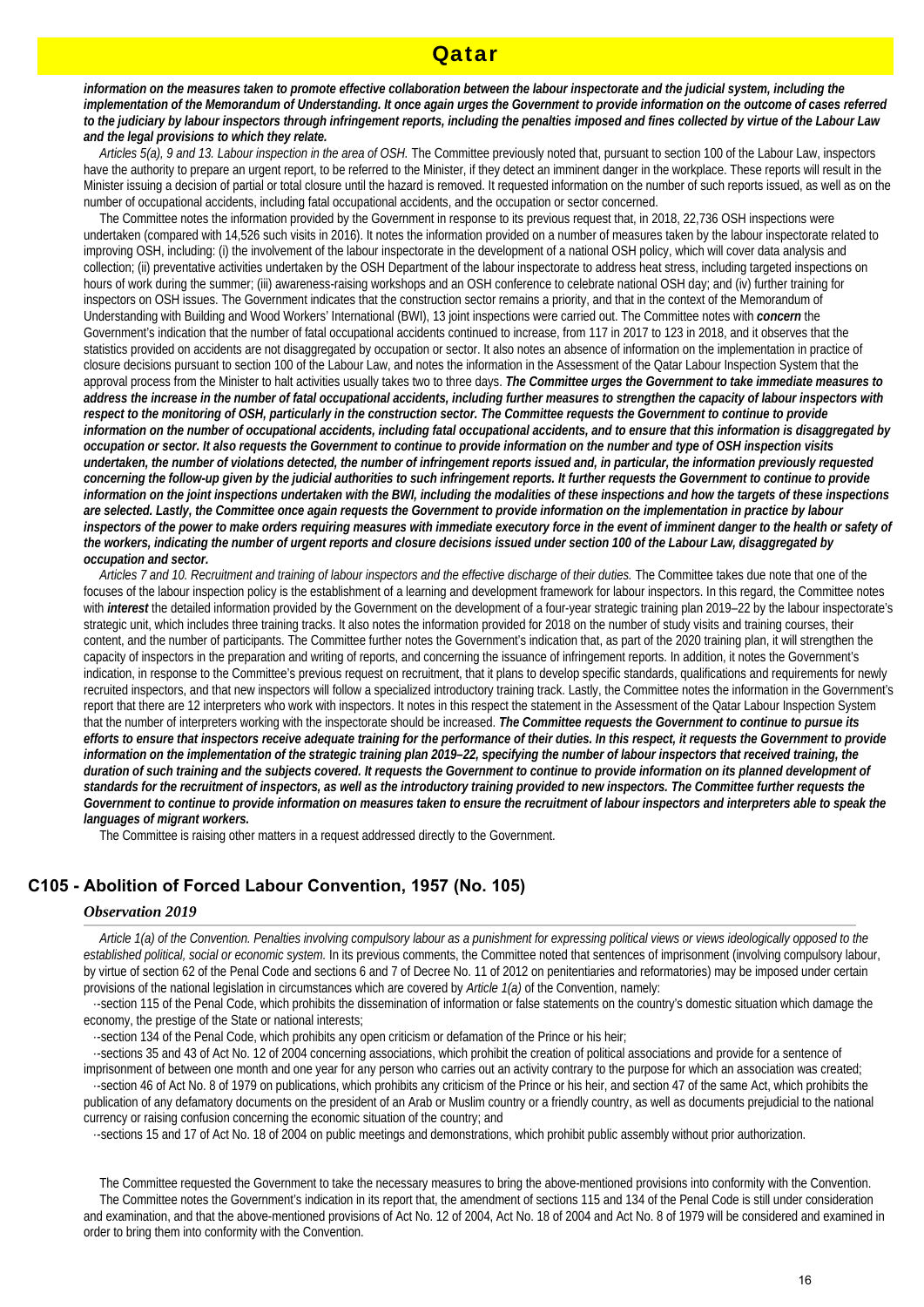## **Oatar**

 The Committee recalls once again that *Article 1(a)* prohibits the use of forced or compulsory labour, including compulsory prison labour, as a punishment for holding or expressing political views. The range of activities which must be protected, under this provision, from punishment involving forced or compulsory labour thus comprises the freedom to express political or ideological views (which may be exercised orally or through the press and other communications media), as well as various other generally recognized rights, such as the right of association and of assembly, through which citizens seek to secure the dissemination and acceptance of their views and which may also be affected by measures of political coercion (2012 General Survey on the fundamental Conventions, paragraph 302). *The Committee therefore requests the Government to take the necessary measures to amend the above-mentioned provisions either by repealing them, by limiting their scope to acts of violence or incitement to violence, or by replacing sanctions involving compulsory prison labour with other kinds of sanctions (e.g, fines), in order to ensure that no form of compulsory labour, including compulsory prison labour may be imposed on persons who, without using or advocating violence, express certain political views or opposition to the established political, social or economic system. The Committee also requests the Government to provide information on the progress made in this*  regard. Pending the adoption of such measures, the Committee requests the Government to provide information on the application in practice of the *above-mentioned provisions, including copies of relevant court decisions.*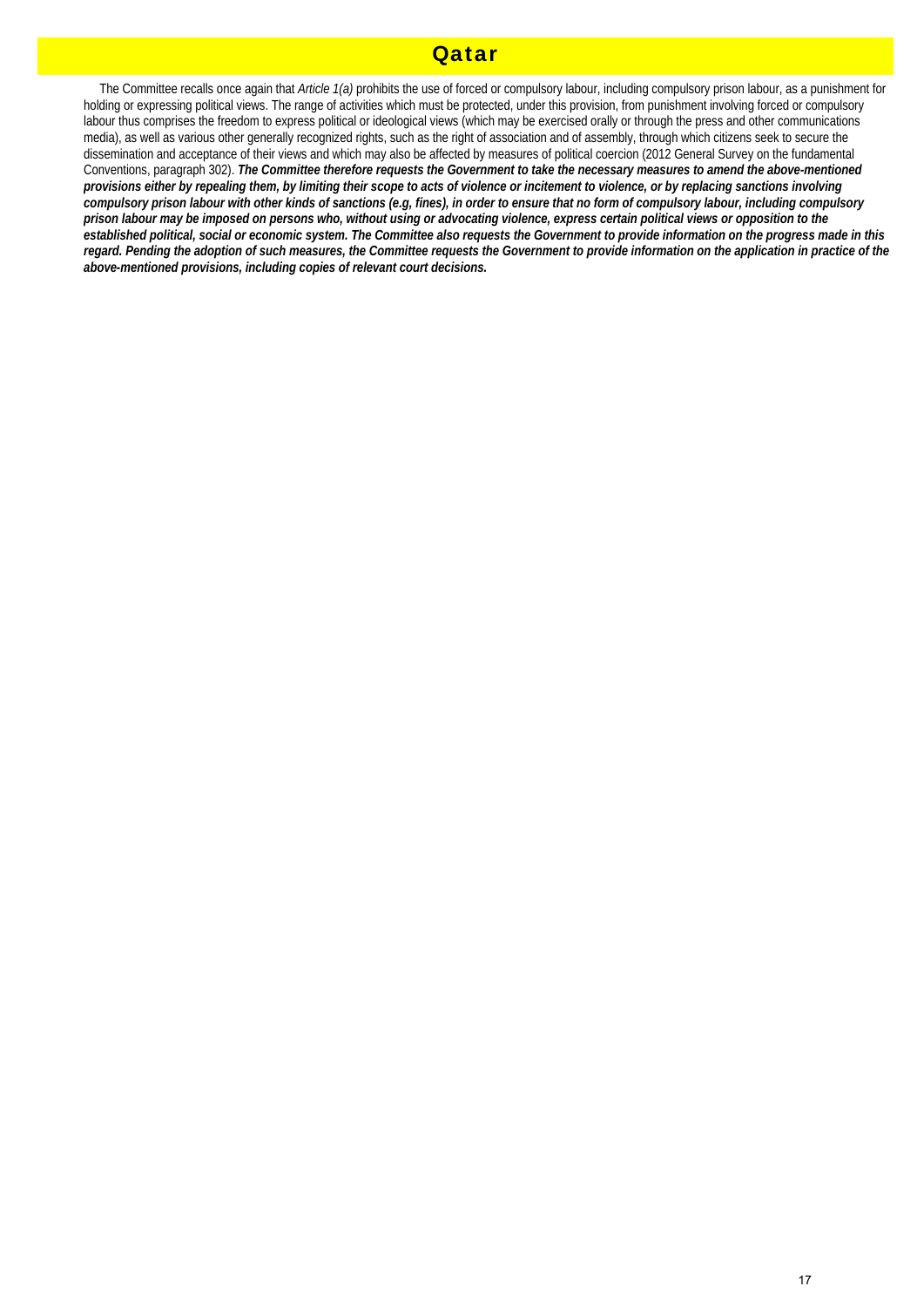### **C029 - Forced Labour Convention, 1930 (No. 29)**

### *Observation 2019*

 *Articles 1(1) and 2(1) of the Convention. Vulnerable situation of migrant workers to conditions of forced labour.* 1. *Migrant workers.* The Committee previously noted the observations of the International Trade Union Confederation (ITUC) that many migrant workers in the construction industry were subject to forced labour practices such as delayed payment of wages, passport confiscation and contract substitution. The Committee requested the Government to take the necessary measures to enable migrant workers to approach the competent authorities and seek redress; provide statistical information on the number of violations of the working conditions of migrant workers, and to indicate the penalties applied for such violations. It also requested the Government to indicate the measures taken to ensure that migrant workers who are victims of abuse receive appropriate assistance.

 The Committee notes the Government's reference in its report to a number of implementing Regulations of the Labour Code that cover all workers, whether national or foreign workers. These include Regulation No. 70273 of 20 December 2018, which provides that the employer shall not retain the passport, residence permit or medical insurance card of a non-Saudi Arabian worker (section 6). Moreover, Decision No. 178743 of 31 May 2019, provides that an employer who forces a worker to work shall be liable to a fine of 15,000 Saudi riyals (SAR) (US\$4,000) for each worker concerned. An employer who retains the passport, residence permit or health insurance card of a worker and members of his family shall be liable to a fine of SAR5,000 (US\$1,300) for each worker concerned. Lastly, Decision No. 156309 of 24 April 2019 on the Contract Registration Programme enables employers to access and update information on the employment contracts of private sector workers. This programme also allows workers to check the data in their contracts via the online services of the Social Insurance institution, which requires establishments to implement Decision No. 156309 in accordance with a specific schedule determined by the size of the establishment. Regarding the measures taken to enable migrant workers to approach the competent authorities, the Government also indicates that the Ministry of Labour set-up a hotline for labour issues, launched a labour advisory service, and established departments for the amicable settlement of labour disputes in labour offices to receive complaints as a procedure prior to filing a labour claim. The hotline responded to 1,601,258 communications in 2018. According to the Government, the Public Security agencies are the bodies in charge of receiving complaints and reports of offences. Moreover, the Public Prosecutor is competent to investigate offences and to decide whether to institute proceedings or close a case in accordance with the regulations and to bring prosecutions before the judicial authorities in accordance with the regulations, within the scope of its competence. The Government also refers to a number of regulatory adjustments, including the insertion of new sections Nos 234 and 235 to the Labour Code providing for the expeditious of labour dispute settlement procedures. The Committee notes that the number of violations recorded during the first quarter of 2019 was 85,538 cases, including 12,585 cases of failure by the employer to provide healthcare and treatment; 4,625 cases of workers being employed without a written employment contract; and 812 cases of absence of wage payment. For cases of non-payment of wages a fine was applied ranging from SAR10,000 to SAR5,000 (US\$2,600–1,300). The Government finally states that 12 shelters have been established, providing psychological, legal and labour-related services to beneficiaries, staffed by 120 employees including expert psychologists. With regard to medical services, public sector workers benefit from services under the mandatory health insurance system. *The Committee urges the Government to continue to strengthen its legal and institutional framework to ensure that, in practice, migrant workers are not exposed to practices that might increase their vulnerability to practices amounting to forced labour, including passport retention and non-payment of wages. The Committee also requests the Government to strengthen the capacity of the labour inspectors and law enforcement bodies to allow better identification and monitoring of the working conditions of migrant workers, and to ensure that penalties are effectively applied for any violations detected. It further requests the Government to continue to provide statistical information on the number and nature of violations of the working conditions of migrant workers that have been recently detected and registered by the labour inspectors, and to indicate the penalties applied for such violations. Lastly, the Committee requests the Government to continue providing information on the measures taken to ensure that migrant workers who are victims of abuse receive psychological, social, medical and legal assistance as well as the number of persons benefiting from this assistance.*

2. *Migrant domestic workers.* The Committee previously noted the ITUC's observations that, although covered by Ministerial Decision No. 310 of 2013, migrant domestic workers do not enjoy the same rights as other workers in Saudi Arabia. For example, daily working time is 15 hours under the Regulation, whereas working time for other workers is limited to eight hours per day. The Committee urged the Government to take the necessary measures, in law and in practice, to ensure that migrant domestic workers are fully protected from abusive practices and conditions that amount to the exaction of forced labour.

 The Committee notes the Government's indication that Ministerial Decision No. 61842 of 2017 on the Unified Employment Contract, requires the employer: (i) to issue a salary slip for domestic workers and persons of similar status for every domestic worker through the banks offering this service; (ii) to register the employment contract of domestic workers and persons of similar status electronically through *Musaned,* the platform for domestic workers. Moreover, two domestic labour dispute settlement committees have been established in the Riyadh shelter to provide legal and labour-related services. In 2018, the committees for the settlement of domestic workers' disputes completed 21,409 cases (labour cases) filed by domestic workers and 439 domestic workers were transferred to the shelter in Riyadh. With regard to medical services, the Government further states that domestic workers are treated free of charge in public hospitals.

 The Committee further notes that in its 2018 concluding observations the UN Committee on the Elimination of Discrimination against Women (CEDAW) expressed its concern about the situation of migrant domestic workers who continue to be subjected to economic and physical abuse and exploitation, the confiscation of passports by employers and the de facto persistence of the *kafala* system, which further increases their risk of exploitation and makes it difficult for them to change employers, even in cases of abuse (CEDAW/C/SAU/CO/3–4, paragraph 37). *The Committee urges the Government to strengthen the measures taken above to ensure that in practice, migrant domestic workers can approach the competent authorities and seek redress in the event of a violation of their rights or abuses, without fear of retaliation. In this regard, please provide statistical information on the number of migrant domestic workers who had recourse to complaints mechanisms and the results achieved. Lastly, the Committee requests the Government to provide statistical information on the number of migrant domestic workers who have received assistance in the case of abusive working conditions.*

3. *Sponsorship system (kafala).* The Committee previously noted the ITUC's observations that migrant workers have to obtain permission from their employers/sponsors to transfer employer as well as an exit visa to leave the country. The Committee requested the Government to provide information on the conditions and the length of the procedure for changing an employer, and to provide statistical information on the number of transfers that have occurred recently.

 The Committee notes once again the Government's indication that Chapter 3 of the Labour Code specifies the circumstances in which the employment contract may be terminated and the conditions relating to periods of notice and compensation in the event that one of the parties wishes to terminate the contract. It also specifies the circumstances under which workers are entitled to leave their jobs without notice while retaining their full statutory rights. Section 14 of the implementing regulations of the Labour Code promulgated in Ministerial Decision No. 70273 of 20 December 2018, provide that migrant workers may terminate the contract with the employer and work for another employer. In addition, migrant workers may terminate the contract on condition that the workers give the employer 60 days' notice in advance of the expiration date that they do not wish to renew the contract and, also, to state whether they wish to remain in the country and transfer to another employer or leave the country definitively. All services relating to a change of employer are carried out electronically. With regard to migrant domestic workers, the Committee notes that they are covered by Regulation No. 310 of 2014 and the Standard Employment Contract. Migrant domestic workers may terminate the employment contract by giving a written notice of 30 days. Moreover, under Ministerial Decision No. 605 of 12 February 2017, on the procedures for the transfer of migrant domestic workers, migrant domestic workers may transfer to a new employer without the employer's consent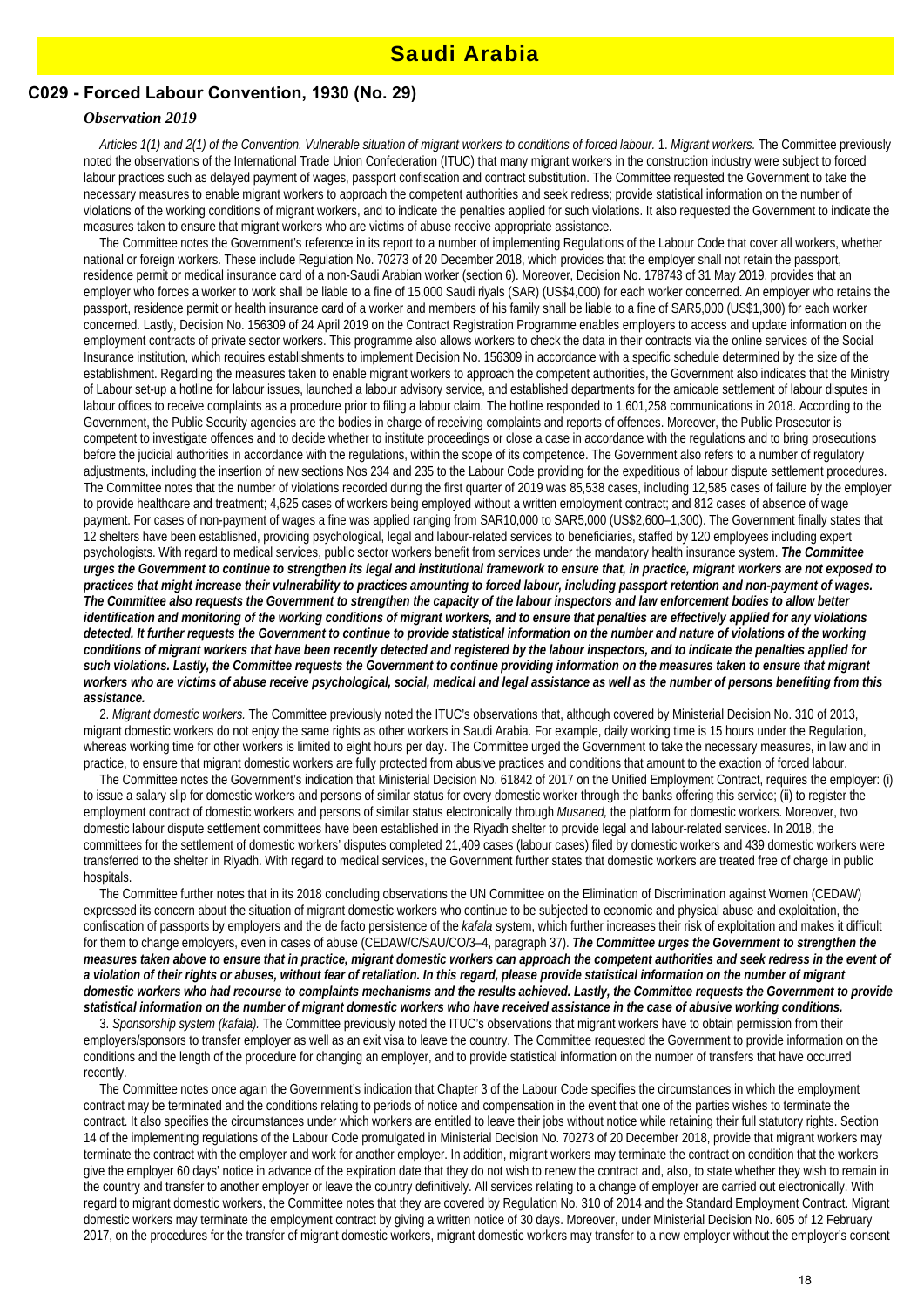## Saudi Arabia

for a number of reasons, including for non-payment of wages for three consecutive or isolated months. Lastly, the Committee notes the Government's indication that the entry and exit of non-nationals to and from Saudi Arabia is governed by the Residence Act and the procedures contained therein.

 While noting that Ministerial Decision No. 70273 of 20 December 2018 and Ministerial Decision No. 605 of 12 February 2017 allow migrant workers and migrant domestic workers respectively to transfer employer provided a notice period is given, nevertheless the Committee observes that both are obliged to obtain permission from the employer/sponsor to leave the country (pursuant to Saudi Arabian Residence Regulations, Law No. 17/2/25/1337 of June 1959). The Committee recalls that by restricting the possibility for migrant workers to leave the country, victims of abusive practices are prevented from freeing themselves from such situations. *The Committee requests the Government to indicate the manner in which migrant workers can leave the country if they have not obtained the exit visa issued by the employer/sponsor, indicating the criteria on the grounds for which the employer may object to a worker's departure from the country. The Committee also requests the Government to provide statistical information on the number of employee departures from the country without an exit visa. The Committee further requests the Government to provide information on the conditions and the length of the procedure for changing an employer under the sponsorship system, and to provide statistical information on the number of transfers that have occurred since the entry into force of Ministerial Decisions Nos 70273 and 605.*

The Committee is raising other matters in a request addressed directly to the Government.

## **C081 - Labour Inspection Convention, 1947 (No. 81)**

#### *Observation 2019*

 *Articles 3(1) and (2) of the Convention. Functions of labour inspectors.* 1. *Additional functions of labour inspectors concerning migrant workers.* The Committee previously noted that most labour inspection visits aimed at verifying the legality of the employment status of migrant workers. It subsequently noted a regularization campaign concerning undocumented migrant workers which enabled some workers to regulate their residence situation without being penalized under immigration law. However, noting an absence of information, the Committee reiterated its request to provide detailed information on the time and resources of the labour inspectorate spent on activities in the area of verifying the legality of employment compared with activities spent on securing the enforcement of legal provisions relating to conditions of work and the protection of workers.

 The Committee notes the Government's indication in response in its report that the Ministry of Labour and Social Development (MoLSD) monitors compliance with the Labour Law regardless of whether workers are nationals or non-nationals, or whether they are in a regular or irregular situation. The Government indicates that, pursuant to section 196 of the Labour Law, the primary role of labour inspectors is to monitor the implementation of the Labour Law and to provide employers and workers with information and technical guidance. In this respect, the Committee notes that work permits for migrant workers are governed by the Labour Law (sections 32-41). It also notes the Government's indication that in the first quarter of 2019, 1,269 infringements were detected relating to employers employing non-nationals without a work permit from the MoLSD (section 33 of the Labour Law), which resulted in a fine of 20,000 Saudi riyals (SAR) for the employer per worker employed. The Committee recalls that, pursuant to *Article 3(1) and (2)* of Convention No. 81, the functions of the system of labour inspection shall be to secure the enforcement of the legal provisions relating to conditions of work and the protection of workers while engaged in their work, and any further duties which may be entrusted to labour inspectors shall not be such as to interfere with the effective discharge of their primary duties. *The Committee urges the Government to take specific measures to ensure that the functions assigned to labour inspectors do not interfere with the main objective of labour inspectors, in accordance with Article 3(1), to secure the enforcement of the legal provisions relating to conditions of work and the protection of workers while engaged in their work. It requests the Government to provide detailed information on the time and resources of the*  labour inspectorate spent on activities verifying the legality of employment compared with activities spent on securing the enforcement of legal *provisions relating to conditions of work and the protection of workers. The Committee also requests the Government to indicate the measures*  taken to ensure that migrant workers who are found to be in an irregular situation, pursuant to section 33 of the Labour Law, are granted their due *rights, such as the payment of outstanding wages or access to proper employment contracts.*

2. *Protection of the rights of migrant workers, including in relation to the payment of wages and compensation for workplace injuries.* In its previous comments, the Committee welcomed the Government's indication that it guarantees the payment of outstanding entitlements for migrant workers in an irregular situation before their return to their country of origin, and asked for relevant statistics in this regard. The Committee also requested the Government to indicate how labour inspectors assist migrant workers in the event of the violation of their rights, including with respect to matters related to abuse, discrimination, passport confiscation and contract substitution.

 The Committee notes the Government's indication in its reply that, at the end of December 2018, the compliance rate of the wage protection system reached 75 per cent, involving more than 4.3 million workers and, in addition, the department of wage settlement had so far recovered approximately SAR143,664,126 in wage arrears for 3,960 workers. Concerning the role of labour inspectors in assisting migrant workers in the event of violation of their rights, the Committee notes the Government's reference in its report that, pursuant to section 6 of the Implementing Regulations of the Labour Law No. 70273 of 2018, an employer is prohibited from retaining the passport, residence permit or medical insurance card of a non-Saudi Arabian worker. The Government states that the occurrence of violations of section 6 is limited: in the first quarter of 2019, a total of 143 violations were detected involving employers who retained passports, residence permits or medical insurance cards, which resulted in the imposition of fines amounting to SAR5,000 (US\$1,300) for each worker concerned. The Committee also notes that for these violations, infringement reports are prepared in order to verify that there are no other indications pointing to the existence of the crime of trafficking in persons. *The Committee requests the Government to provide statistical information on the number of inspections, violations, warnings and other enforcement measures taken, and penalties imposed, disaggregated by nationals and non-nationals, classified by the legal provisions to which they relate, including section 6 of the Implementing Regulations of the Labour Law No. 70273 of 2018 and the new Anti-Harassment Act. The Committee also once again requests the Government to provide statistical information on the payment of outstanding entitlements to migrant workers (including compensation for workplace injuries or the payment of wages) before their return to their country of origin.*

 *Articles 3, 7, 10, 11 and 16. Number of labour inspectors and inspection visits. Material means available to the labour inspection services.* The Committee welcomes the information provided by the Government, in reply to its previous request, that there has been an increase in the number of labour inspectors, from 548 in 2017 to 880 in 2018 (of which 131 were women). In addition, more than 570 vehicles, 500 tablets, and 940 data SIMs were acquired to support inspection visits. The Committee also notes that the total number of inspection visits in 2018 reached 388,788, up from 148,312 in 2015, and these inspections detected 85,538 violations. Moreover, the Committee notes the Government's initiative to improve the quality of inspection procedures, using technology and applications, such as an electronic platform that allows individuals to report on violations related to the labour market and an online self-assessment system containing tools to help enterprises understand labour standards and regulations with a view to facilitating voluntary compliance and ensuring timely payment of wages. *The Committee requests the Government to continue to provide information on the manner in which it ensures that workplaces are inspected as thoroughly as is necessary to ensure the effective application of the relevant legal provisions. Noting the number of recently hired inspectors, the Committee requests that the Government continue to take steps to ensure that new inspectors are adequately trained for the performance of their*  duties, and provide information on the ongoing training of labour inspectors (including on the number of labour inspectors that received training and *the subjects covered). The Committee also requests the Government to provide further information on the connection between the self-assessment system and the labour inspectorate, indicating whether information from this system is submitted to the labour inspectorate.*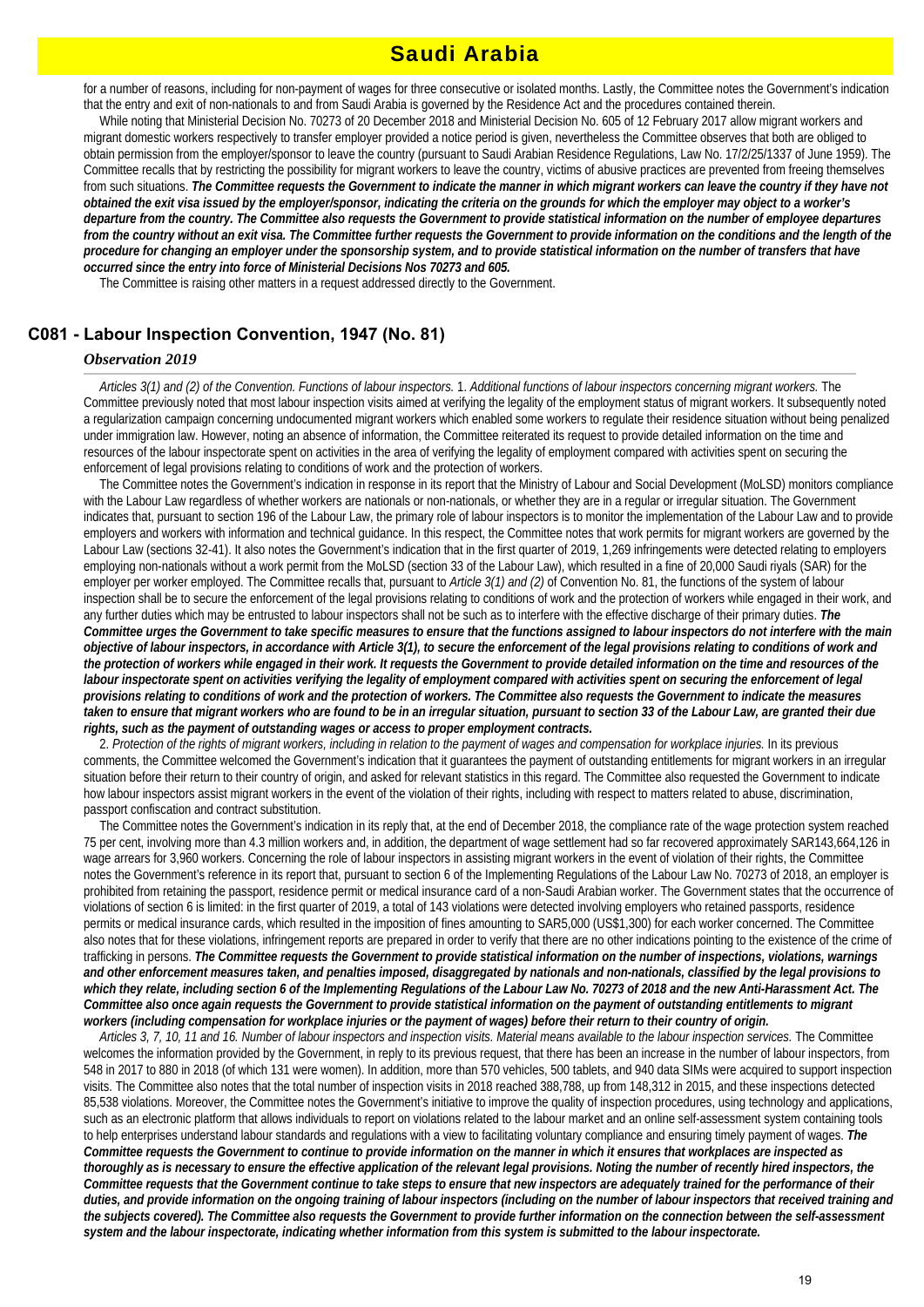## Saudi Arabia

 *Articles 5(a), 17 and 18. Effective cooperation between the labour inspectorate and the justice system, legal proceedings and effective enforcement of adequate penalties.* The Committee previously requested the Government to provide detailed information on the number of violations detected and their outcome, including infringement reports issued, referrals to the judicial authorities, and the penalties imposed. Noting the ILO assessment undertaken indicating that the courts reject most of the infringement reports, the Committee also asked for information on any difficulties encountered in the enforcement of penalties for the violations detected. The Committee notes the Government's indication in its reply that it is up to the discretion of labour inspectors to issue advice or guidance, verbal or written warnings or prepare infringement reports. It also notes that, in the first quarter of 2019, labour inspectors issued 22,738 warnings. The Committee further notes the Government's indication that the inspection bodies do not encounter any difficulties in enforcement action for the violations detected. It also notes the Government's indication that 560 violations were detected related to an employer's failure to facilitate the tasks of the Ministry's inspectors or staff of the competent authority, for failure to collaborate with them so as to implement the provisions of the Labour Law. *The Committee urges the Government to provide information on the number of infringement reports issued and referrals to the judicial authorities, as well as the outcome of cases referred. It further asks the Government to indicate the measures taken to promote effective cooperation between the labour inspection services and the judicial system. Lastly, it requests the Government to provide further information on the measures to ensure the effective enforcement of adequate penalties for obstructing labour inspectors in the performance of their duties, in accordance with Article 18 of the Convention.*

The Committee is raising other matters in a request addressed directly to the Government.

## **C111 - Discrimination (Employment and Occupation) Convention, 1958 (No. 111)**

#### *Observation 2019*

 *Article 1(1) of the Convention. Prohibited grounds of discrimination. Legislative developments.* The Committee notes with *interest* that the amendment of Article 3 of the Labour Law by the Decision of the Council of Minister of 31 July 2019 extended the list of prohibited grounds of discrimination (i.e. "sex, disability and age") to include "any other form of discrimination" in recruitment, including job advertisement, and in the course of employment. *Welcoming this development, the Committee asks the Government to take the necessary measures to raise awareness among workers, employers, workers' and employers' organizations and enforcement officials of the new anti-discrimination provisions in the Labour Law. Recalling that, where legal provisions are adopted to give effect to the principle of the Convention, they should include at least all the grounds of discrimination specified in Article 1(1)(a) of the Convention, the Committee invites the Government to consider the possibility of including in Article 3 of the Labour Law, which refers to "any other form of discrimination", an explicit reference to all the grounds other than sex set out in the Convention (i.e. race, colour, religion, national extraction, political opinion and social origin) to avoid any possible legal discrepancies in future legal interpretations. The Government is also asked to provide information on the number and nature of cases detected or cases dealt with by labour inspectors on the basis of Article 3 of the Labour Law. In addition, observing that the prohibition of discrimination in Article 3 seems to apply only to "citizens", and recalling that the Convention applies to all workers (nationals and non-nationals), the Committee asks the Government to clarify whether this is the case and, if so, to extend the non-discrimination provision of Article 3 to non-citizens in order to cover migrant workers.*

 *Article 1(1)(a). Discrimination based on sex. Sexual harassment.* The Committee recalls that, in its previous comment, it requested the Government to provide to information on: (i) any follow-up to the recommendations submitted by the Tripartite Social Dialogue Forum with regard to addressing the issue of sexual harassment and on the regulations being prepared with the Advisory Council for Women's Work; and (ii) any developments regarding the adoption of the draft regulation penalizing crimes against men and women employees and its content. The Committee welcomes the approval, by the Council of Ministers Decision No. 488 of 29 May 2018, of the Anti-Harassment Act, which is aimed at preventing and combating sexual harassment against both men and women, punishing perpetrators and protecting victims. The Act criminalizes sexual harassment, which is defined as "any utterance, act or gesture with sexual connotations by one person to any other person that would harm his or her body, honour or modesty, by any means, including through the use of modern technology". This applies to workplaces in both the private and public sectors and requires employers in both sectors to take the necessary measures to prevent and combat harassment, such as by the establishment of internal complaint mechanisms and procedures to ascertain the veracity and seriousness of the complaints in such a manner as to maintain confidentiality. The Committee welcomes the entry into force on 20 October 2019 of the Order implementing the Anti-Harassment Act in private enterprises covered by the Labour Law, which was adopted pursuant to Article 5 of the Act. *While welcoming this*  development, the Committee asks the Government to take steps to ensure that the competent authorities and the private sector put in place the *necessary measures to prevent and combat sexual harassment in the working environment, pursuant to Article 5 of the Anti-Harassment Act, and its implementing Order, and raise awareness among workers, employers and their organizations as well as public administration employees and enforcement officers on the provisions of this new Act and its implementing Order. The Committee asks the Government to take the necessary steps to ensure that the definition of sexual harassment in the Act covers both quid pro quo and hostile work environment harassment and that victims have access to appropriate remedies. The Committee asks the Government to confirm that the Act applies to all categories of workers and to all*  sectors of the economy. It also asks the Government to provide detailed information on the implementation in practice by employers in both the *private and public sectors of the provisions of the Act with respect to employment and occupation, in particular regarding the reporting of sexual harassment and the burden of proof. The Committee asks the Government to provide information on any cases of sexual harassment detected by or reported to labour inspectors under the new Act and their outcome. Noting that the Government refers in its report to a Guide on Workplace Ethics, the Committee asks the Government to provide a copy of the guide.*

 *Discrimination against migrant workers.* The Committee notes that, according to "Labour Market 2018 Third Quarter Statistics" published by the General Authority for Statistics, non-Saudi workers represent 75.5 per cent of the total number of employed persons. The Committee notes that the Government reiterates in its report that it has already taken the decision to abolish the sponsorship system and that certain terms have been changed for this purpose (for example the term "transfer of sponsorship" has been replaced by "transfer of services"). It further notes that the Government provides information regarding the specific circumstances in which migrant workers can change their place of work and can work for a new employer under the Labour Law and Ministerial Decision No. 1982 of 6 April 2016. In this regard, the Committee refers the Government to its observation under the Forced Labour Convention, 1930 (No. 29), regarding the adoption of Ministerial Decision No. 70273 of 20 December 2018 and Ministerial Decision No. 605 of 12 February 2017 allowing migrant workers, including migrant domestic workers, to change employer, provided notice is given. It notes however that these workers are obliged to obtain permission from the employer or sponsor to leave the country. The Committee also notes that the Government adds that booklets are distributed to "labour-exporting" countries to workers to make them aware of their rights, an instructional video is shown on flights from labour-exporting countries and new workers are provided with SIM cards at no cost on arrival at the airport. The Government refers once again to the website (Labour Education) dedicated to explaining the rights and obligations of workers and employers. The site offers a number of services, including a "labour advice" service. The Government states that employment queries are dealt with immediately and complainants directed to the proper body responsible for dealing with their problems. The Government further indicates that it accords particular importance to the amicable settlement of disputes. The Committee notes that, in its concluding observations, the United Nations Committee for the Elimination of Racial Discrimination (CERD) recommends that Saudi Arabia ensure that all existing provisions adopted to protect migrant workers from abuse and exploitation are enforced effectively and that inspections are conducted by qualified officials in an effective manner to identify and end abusive labour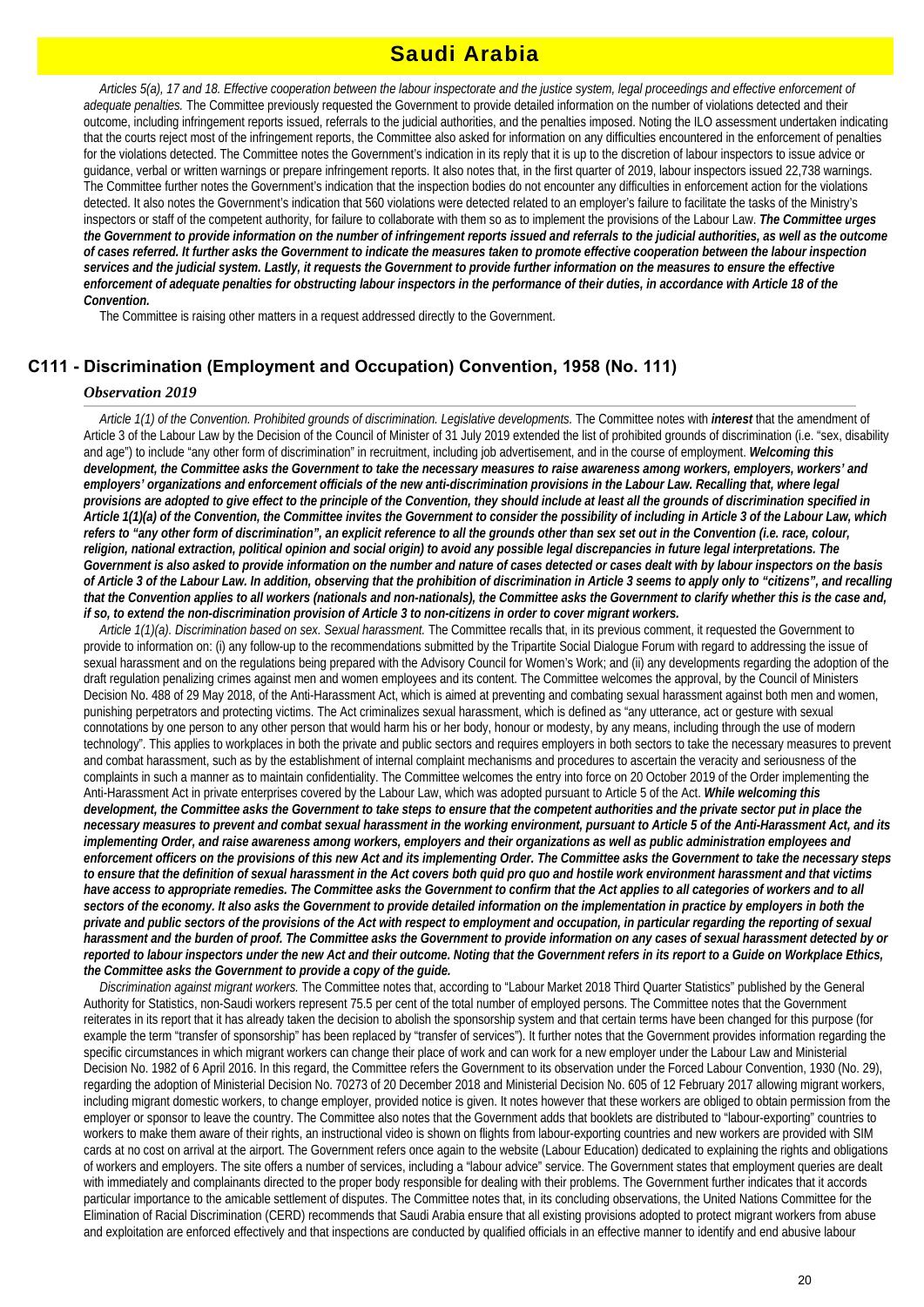## Saudi Arabia

practices. The CERD also recommends that the Government ensure that migrant workers have full access to complaint mechanisms and appropriate remedies. It expresses concern at reports that persons of Asian and African descent face discrimination in access to housing, education, healthcare and employment, as well as societal racism, and that women from minority groups face multiple forms of discrimination on the basis of both ethnic origin and gender (CERD/C/SAU/CO/4–9, 8 June 2018, paragraphs 18, 25 and 27). The Committee wishes to point out that, under the Convention, all migrant workers, including those in irregular situations, must be protected from discrimination in employment on the basis of the grounds set out in *Article 1(1)(a)* of the Convention (see the 2012 General Survey on the fundamental Conventions, paragraph 778). *The Committee urges the Government to continue taking steps to ensure that all migrant workers, including women migrant workers, enjoy effective protection against discrimination on the grounds set out in the Convention (race, colour, sex, religion, political opinion, social origin and national extraction), including effective access to dispute settlement mechanisms and the right to change employer in the case of abuse. The Committee also asks the Government to continue taking active measures to increase the effective enforcement of existing legislation and to carry out awareness-raising activities concerning the respective rights and duties of migrant workers and employers. The Committee asks the Government to continue providing information, disaggregated by sex, race and national extraction, on the number of complaints lodged by migrant workers, and on the number of complaints or cases that have been brought before the courts and the remedies granted to victims.*

 *Article 2. National equality policy.* The Committee recalls that, in its previous comments, it urged the Government to take steps to develop and implement a national equality policy. It added that the policy should include specific legislative measures to define and prohibit direct and indirect discrimination, covering all workers and all aspects of employment on all the grounds enumerated by the Convention, and ensuring effective means of redress, noting that the existing Labour Law (Royal Decree No. M/51) did not include such provisions. The Committee notes the Government's statement in its report that it is continuing to make significant progress towards the adoption of a national policy promoting equality of opportunity and treatment in employment and occupation in order to eliminate discrimination and that a working group has been set up for that purpose. The Government also indicates that, further to its request, the ILO has provided support for the drafting of the equality policy, including comments on the relevant legislation and examples of good practice. A number of meetings have been held since 2017, including with the ILO, to identify and collect documents and information on discrimination issues. In this context, the Committee notes with *interest* the signature in June 2018 of an Agreement between the Government and the ILO "to support the Ministry of Labour and Social Development (MOLSD) in analysis, policy and capacity development". The project has three components, one of which is dedicated to "boosting women's employment towards a more inclusive labour market" and provides for the conduct of a technical study on the situation of women, along with vulnerable groups identified by the MOLSD. It also provides for the review of the national legal framework related to equality in employment and occupation, taking into consideration the grounds set out in the Convention, with a view to identifying the strengths and gaps in the existing legislation. Furthermore, the project aims to develop a national policy on equality through a tripartite-plus process and to develop an implementation plan with recommendations to amend, as necessary, the legal and policy framework. A National Steering Committee is to be established for that purpose. The Committee notes that the national equality policy is currently being drafted. *Taking into account these significant developments, the Committee expresses the firm hope that the Government will soon be in a position to finalize and implement, in consultation with the relevant stakeholders, the national equality policy, and that it will cover all categories of workers in all sectors of the economy with a view to eliminating any form of discrimination based on at least all of the grounds set out in the Convention (sex, gender, race, colour, religion, political opinion, social origin and national extraction) and any other grounds it considers appropriate. In the context of this national policy, the Committee urges the Government to pursue and step up its efforts to review and amend the relevant labour legislation with a view to including specific provisions defining and prohibiting direct and indirect discrimination in all aspects of employment and occupation, including recruitment and dismissal, in accordance with the Convention, and providing for effective sanctions and means of redress.*

 *Promoting women's employment.* The Committee notes the Government's indication in its report that the goals of Saudi Vision 2030 include "increasing the participation of women in the labour market from 22 per cent to 28 per cent in 2020 and 30 per cent by 2030". As part of this strategy, the MOLSD has developed a number of programmes and initiatives to promote and increase job opportunities for Saudi women in various sectors, such as the communications sector. In this regard, the Committee welcomes the detailed information provided by the Government on the training programmes carried out to train men and women in a number of occupations required by the labour market, including the ILEAD Programme for women (access to leadership positions), and the results achieved with respect to women. The Committee also welcomes the adoption of the Royal Decree of 26 September 2017, which allows the issuance of driving licences to women, thereby removing a genuine obstacle to their employment. Referring to the above-mentioned cooperation agreement with the ILO, the Committee notes that this agreement aims to promote women's employment in a more inclusive labour market. The Committee also notes that the Unified Regulation of the Women's Work Environment Initiative, adopted in January 2019, was repealed and replaced by a Ministerial Order of August 2019 on women's employment.

 In order to promote gender equality in employment and occupation, the Committee emphasizes the need to adopt measures and put in place facilities to enable workers with family responsibilities, in particular women, who continue to bear the unequal burden of family responsibilities, to reconcile work and family responsibilities. In this respect, the Committee notes the Government's indication that the Ministry of Education is implementing a policy on the establishment of childcare facilities. It notes in particular that an initiative to develop the number and quality of childcare facilities and services across the whole country, as part of Saudi Vision 2030, is seeking to open and operate 1,500 crèches and nursery schools. In 2016, there were 922 crèches for children aged one month to 3 years. In this regard, the Committee notes that, in its concluding observations, the United Nations Committee on the Elimination of Discrimination against Women (CEDAW) expresses concern at the insufficient measures adopted to promote the concept of shared family responsibilities and to combat the difficulties that women face in reconciling work and family responsibilities. It also notes the low participation rates of women, compared with those of men in the labour market, especially in the private sector; the significant discrepancy between women's and men's rates of unemployment; and the persistent horizontal and vertical occupational segregation and the concentration of women in low-paid jobs. It further notes the lack of enforcement of the 2012 Ministerial Decree providing that women no longer need the authorization of a guardian to work, as many employers still require the authorization of a male guardian to employ a woman (CEDAW/C/SAU/CO/3–4, 14 March 2018, paragraph 45). *Welcoming the initiatives and measures taken by the Government to increase training and job opportunities for women to enter the labour market, the Committee asks the Government to continue taking concrete steps to develop such opportunities in a wider range of occupations, including non-stereotypical jobs and decision-making positions, and to continue taking steps, such as the development of childcare facilities, to assist women to reconcile work and family responsibilities. Please provide information on the results achieved. Noting that, in addition to the specific measures to promote training and employment for women, the implementation of the Saudization Policy will provide further opportunities for Saudi women to access employment, the Committee asks the Government to specify whether all sectors targeted by this policy are open to women and to envisage analysing the impact of such a policy on women's employment. It also ask the Government to provide information on the steps taken to ensure that the 2012 Ministerial Decree providing that women no longer need the authorization of a guardian to work is enforced and that women are free to take up employment without the authorization of a male guardian. Please provide information on any cases brought in relation to the failure to comply with the Order and their outcome. The Committee asks the Government to provide detailed information on the rights of women and any remaining restrictions with respect to their employment, including on the effect given in practice to the new Ministerial Order.*

The Committee is raising other matters in a request addressed directly to the Government.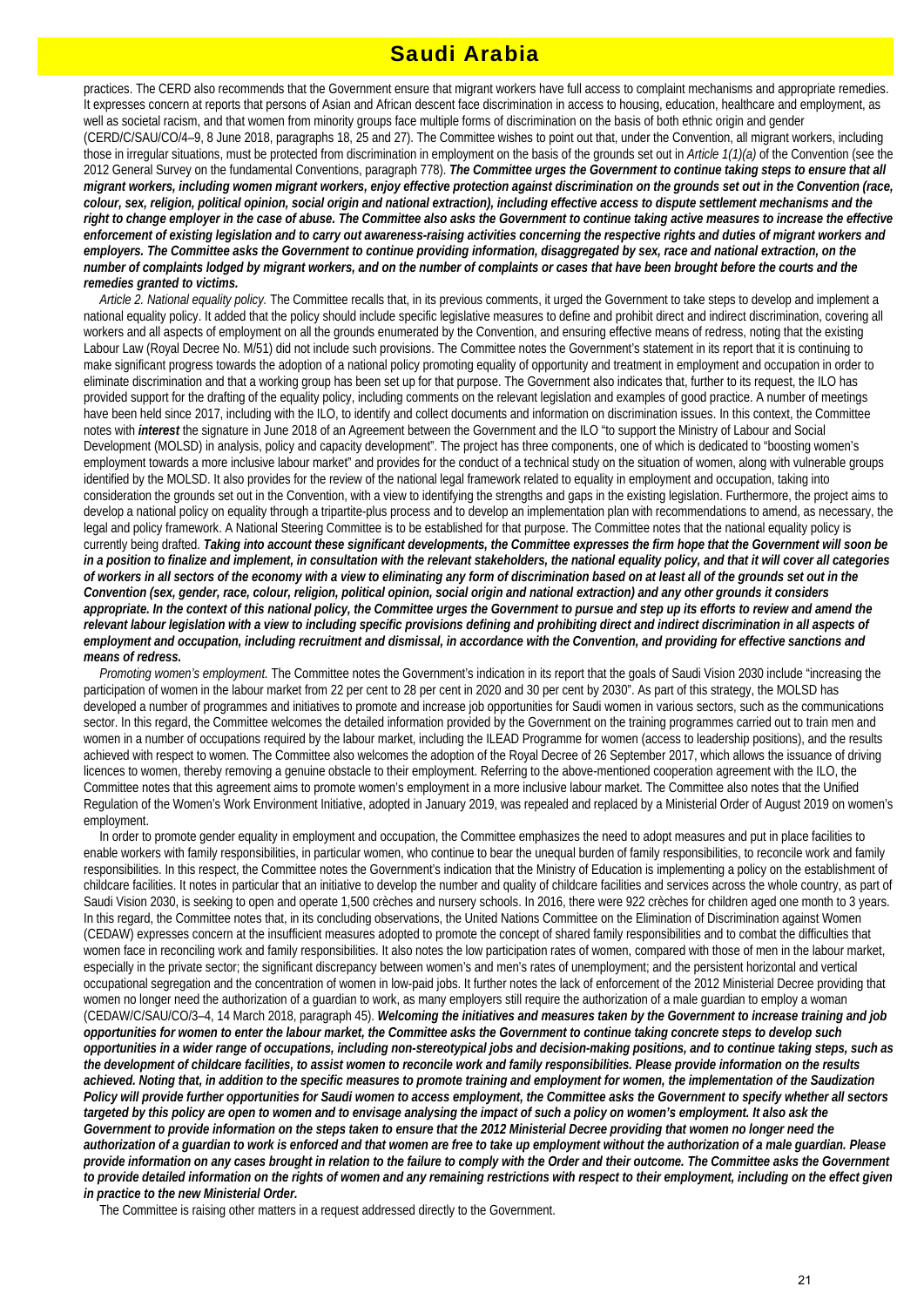## **C138 - Minimum Age Convention, 1973 (No. 138)**

### *Observation 2019*

 *Article 2(3) of the Convention. Age of completion of compulsory schooling.* The Committee previously noted that section 162 of the Labour Law and section 34 of its implementing regulation establish that the minimum age for admission to employment or work is 15 years. However, noting that children entered school at the age of 6 and completed the compulsory education at the age of 12, the Committee requested the Government to take the necessary measures to ensure compulsory education up to the minimum age for admission to employment or work of 15 years.

 The Committee notes with *satisfaction* the adoption of Ministerial Decision No. 14 of 2014 which, read jointly with Ministerial Decision No. 139 of 2004, establishes the age of compulsory education up to 15 years, in line with the minimum age for admission to employment. The Committee also notes that according to the UNESCO Institute for Statistics the net enrolment rate in primary school reached 99.77 per cent in 2018 in comparison to 96.42 per cent in 2014. *The Committee requests the Government to provide information on the application in practice of Ministerial Decision No. 14 of 2014, including statistical information on the school enrolment and attendance rates in both primary and secondary education.*

The Committee is raising other points in a request addressed directly to the Government.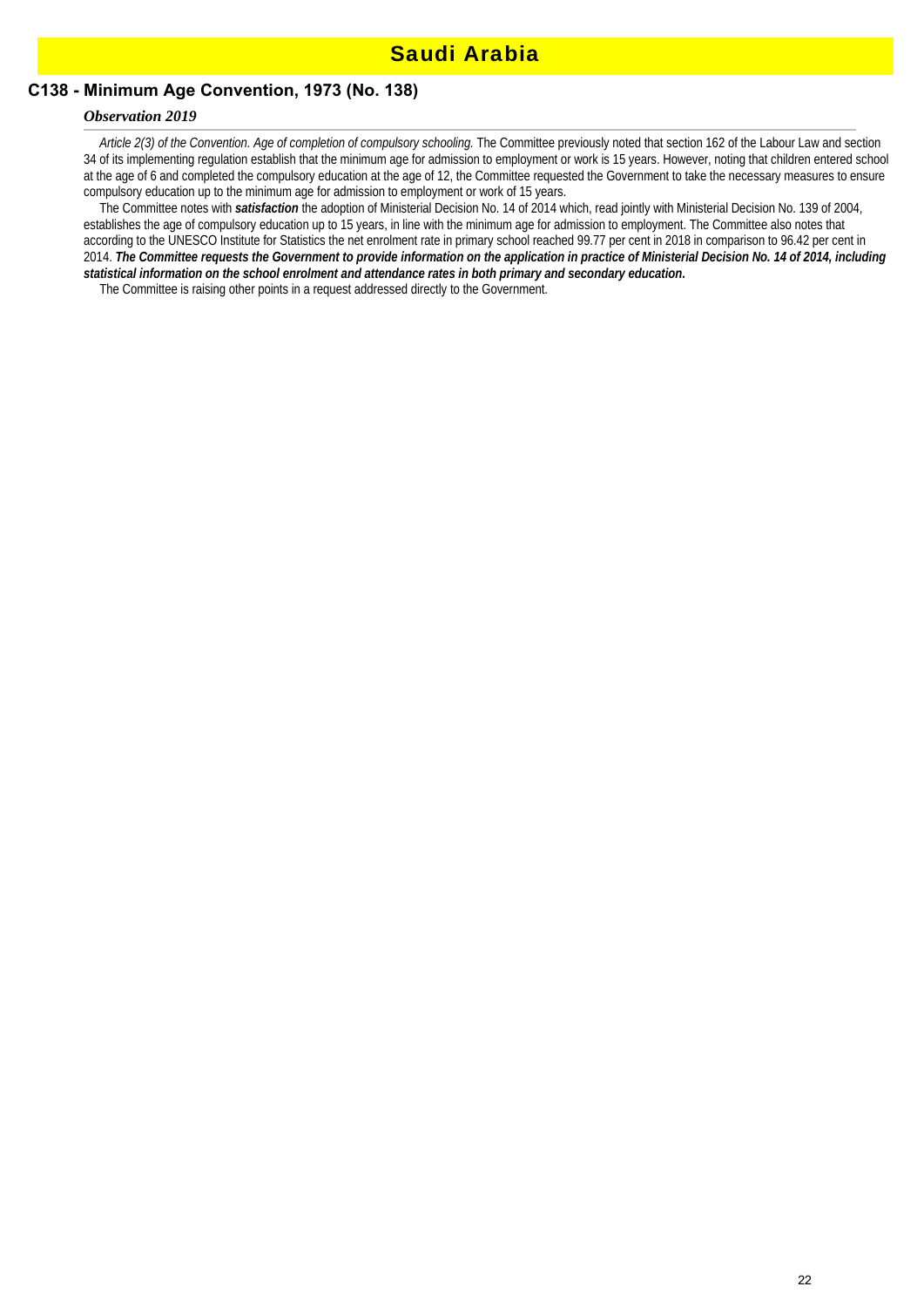### **C029 - Forced Labour Convention, 1930 (No. 29)**

#### *Observation 2019*

 The Committee notes that the Government's report contains no reply to its previous comments. It is therefore bound to repeat its previous comments. *Articles 1(1), 2(1) and 25 of the Convention. Situations of forced labour arising from the armed conflict. Trafficking and sexual slavery.* Following its previous comments, the Committee notes that according to the 2016 Report of the UN Special Rapporteur on the human rights of internally displaced persons on his mission to the Syrian Arab Republic to the Human Rights Council, credible information indicates that women and girls trapped in conflict areas under the control of the Islamic State in Iraq and the Levant (ISIL) face trafficking and sexual slavery. Some specific ethnic groups are particularly vulnerable, such as Yazidis and those from ethnic and religious communities targeted by the ISIL (A/HRC/32/35/Add.2, paragraph 65). The Committee also notes that, according to the 2017 Report of the UN Secretary-General on conflict-related sexual violence, thousands of Yazidi women and girls who were captured in Iraq in August 2014 and trafficked to the Syrian Arab Republic continue to be held in sexual slavery, while new reports have surfaced of additional women and children being forcibly transferred from Iraq to the Syrian Arab Republic since the start of military operations in Mosul (S/2017/249, paragraph 69).

 The Committee notes the Government's indication in its report that, pursuant to the Prevention of Human Trafficking Act of 2010, a Department to Combat Trafficking in Persons was established. However, since the conflict has erupted, trafficking of persons and sexual slavery have increased because of the presence of terrorist groups in the country. The Committee must express its *deep concern* that, after almost six years of conflict, trafficking in persons and sexual slavery are practices that are still occurring on a large scale on the ground. *While acknowledging the complexity of the situation on the ground and the presence of armed groups and armed conflict in the country, the Committee once again urges the Government to take the necessary measures to put an immediate stop to these practices which constitute a serious violation of the Convention and to guarantee that the victims are fully protected from such abusive practices. The Committee recalls that it is crucial that appropriate criminal penalties are imposed on perpetrators so that recourse to trafficking or sexual slavery does not go unpunished. The Committee urges the Government to take immediate and effective measures in this respect, and to provide information on the results achieved.*

The Committee is raising other matters in a request addressed directly to the Government.

*The Committee hopes that the Government will make every effort to take the necessary action in the near future.*

## **C100 - Equal Remuneration Convention, 1951 (No. 100)**

#### *Observation 2019*

The Committee notes the complexity of the situation prevailing on the ground and the armed conflict in the country.

 *Articles 1 and 2 of the Convention. Legislative developments. Work of equal value.* The Committee previously noted that section 75(a) of the Labour Code of 2010 provides for the principle of equal remuneration for work of equal value as enshrined in the Convention. It notes however that section 75(b) defines "work of equal value" as "work that requires equal scientific qualifications and professional skills, as attested by a work experience certificate". The Committee points out that such a definition restricts the full application of the principle as set out in the Convention. The Committee recalls that the concept of "work for equal value" lies at the heart of the fundamental right of equal remuneration for men and women for work of equal value, and the promotion of equality. This concept is fundamental to tackling occupational sex segregation in the labour market, which exists in almost every country, as it permits a broad scope of comparison, including, but going beyond equal remuneration for "equal", "the same" or "similar" work, and also encompasses work that is of an entirely different nature, which is nevertheless of equal value. Moreover, the Committee recalls that the principle has been applied to compare the remuneration received by men and women engaged in different occupations, such as wardens in sheltered accommodation for the elderly (predominantly women) and security guards in office premises (predominantly men); or school meal supervisors (predominantly women) and garden and park supervisors (predominantly men) (2012 General Survey on Fundamental Conventions, paragraphs 673 and 675). *In light of the above, the Committee asks the Government to take the necessary measures to amend section 75(b) of the Labour Code in order to ensure equal remuneration for men and women not only in situations in which they perform the same work, but also in situations in which they carry out work which is different but nevertheless of equal value.*

The Committee is raising other points in a request addressed directly to the Government.

## **C105 - Abolition of Forced Labour Convention, 1957 (No. 105)**

#### *Observation 2019*

 The Committee notes that the Government's report contains no reply to its previous comments. It is therefore bound to repeat its previous comments. *Article 1(a) of the Convention. Penal sanctions involving compulsory labour as a punishment for holding or expressing political views or views ideologically opposed to the established political, social or economic system.* For a number of years, the Committee has been drawing the Government's attention to certain provisions under which penal sanctions involving compulsory prison labour, pursuant to sections 46 and 51 of the Penal Code (Act No. 148 of 1949), may be imposed in situations covered by the Convention, namely:

·– Penal Code: section 282 (insult of a foreign State); 287 (exaggerated news tending to harm the prestige of the State); 288 (participation in a political or social association of an international character without permission); and sections 335 and 336 (seditious assembly, and meetings liable to disturb public tranquility); and

·– the Press Act No. 156 of 1960: sections 15, 16 and 55 (publishing a newspaper for which an authorization has not been granted by the Council of Ministers).

 The Committee also previously noted that the abovementioned provisions are enforceable with sanctions of imprisonment for a term of up to one year which involves an obligation to perform labour in prison.

 The Committee notes the Government's indication in its report that the Press Act of 1960 had been repealed and replaced by the Media Act No. 108 of 2011, under which the penalty of imprisonment has been replaced by a fine. The Government also indicates that a draft Penal Code has been prepared and is in the process of being adopted. *The Committee expresses the firm hope that, during the process of the adoption of the new Penal Code, the Government will take all the necessary measures to ensure that persons who express political views or views opposed to the established political, social or economic system benefit from the protection afforded by the Convention and that, in any event, penal sanctions involving compulsory prison labour cannot be imposed on them.*

The Committee is raising other matters in a request addressed directly to the Government.

*The Committee hopes that the Government will make every effort to take the necessary action in the near future.*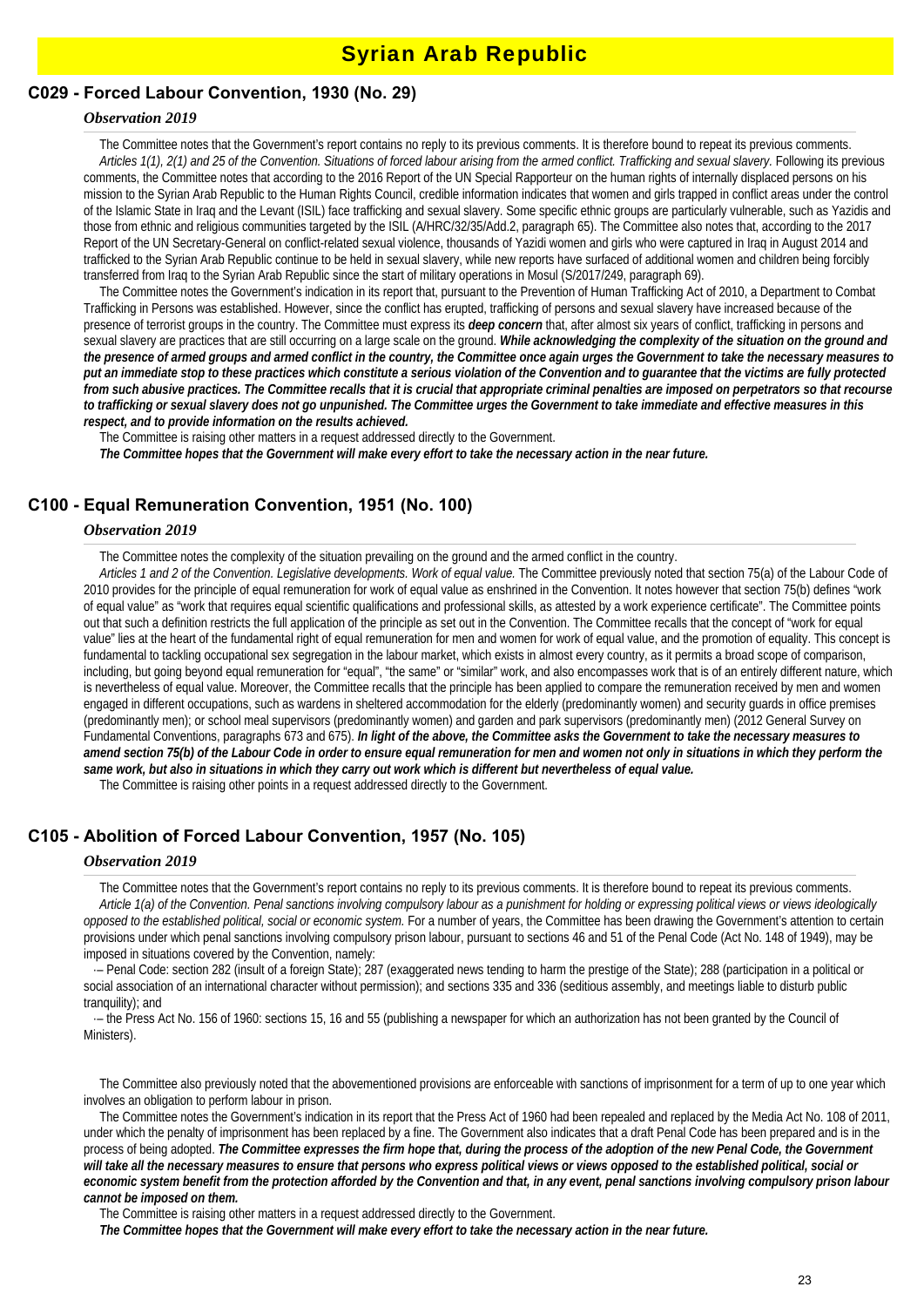## Syrian Arab Republic

### **C138 - Minimum Age Convention, 1973 (No. 138)**

### *Observation 2019*

 The Committee notes that the Government's report contains no reply to its previous comments. It is therefore bound to repeat its previous comments. *Application of the Convention in practice.* The Committee previously noted that the ongoing conflict in the Syrian Arab Republic has had an alarming impact on children. It noted that the number of children affected by armed conflict in the Syrian Arab Republic has more than doubled, going from 2.3 million to 5.5 million, and the number of children displaced inside the Syrian Arab Republic has exceeded 3 million.

 The Committee takes note of the Government's information in its report on the provisions of national legislation that give effect to the provisions of the Convention. However, the Committee notes that, according to the 2015 UNICEF report entitled "Small Hands, Heavy Burden: How the Syria Conflict is Driving More Children into the Workforce", four and a half years into the crisis, as a result of the war, many children are involved in economic activities that are mentally, physically or socially dangerous and which limit or deny their basic right to education. The report indicates that there is no shortage of evidence that the crisis is pushing an ever-increasing number of children towards exploitation in the labour market. Some 2.7 million Syrian children are currently out of school, a figure swollen by children who are forced to work instead. Children in the Syrian Arab Republic were contributing to the family income in more than three quarters of households surveyed. According to the report, the Syria crisis has created obstacles to the enforcement of national laws and policies to protect children from child labour, one of the reasons being that there are too few labour inspectors. In addition, there is often a lack of coherence between national authorities, international agencies and civil society organizations over the role of each, leading to a failure in national mechanisms to address child labour.

 The Committee notes the Government's information in its 5th periodic report submitted to the Committee on the Rights of the Child published on 10 August 2017 (CRC/C/SYR/5, para. 203), that the Ministry of Social Affairs and Labour (MoSAL), in collaboration with the Syrian Authority for Family and Population Affairs (SAFPA) and in cooperation with other stakeholders, developed a National Plan of Action for the Elimination of the Worst Forms of Child Labour (NPA-WFCL). The Government also indicates that, in collaboration with UNICEF, the SAFPA conducted a survey on the worst forms of child labour in two industrial towns, Hassia in Homs and Haouch el Blas in Damascus.

While acknowledging the complexity of the situation prevailing on the ground and the presence of armed groups and armed conflict in the country, the Committee must once again express its *deep concern* at the situation of children in the Syrian Arab Republic who are affected by the armed conflict and driven into child labour, including its worst forms. *The Committee urges the Government to take immediate and effective measures in the framework of the implementation of the NPA-WFCL to improve the situation of children in the Syrian Arab Republic and to protect and prevent them from child labour.*  It requests the Government to provide information on the results achieved, as well as the results of the surveys conducted in Hassia and Haouch el *Blas.*

*The Committee hopes that the Government will make every effort to take the necessary action in the near future.*

### **C182 - Worst Forms of Child Labour Convention, 1999 (No. 182)**

#### *Observation 2019*

 The Committee notes that the Government's report contains no reply to its previous comments. It is therefore bound to repeat its previous comments. *Article 3 of the Convention. Worst forms of child labour. Clause (a). All forms of slavery or similar practices. Forced recruitment of children for use in armed conflict.* The Committee previously noted that the Syrian Arab Republic had adopted a series of legislative reforms such as Law No. 11/2013 which criminalizes all forms of recruitment and the use of children under the age of 18 years by armed forces and armed groups. It noted, however, that numerous armed groups in the Syrian Arab Republic, including the Free Syrian Army affiliated groups (FSA), the Kurdish People Protection Units (YPG), Ahrar al-Sham, Islamic State in Iraq and Sham/the Levant (ISIS/ISIL) and other armed groups were reportedly recruiting and using children for logistics, handling ammunition, manning checkpoints and as combatants.

 The Committee notes the Government's indication in its report that armed terrorist groups recruit children and involve them in violence and exploit them sexually. The Committee notes that, according to the report of the Secretary-General on the situation of human rights in the Syrian Arab Republic of 9 June 2016 (A/70/919, paragraphs 50–52), from early 2015, UNICEF verified 46 cases of recruitment (43 boys, one girl, two unknown): 21 were attributed to ISIL, 16 to non-state armed opposition groups, five to armed groups affiliated with the Government, two (including a girl) to YPG, and two to government forces. UNICEF reported that children were increasingly recruited at younger ages (some as young as 7 years old) by non-state armed groups. Children's participation in combat was widespread and some armed opposition groups forced children to carry out grave human rights abuses, including executions and torture, while government forces allegedly submitted children to forced labour or used them as human shields. The Secretary-General also refers to reports from the OHCHR, according to which ISIL publicly announced, on 11 December 2015, the already known existence of a children's section among its ranks, the "Cubs of the Caliphate". The OHCHR also received allegations that ISIL was encouraging children between 10 and 14 years of age to join, and that they were training children in military combat.

 The Committee further notes that, according to the report of the Secretary-General on children and armed conflict of 20 April 2016 (2016 report of the Secretary-General on children and armed conflict, A/70/836-S/2016/360, paragraphs 148–163), a total of 362 cases of recruitment and use of children were verified (the Secretary-General indicates that the figures do not reflect the full scale of grave violations committed by all parties to the conflict), and attributed to ISIL (274), the Free Syrian Army and affiliated groups (62), Liwa' al Tawhid (11), popular committees (five), YPG (four), Ahrar al-Sham (three), the Nusrah Front (two) and the Army of Islam (one). Of the verified cases, 56 per cent involved children under 15 years of age, which represents a significant increase compared with 2014. The Secretary-General further indicates that the massive recruitment of children by ISIL continued, and that centres in rural Aleppo, Dayr al-Zawr and rural Raqqah existed that provided military training to at least 124 boys between 10 and 15 years of age. Verification of the use of child foreign fighters increased as well, with 18 cases of children as young as 7 years of age. In addition, the recruitment and use of children as young as 9 years of age by the Free Syrian Army was also verified, as well as the recruitment of 11 Syrian refugee children from neighbouring countries by Liwa' al-Tawhid, and the YPG continued to recruit boys and girls as young as 14 years of age for combat roles. Recruitment and use by pro-government groups was also verified, with five cases of boys being recruited by the Popular Committee of Tallkalah (Homs) to work as guards and conduct patrols. In addition, there were allegations of the use of children by government forces to man checkpoints.

 The Committee must once again *deeply deplore* the use of children in armed conflict in the Syrian Arab Republic, especially as it entails other violations of the rights of the child, such as abductions, murders and sexual violence. It once again recalls that, under *Article 3(a)* of the Convention, the forced or compulsory recruitment of children under 18 years of age for use in armed conflict is considered to be one of the worst forms of child labour and that, under Article 1 of the Convention, member States must take immediate and effective measures to secure the elimination of the worst forms of child labour as a matter of urgency. *While acknowledging the complexity of the situation prevailing on the ground and the presence of armed groups and armed conflict in the country, the Committee once again strongly urges the Government to take measures, using all available means, to ensure the full and immediate demobilization of all children and to put a stop, in practice, to the forced recruitment of children under 18 years of age into armed forces and groups. The Committee once again urges the Government to take immediate and effective measures to ensure that thorough investigations and robust*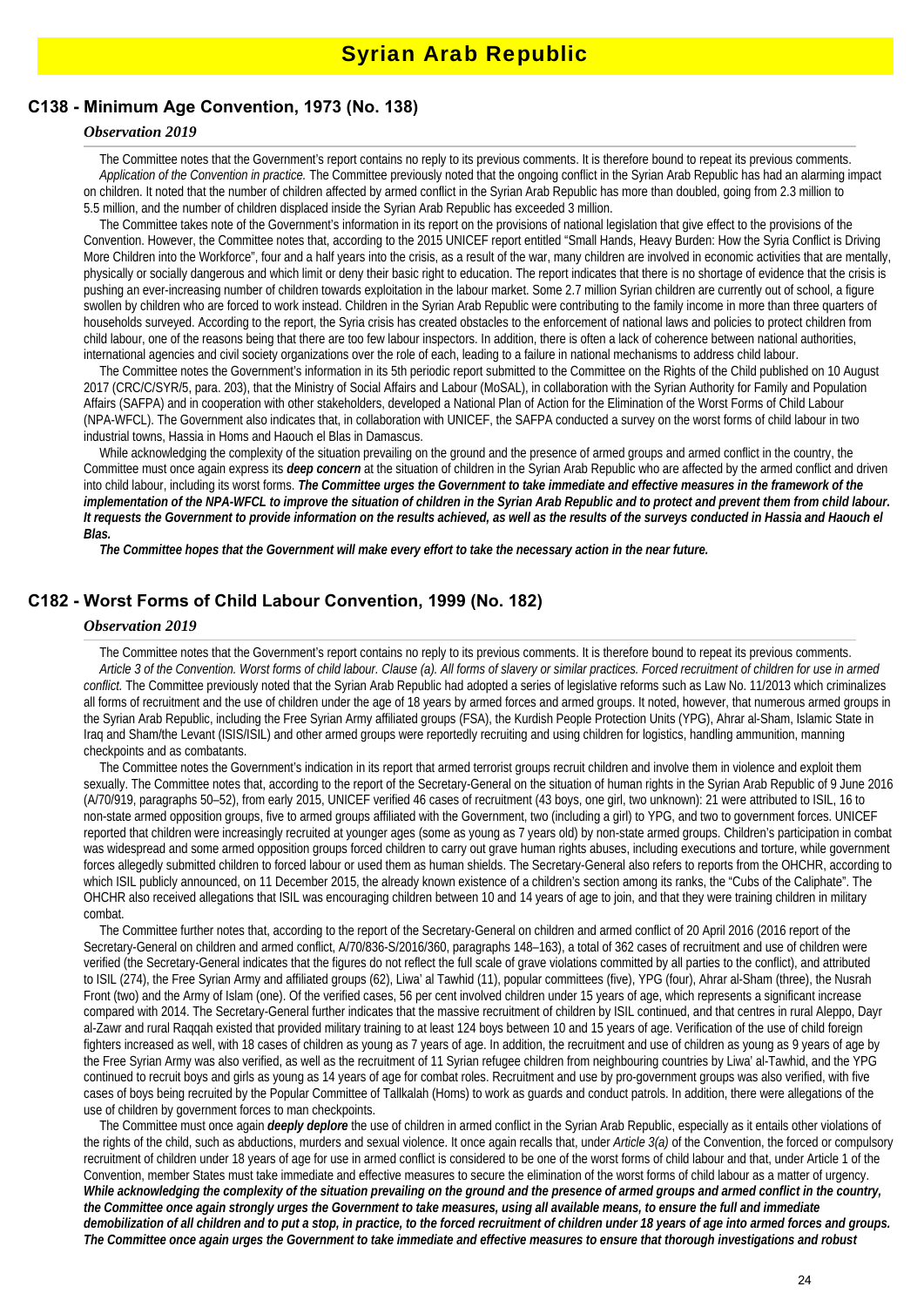## Syrian Arab Republic

*prosecutions of all persons who forcibly recruit children under 18 years of age for use in armed conflict are carried out, and that sufficiently effective and dissuasive penalties are imposed in practice, pursuant to Law No. 11 of 2013. It requests the Government to provide information on the number of investigations conducted, prosecutions brought and convictions handed down against such persons.*

 *Article 7(2). Effective and time-bound measures. Clause (a). Preventing the engagement of children in the worst forms of child labour. Access to free basic education.* The Committee previously noted that, with approximately 5,000 schools destroyed in the Syrian Arab Republic, the resulting sharp decline in children's education continued to be a matter of great concern among the population. This report also indicated that more than half of Syrian school-age children, up to 2.4 million, were out of school as a consequence of the occupation, destruction and insecurity of schools.

 The Committee notes that, according to the 2016 report of the Secretary-General on children and armed conflict (paragraph 157), the number of schools destroyed, partially damaged, used as shelters for internally displaced persons or rendered otherwise inaccessible has reached 6,500. The report refers to information from the Ministry of Education, according to which 571 students and 419 teachers had been killed in 2015, and from the United Nations that 69 attacks on educational facilities and personnel were verified and attributed to all fronts, which killed and maimed 174 children. The Committee further notes that, according to the report of the Special Rapporteur on the human rights of internally displaced persons on his mission to the Syrian Arab Republic of 5 April 2016 (A/HRC/32/35/Add.2, paragraphs 50–53), a further 400,000 children were at risk of dropping out of school as a direct result of conflict, violence and displacement. While basic education facilities were in place in the displacement centres visited by the Special Rapporteur, such centres, often using school buildings, offer only limited educational facilities.

 According to the same report, UNICEF is working with local partners to reach some 3 million children and has implemented an informal education programme to reduce the number of children out of school. The inter-agency initiative "No Lost Generation" is a self-learning programme aimed at reaching 500,000 children who missed out on years of schooling. In areas hosting high numbers of displaced children, UNICEF is also rehabilitating 600 damaged schools and creating 300 prefabricated classrooms to accommodate 300,000 additional children. The Committee further notes that, according to UNICEF's 2016 Annual Report on the Syrian Arab Republic, UNICEF's interventions in education, focusing on quality, access and institutional strengthening, contributed to an increase in school enrolment from 3.24 million children (60 per cent of school-age population) to 3.66 million (68 per cent) between 2014–15 and 2015–16. These efforts also resulted in a decrease in the number of out-of-school children from 2.12 million (40 per cent) in 2014–15 to 1.75 million (32 per cent) in 2015–16.

 Nevertheless, the Committee notes that, in his report, the Special Rapporteur on the human rights of internally displaced persons declares that the challenge of providing even basic education access to many internally displaced children is immense and many thousands of children are likely to remain out of education in the foreseeable future (A/HRC/32/35/Add.2, paragraph 53). The Committee is, therefore, once again bound to express its **deep concern** at the large number of children who are deprived of education because of the climate of insecurity prevailing in the country. *While acknowledging the difficult situation prevailing in the country, the Committee urges the Government to strengthen its efforts and take effective and time-bound measures to improve the functioning of the educational system in the country and to facilitate access to free basic education for all Syrian children, especially in areas affected by armed conflict, and giving particular attention to the situation of girls. It requests the Government to provide information on concrete measures taken in this regard.*

 *Clauses (a) and (b). Preventing the engagement of children in the worst forms of child labour, removing them from such work and ensuring their rehabilitation and social integration.* 1. *Children affected by armed conflict.* The Committee previously noted that the recruitment and use of children in armed conflict in the Syrian Arab Republic had become common and that a great majority of the children recruited are trained, armed and used in combat.

 The Committee notes the Government's indication that the competent authorities in the Syrian Arab Republic seek to care for children recruited in armed conflict and to help them return to ordinary life. However, the Committee notes with *deep concern* that the situation in the Syrian Arab Republic has not changed and that not only are there no reports of children having been withdrawn from armed forces and groups in the 2016 report of the Secretary-General on children and armed conflict but that, according to this report, children continue to be recruited and used in armed conflict. *The Committee, therefore, strongly urges the Government to take effective and time-bound measures to prevent the engagement of children in armed conflict and to rehabilitate and*  integrate former child combatants. It once again requests the Government to provide information on the measures taken in this regard and on the *number of children rehabilitated and socially integrated.*

2. *Sexual slavery.* The Committee previously noted that ISIS abducted hundreds of Yazidi women and girls, most of whom were sold as "war booty" or given as "concubines" to ISIS fighters, and that dozens of girls and women were transported to various locations in the Syrian Arab Republic, including Al Raqqah, Al Hasakah and Dayr az Zawr, where they were kept in sexual slavery.

 The Committee notes with *regret* the absence of information in the Government's report on this issue. It notes that, according to the report of the Independent International Commission of Inquiry on the Syrian Arab Republic of 15 June 2016 entitled "They came to destroy: ISIS Crimes Against the Yazidis" (A/HRC/32/CRP.2), ISIS has sought to destroy the Yazidis through such egregious human rights violations as killings, sexual slavery, enslavement, torture and mental harm. The report indicates that over 3,200 women and children are still held by ISIS. Most are in the Syrian Arab Republic where Yazidi girls continue to be sexually enslaved and Yazidi boys indoctrinated, trained and used in hostilities. The report reveals that captured Yazidi women and girls over the age of 9 years are deemed the property of ISIS and are sold in slave markets or, more recently through online auctions, to ISIS fighters. While held by ISIS fighters, these Yazidi women and girls are subjected to brutal sexual violence and regularly forced to work in their houses, in many instances forced to work as domestic servants of the fighter and his family. The Committee *deeply deplores* the fact that Yazidi children continue to be victims of sexual slavery and forced labour. *While acknowledging the difficult situation prevailing in the country, the Committee strongly urges the Government to take effective and time-bound measures to remove Yazidi children under 18 years of age who are victims of forced labour and sexual exploitation and to ensure their rehabilitation and social integration. It once again requests the Government to provide information on specific measures taken in this regard, and the number of children removed from sexual exploitation and rehabilitated.*

 *Clause (d). Identifying and reaching out to children at special risk. Internally displaced children.* The Committee previously noted that, by early 2013, there were 3 million children displaced and in need of assistance inside the Syrian Arab Republic.

 The Committee notes that, according to the report of the Special Rapporteur on the human rights of internally displaced persons on his mission to the Syrian Arab Republic of 5 April 2016 (A/HRC/32/35/Add.2, paragraph 67), the extent of the conflict and displacement has had a massive impact on children, many of whom have experienced violence first-hand and/or witnessed extreme violence, including the killing of family members and/or separation from family members. The Special Rapporteur indicates that child protection concerns and issues, including child labour resulting from parents' loss of livelihood, trafficking, sexual and gender-based violence and early and forced marriage, continue to be reported. Children have also been recruited and used by different parties to the conflict, both in combat and support roles. Observing with concern that internally displaced children are at an increased risk of being engaged in the *worst forms of child labour, the Committee once again strongly urges the Government to take effective and time-bound measures to protect these children from the worst forms of child labour. It requests the Government to provide information on the measures taken in this regard and on the results achieved.*

The Committee is raising other matters in a request addressed directly to the Government.

*The Committee hopes that the Government will make every effort to take the necessary action in the near future.*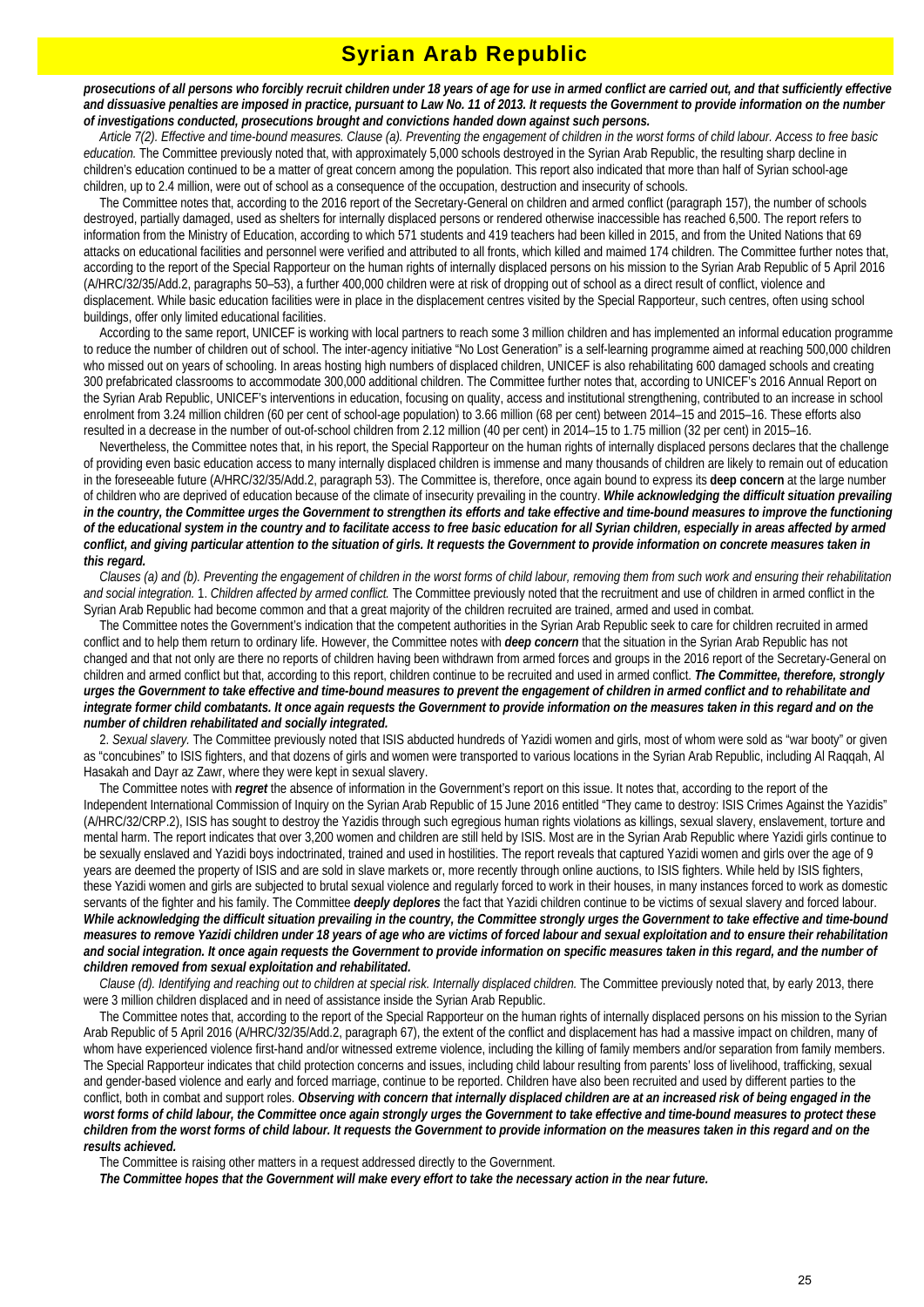## United Arab Emirates

## **C100 - Equal Remuneration Convention, 1951 (No. 100)**

#### *Observation 2019*

 *Articles 1 and 2 of the Convention. Work of equal value. Legislation.* The Committee previously asked the Government to take the necessary measures to bring section 32 of the Federal Act No. 8 of 1980 on Regulation of Labour Relations into conformity with the Convention, as it only provides for equal remuneration between men and women for the same work, which is narrower than the concept of "equal value" provided for in the Convention. The Committee notes the Government's indication that a draft legislation of the Labour Relations Regulation is still under consideration by the competent national legislative bodies that will take into account the Committee's comments. The Committee recalls that the concept of "work of equal value" lies at the heart of the fundamental right of equal remuneration for men and women for work of equal value, and the promotion of equality. It permits a broad scope of comparison, including, but going beyond equal remuneration for "equal", "the same" or "similar" work, and also encompasses work that is of an entirely different nature, which is nevertheless of equal value (see General Survey on the fundamental Conventions, 2012, paragraphs 672–679). *The Committee therefore urges the Government to take the necessary measures to amend section 32 of Federal Act No. 8 of 1980 to capture the concept of "work of equal value" so as to ensure the effective application of the Convention. Please, provide information on the progress made in this regard.* The Committee is raising other points in a request addressed directly to the Government.

## **C111 - Discrimination (Employment and Occupation) Convention, 1958 (No. 111)**

#### *Observation 2019*

 *Articles 2 and 3 of the Convention. National policy on equality of opportunity and treatment.* In its previous comments, the Committee urged the Government to make every effort to ensure that the proposed amendments to Federal Law No. 8 of 1980 on the regulation of labour relations include a specific provision defining and explicitly prohibiting both direct and indirect discrimination on all the grounds set out in *Article 1(1)(a)* of the Convention, covering all workers and all aspects of employment and occupation, and to provide information on the revision process of this Law. The Committee notes the Government's indication that the draft amended Law contains an article defining and explicitly prohibiting all forms of direct and indirect discrimination on the grounds set out in the Convention. The draft is still being reviewed and debated by the Federal National Council and the Government indicates that the Committee will be informed of any developments in this regard. According to the statistics provided by the Government, migrant workers constitute 85 per cent of the country's workforce. The Committee recalls the need to adopt a national equality policy to promote equality of opportunity and treatment and address discrimination in employment and occupation on all the grounds set out in the Convention covering all workers, both nationals and non-nationals. *The Committee therefore urges the Government once again to take the necessary steps to ensure that the amendments to Federal Law No. 8 of 1980 on the regulation of labour relations include a specific provision defining and explicitly prohibiting both direct and indirect discrimination on all the grounds set out in Article 1(1)(a) of the Convention covering all workers, including non-nationals, and all aspects of employment and occupation. The Committee asks the Government to provide a copy of Federal Law No. 8 of 1980 on the regulation of labour relations, as amended.*

The Committee is raising other matters in a request directly addressed to the Government.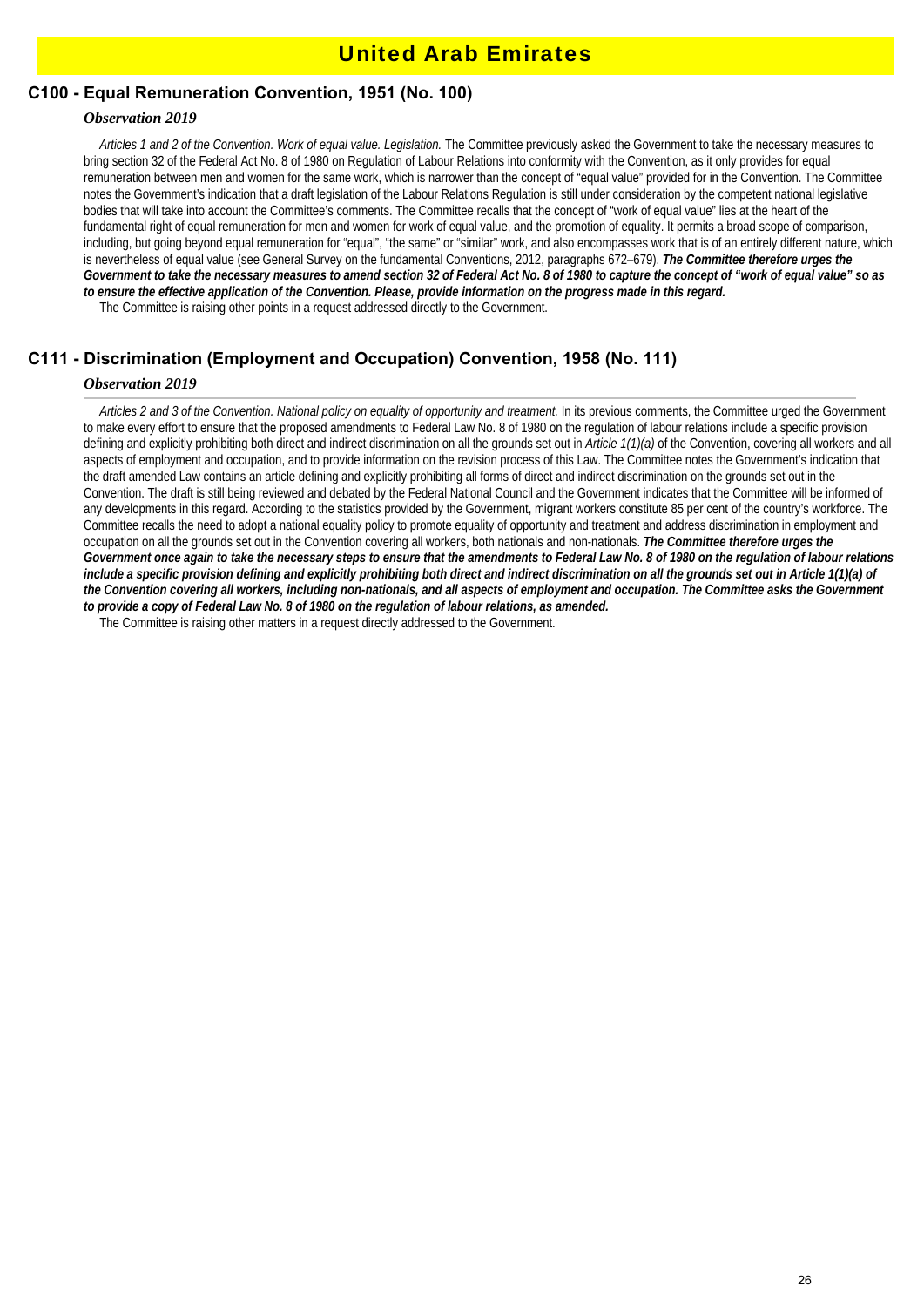### **C138 - Minimum Age Convention, 1973 (No. 138)**

#### *Observation 2019*

 The Committee notes the complexity of the situation prevailing on the ground and the presence of armed groups and armed conflict in the country. *Article 1 of the Convention. National policy designed to ensure the effective abolition of child labour and practical application of the Convention.* In its previous comments, the Committee noted the various initiatives, policies and measures adopted by the Government, in cooperation with the ILO, employers, workers and civil society organizations, to combat child labour. However, the Committee noted from an ILO survey that more than 1.3 million children between the ages of 5 and 17 were involved in child labour. It further noted from the Yemen Humanitarian Situation Report of March 2017 that more than 9.6 million children were affected by armed conflict in the country with over 1.6 million children who were internally displaced. Noting with deep concern at the large number of children below the minimum age for admission to employment or work who are involved in child labour, the Committee urged the Government to take immediate and effective measures to improve the situation of children in Yemen and to protect and prevent them from child labour, including through the adoption of the national action plan to combat child labour.

 The Committee welcomes the information provided by the Government representative, during the discussion at the 108th Session of the Conference Committee on the Application of Standards in June 2019, concerning the application of the Worst Forms of Child Labour Convention, 1999 (No. 182), by Yemen that it has adopted an Action Plan, 2019–26 to combat child labour. The objectives of this Action Plan include: (i) to prevent child labour and protect children; (ii) to ensure social protection to children who end up in the labour market; (iii) to ensure that the monitoring bodies are better able to intervene in cases of child labour; (iv) to increase vocational training; (v) to undertake a study on child labour; and (vi) to adopt a national policy against child labour. The Committee also notes the Government's information in its report that, in cooperation with UNICEF, it is implementing a project for the care and rehabilitation of vulnerable children affected by the conflict as well as a national child protection plan, which contain social protection measures for children. It also notes the Government's information that an estimated 9,941 vulnerable children have benefited from the care and rehabilitation project. Moreover, a National Protection Committee, chaired by the Minister of Social Affairs and Labour and comprising representatives from various governmental bodies and relevant international organizations, has been established. The National Protection Committee provides an effective forum for discussion and exchange of views in order to stimulate cooperation in the fields of social protection, including child protection.

 The Committee notes the Government's statement that the consequences of the conflict have extended to child labour. It also notes the Government's reference to the UNICEF report, which states that the worsening economic situation and loss of source of income by many families has resulted in around 2 million children dropping out of school to enter the labour market. It is anticipated that the crisis will have the effect of increasing the scale of child labour and an estimated between 1–3 three million children will have no social protection and will be vulnerable to numerous forms of exploitation. In this regard, the Committee notes from the UNICEF Humanitarian Situation Report of Yemen of June 2019 that an estimated 12.3 million children are in need of humanitarian assistance in the country. While acknowledging the difficult situation prevailing in the country, the Committee must express its *deep concern* at the situation of children in the country wherein a high number of children are involved in child labour and who are vulnerable to such exploitation. *While acknowledging the complexity of the situation prevailing on the ground and the presence of armed conflict in the country, the Committee urges the Government to intensify its efforts to improve the situation of children in Yemen and to protect and prevent them from child labour. It requests the Government to provide information on the measures taken in this regard, including the measures taken within the framework of the Action Plan 2019–26, and the results achieved. The Committee further requests the Government to continue to provide information on the manner in which the Convention is applied in practice, including statistical data on the employment of children and young persons.*

 *Article 6. Minimum age for admission to apprenticeship.* In its previous comments, the Committee expressed the firm hope that the draft Labour Code which contains provisions setting a minimum age of 14 years for apprenticeship and the Ministerial Order No. 11 which would be amended to set a minimum age of 14 years for apprenticeship, would be adopted soon.

 The Committee notes from the Government's report that the draft Labour Code and the Ministerial Order No. 11 has not been adopted. *The Committee therefore requests the Government to take the necessary measures to ensure that the provisions under the draft Labour Code and the Ministerial Order No. 11, which establish a minimum age of 14 years for apprenticeship, will be adopted without delay. It requests the Government to provide information on any progress made in this regard.*

The Committee is raising other matters in a request addressed directly to the Government.

#### **C182 - Worst Forms of Child Labour Convention, 1999 (No. 182)**

#### *Observation 2019*

 The Committee notes the complexity of the situation prevailing on the ground and the presence of armed groups and armed conflict in the country. The Committee notes the observations of the International Organisation of Employers (IOE), and the International Trade Union Confederation (ITUC) received on 29 August and 1 September 2019, respectively. It also notes the Government's report and the detailed discussion which took place at the 108th Session of the Conference Committee on the Application of Standards in June 2019, concerning the application by Yemen of the Convention. **Follow-up to the conclusions of the Committee on the Application of Standards (International Labour Conference, 108th Session, June 2019)**

 *Article 3(a) of the Convention. All forms of slavery or practices similar to slavery. Compulsory recruitment of children for armed conflict.* In its previous comments, the Committee noted the Government's information that in 2012, a Presidential Decree prohibiting the recruitment of children in the armed forces was adopted. It also noted the Government's statement that the action plan to put an end to the recruitment and use of children by the armed forces, which was concluded in 2014 with the Special Representative of the United Nations Secretary-General for Children and Armed Conflict, was hindered due to the worsening of the armed conflict since 2015. The Committee further noted from the UNICEF report entitled *Falling through Cracks: The Children of Yemen, March 2017* that at least 1,572 boys were recruited and used in the conflict, 1,546 children were killed and 2,458 children were maimed. Moreover, the Report of the Ministry of Human Rights, 2018, reported an increasing number of conscripted children, about 15,000, by the Houthi militias and their methods of mobilizing these children to fight on front lines. According to the report, children recruited by this group were forced to use psychotropic substances and drugs and had been used to penetrate the Saudi borders. They were also trained to use heavy weapons, to lay landmines and explosives and were used as human shields. The Committee deeply deplored the use of children in armed conflict and strongly urged the Government to take the necessary measures to ensure the full and immediate demobilization of all children and to put a stop, in practice, to the forced recruitment of children under 18 years of age into armed forces and groups.

 The Committee notes the observations of the IOE that the situation of children in Yemen is of concern, due to the involvement and recruitment of children in armed conflict. The Committee also notes that the ITUC, in its observations, states that due to the intensification of the conflict in 2015, the action plan developed in 2014 and the 2012 Presidential Decree banning child recruitment in armed conflict remain moot.

 The Committee notes that the Conference Committee, in its conclusions, urged the Government to implement the action plan of 2014 to end the recruitment of children by armed forces.

The Committee notes the Government's information in its report that it is in the process of concluding an agreement with the ILO Regional Office for Arab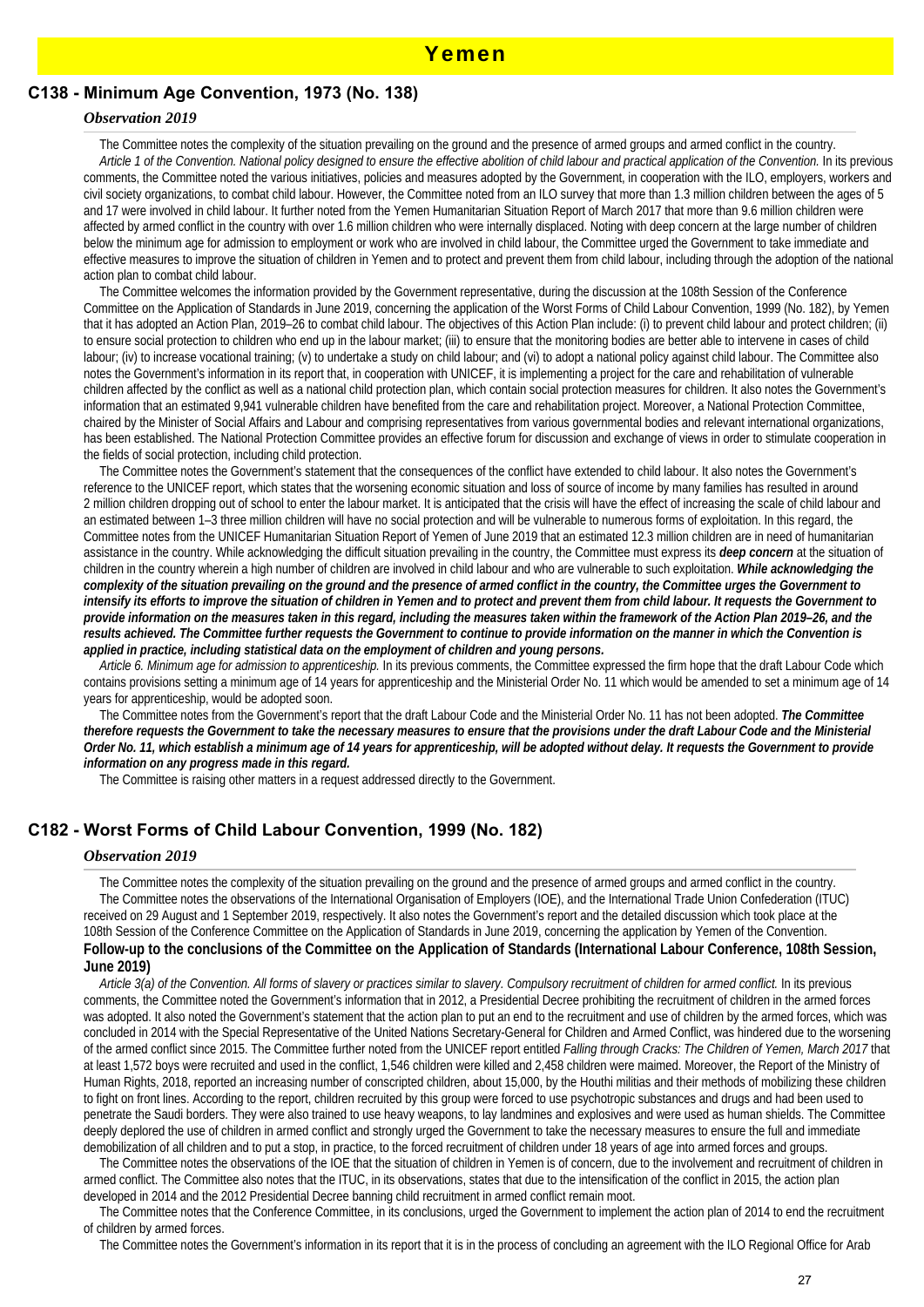## Yemen

States in Beirut to implement a two-year project designed to prevent the recruitment and exploitation of children in armed conflict. This project will target 300 children in the three governorates of Sanaa, Lahij and Hajjah. The Committee notes, however, from the Report of the UN Secretary-General on Children and Armed Conflict, June 2019 (A/73/907-S/2019/509) that in 2018, the United Nations verified the recruitment and use of 370 children with the majority recruitment attributed to Houthis (170) and Yemeni Government forces (111). Of the total number, at least 50 per cent of the children were below 15 years and 37 per cent of them were used in active combat. For the first time the United Nations verified the recruitment and use of 16 girls between the ages of 15 and 17 by the Houthis. It also notes that the Secretary-General expressed concern at the violations against children committed by the armed groups, particularly the persistently high levels of recruitment and use, maiming and killing and denial of humanitarian access to children. The Committee further notes from the Report of the Secretary-General that a road map was endorsed by the Government in 2018 to expedite the implementation of the 2014 action plan to end and prevent the recruitment and use of children and to call for the immediate release of all children from its ranks. While noting some of the measures taken by the Government, the Committee must express its *deep concern* at the continued use and recruitment of children by armed groups and forces and at the current situation of children affected by armed conflict in Yemen, especially as it entails other violations of the rights of the child, such as abductions, murders and sexual violence. *While acknowledging the complexity of the situation prevailing on the ground and the presence of armed groups and armed conflict in the country, the Committee once again strongly urges the Government to continue to take measures, using all available means, to ensure the full and immediate demobilization of all children and to put a stop, in practice, to the forced recruitment of children under 18 years of age into armed forces and groups, including through the effective implementation of the national action plan to put an end to the recruitment and use of children in armed conflict, 2014. It also urges the Government to take immediate and effective measures to ensure that thorough investigations and prosecutions of all persons who recruit children under 18 years of age for use in armed conflict are carried out, and that sufficiently effective and dissuasive penalties are imposed in practice. It requests the Government to provide information on the number of investigations conducted, prosecutions brought and convictions handed down against such persons.*

 *Article 7(2). Effective and time-bound measures. Clause (a). Preventing the engagement of children in the worst forms of child labour. Access to free basic*  education. In its previous comments, the Committee noted from the UNESCO Institute for Statistics, that the net school enrolment rates in Yemen was low with 76 per cent (82 per cent boys and 69 per cent girls) in primary education and 40 per cent (48 per cent boys and 31 per cent girls) in secondary education. It also noted from the UNICEF Yemen Situation report that according to the findings of the Out-of-School Children Survey conducted by UNICEF in Al Dhale governorate, 78 per cent of the 4,553 children who dropped out of school were girls. The Committee accordingly urged the Government to intensify its efforts to improve the functioning of the education system in the country and to facilitate access to free basic education for all children, especially girls, by increasing the school enrolment rates at the primary and secondary levels and by decreasing their drop-out rates.

 The Committee notes the observations made by the IOE that the widespread conflict and the risk of attacks on schools as well as the recruitment or abduction of children for combat purposes all play a significant role in separating children from their right to a basic education free from interference or harm. The Committee notes that the Conference Committee, in its conclusions, urged the Government to take all necessary measures to ensure equal access to free basic education for all children of school age.

 The Committee notes the Government's reference to various sector-based strategies formulated to develop education in order to meet its obligations under the 2000 Dakar Framework for Action of Education for All and Millennium Development Goals. The Committee notes, however, that except for the Strategic Vision 2025, all the strategies indicated have been outdated. The Government also states that measures to implement strategies to develop education are under way. The Committee notes the Government's statement in its report under the Minimum Age Convention, 1973 (No. 138), that as a result of the various measures taken by the Government, the school enrolment rates at primary and secondary level have increased substantially. Moreover, measures have been taken to repair damaged schools in liberated areas and to provide the necessary means to ensure continuity of education. In this regard, the Committee notes from the UNICEF Humanitarian Situation Report of Yemen that during the first half of 2019, UNICEF's Education Programme have supported the construction of 97 semi-permanent classrooms in 33 schools which provide alternative learning opportunities to 18,159 internally displaced children; completed the rehabilitation of 13 affected schools; provided 21,891 new student desks in 500 schools; and provided school bags and other essential materials to 15,251 children to support and encourage access and reduce economic barriers to schooling. However, the Committee notes from the UNICEF report of March 2018, that since the escalation of conflict in 2015, more than 2,500 schools are out of use with two thirds damaged by attacks, 27 per cent closed and 7 per cent used for military purposes or as shelters for displaced people. Furthermore, the Committee notes the Government's admission that many problems prevent the Government from carrying out its educational development policies, such as the population dispersal, the difficult economic and social circumstances, the prevalence of certain customs and traditions, including the early marriage of girls, high levels of vulnerability, poverty and the ongoing war in the country. The Committee notes from the UNICEF report of March 2019 that out of seven million school-aged children, over two million children are already out of school. While noting the measures taken by the Government, the Committee must once again express its *deep concern* at the large number of children who are deprived of access to education because of the climate of insecurity prevailing in the country. *Considering that education is key in preventing children from being engaged in the worst*  forms of child labour, the Committee once again urges the Government to intensify its efforts to improve the functioning of the education system in *the country and to facilitate access to free basic education for all children, especially girls, by increasing the school enrolment and attendance rates at the primary and secondary levels and by decreasing their drop-out rates. It requests the Government to continue to provide information on the measures taken in this regard and on the results achieved.*

 *Clauses (a) and (b). Preventing the engagement of children in the worst forms of child labour, removing them from such work and ensuring their rehabilitation and social integration.* 1. *Children in armed conflict.* In its previous comments, the Committee noted from the Report of the Ministry of Human Rights, 2018, that workshops and civil society campaigns on the rehabilitation of children withdrawn from armed conflict were carried out and rehabilitation centres were opened for such children. Hundreds of children recruited by militias were released and provided with medical care. This report further indicated that the Government of Yemen, in cooperation with the Arab Coalition and the International Committee of the Red Cross and UNICEF, received 89 children who were recruited by the Houthi militia and deployed along the borders, out of which 39 children were rehabilitated and returned to their families. The Committee urged the Government to continue to take effective and time-bound measures to ensure that children removed from armed groups and forces receive adequate assistance for their rehabilitation and social integration.

 The Committee notes that in its conclusions, the Conference Committee urged the Government to provide information and statistics on the number of children engaged in armed conflict, the number of those liberated and provided with rehabilitation and reintegration services.

 The Committee notes the Government's information that at present there are no data and information on the number of children released from military camps and rehabilitated and reintegrated in the community. However, the Government indicates that a database on affected children and the services provided to them will be launched in cooperation with UNICEF. *The Committee expresses the firm hope that the Government will take the necessary measures, without delay, to ensure the establishment of the database relating to the number of children withdrawn from armed conflict, rehabilitated and reintegrated to the community. It requests the Government to provide information on any progress made in this regard as well as on the information on the number of children who have been withdrawn and rehabilitated. The Committee further requests the Government to provide information on the effective and time-bound measures taken to remove children from armed groups and forces and to provide adequate assistance for their rehabilitation and social integration, including reintegration into the school system, vocational training, or alternative learning opportunities wherever possible and appropriate.*

2. *Abandoned and street children.* The Committee notes that the Government representative of Yemen, during the discussion at the Conference Committee,